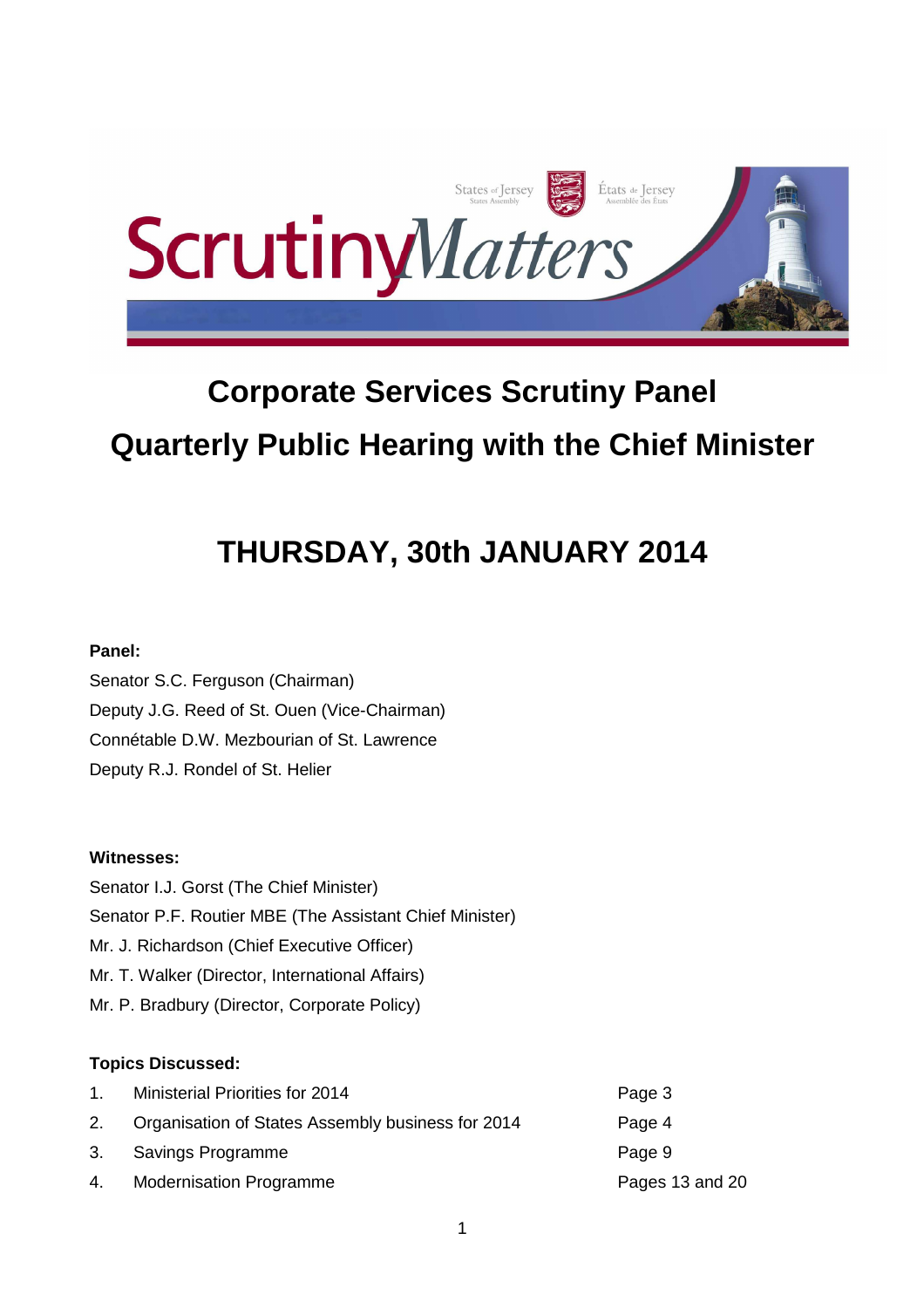| 5. | Manpower returns               | Page 17 |
|----|--------------------------------|---------|
|    | 6. Freedom of Information      | Page 28 |
| 7. | <b>Government Reform</b>       | Page 34 |
| 8. | <b>States Employment Board</b> | Page 39 |
| 9. | <b>External Relations</b>      | Page 41 |

[16:15]

## **Senator S.C. Ferguson (Chairman):**

Good afternoon, Chief Minister.

## **The Chief Minister:**

Good afternoon.

#### **Senator S.C. Ferguson:**

Welcome to this meeting of the Corporate Services Scrutiny Panel. First of all, the health warning and the instructions about privileges and procedures of the Panel, which I think you may all have read by now. If you could say who you are and what your position is for the benefit of the people who do the transcripts in New Zealand. First of all, I would like to welcome the public and the official and unofficial press to the meeting. I trust they will find it interesting. Apart from the Interim Population Policy, which will be the subject of a separate focused review, if you would like to summarise what you think have been the main achievements since we last met, Chief Minister.

## **The Chief Minister:**

I think both of those pieces of work are significant achievements and I am pleased that we have been able to get them underway.

#### **Senator S.C. Ferguson:**

Sorry, both of which?

# **The Chief Minister:**

The Interim Population Policy and the Long-Term Framework which we launched earlier this week. You will have to just remind me when was the last time we met?

# **The Connétable of St. Lawrence:**

Are they quarterly hearings?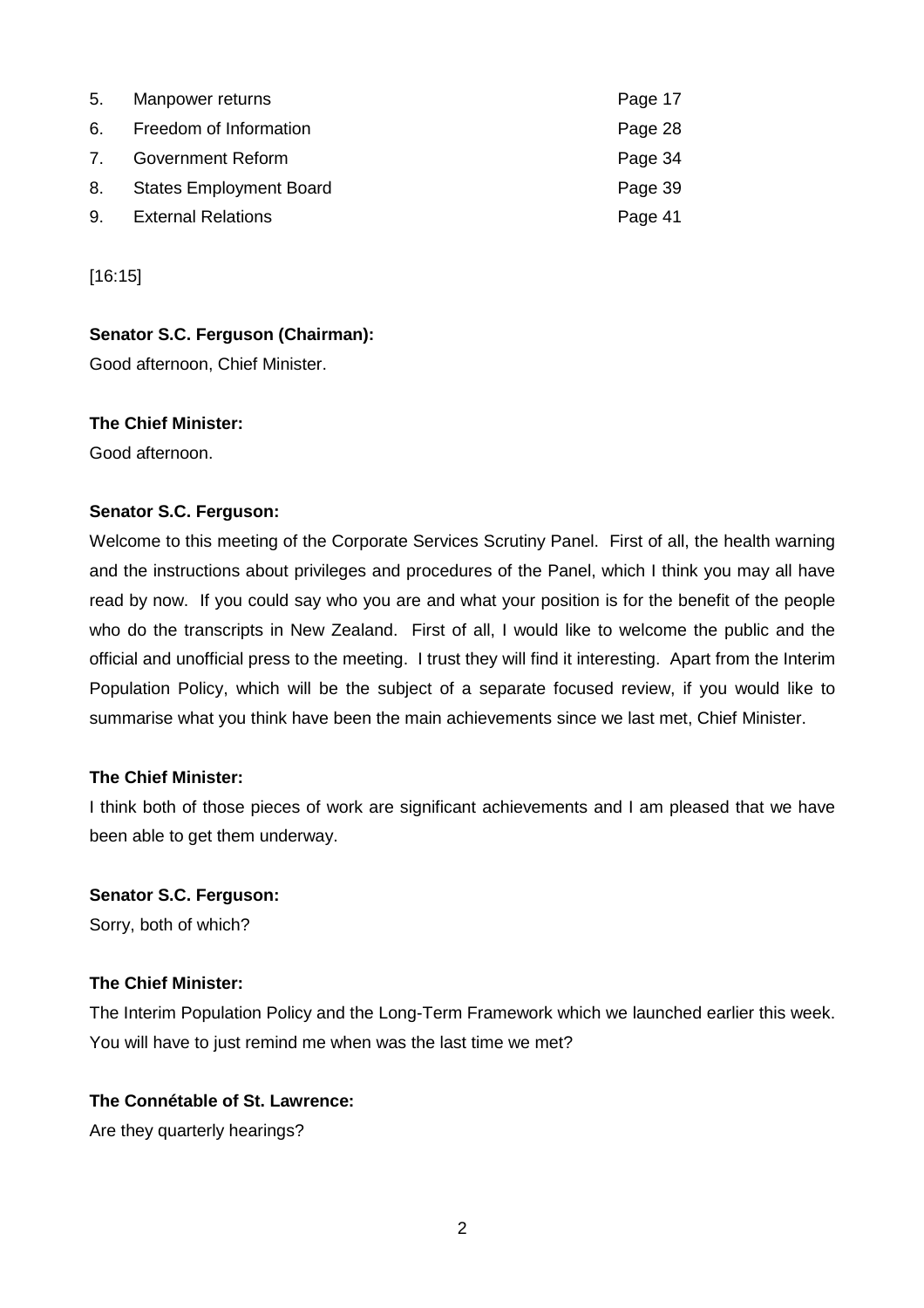Yes, quarterly.

#### **Assistant Chief Minister:**

It seems like a quick quarter to me.

#### **The Chief Minister:**

I think it was only December.

#### **The Deputy of St. Ouen:**

Perhaps it is better to rephrase the question. What are going to be your main priorities in this coming year?

#### **The Chief Minister:**

As you know we see part of our role in Chief Minister's is not only doing the work of the department, but encouraging and ensuring that other departments are bringing forward their work because they will make an important whole. So if we take some areas that now fall under my department it is ensuring that we are delivering on the McKinsey recommendations and ensuring that they are being brought forward. We have had a number of meetings of the Sound Business Practice Committee is working. You will know from answers in the States that one of the pieces of work that they are working on is trying to understand how we describe in the first instance what we have referred to as abusive tax avoidance and perhaps if we are able to describe it and how then we try and make sure that Jersey is not used for that sort of structure into the future. They have done a lot of good work on that and I hope that certainly within the next quarter that work will come to fruition, but there are lots of other milestones falling out of the international finance section in my department, which will also be coming to fruition. We are working closely with the J.F.S.C. (Jersey Financial Services Commission) and, as I alluded to in my speech yesterday, at the J.F.L. (Jersey Finance Limited) presentation, there is some work there that government needs to do with the J.F.S.C. just looking at their law to make sure that it is still, shall we use the word, "fit for purpose" for the world that we now live in. It is something like 15 years since that law was put in place and there will be a piece of work starting to look at that with the Commission as well. That is, I think, Financial Services, but if there is anything else we will talk about that. From an H.R. (Human Resources) and Treasury perspective we have been working hard on the new pension arrangements, and was going to suggest, if it is not already on your agenda, that we very shortly, in February, I think, will be asking to come and brief you from a political perspective on those proposed changes so that we can get to the point of balloting trade unions. The enabling law is in the process of being drafted and so that is going to be an important piece of work that is brought forward in the first quarter, which it will be important that it is scrutinised and we will need to think

3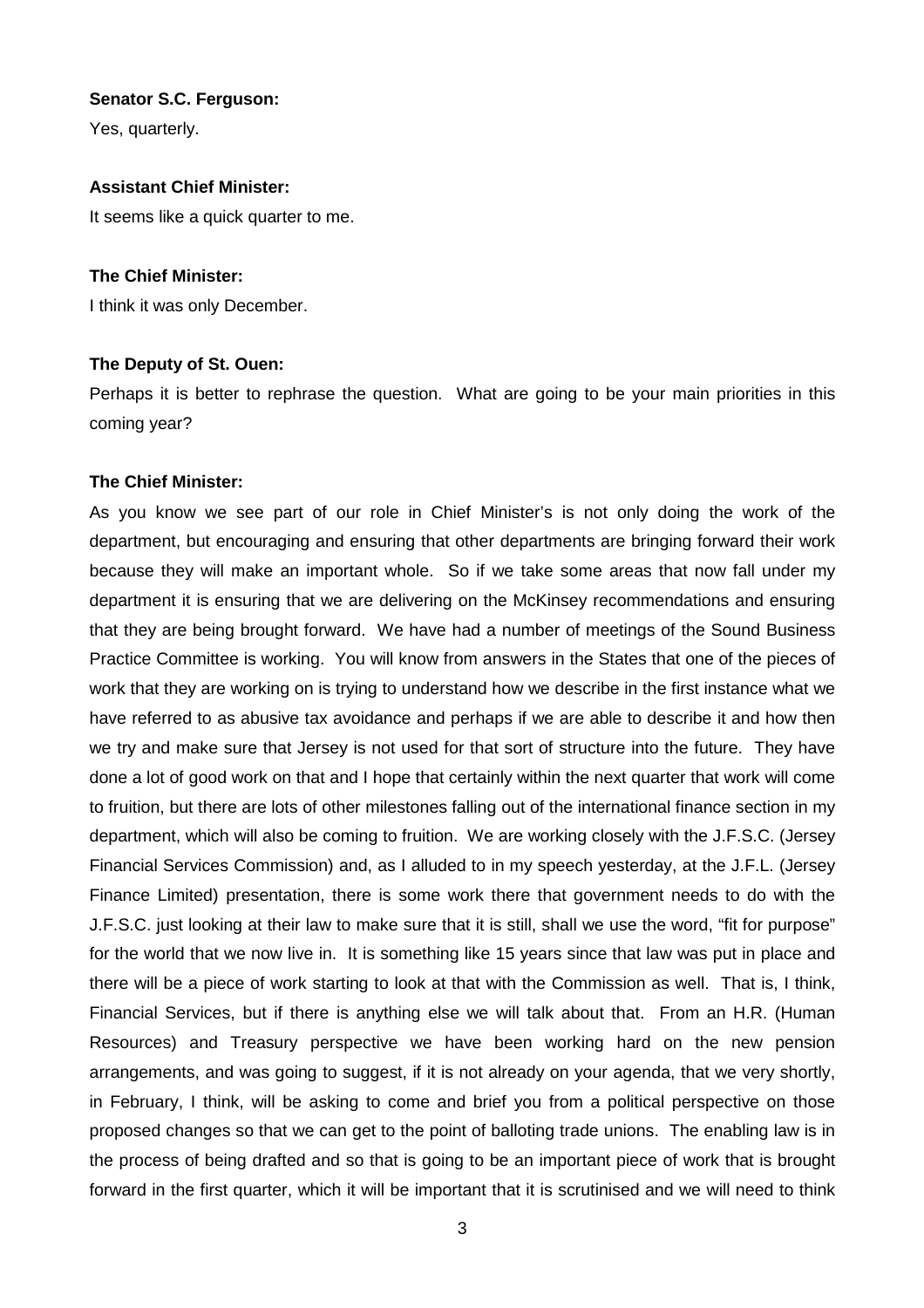about when that is going to work. Also, we have got the, which is not the pensions area, machinery of government reforms, which are in the process of being drafted and may shortly be in a position to be lodged. That is work being undertaken not only by my department but also by and in conjunction with P.P.C. (Privileges and Procedures Committee) and the President of the Chairmen's Committee, so that is work that is ongoing. Then we have got all sorts of other work that I am supporting other departments with, making sure the Enterprise Action Plan is launched. The Innovation Fund we know is now up and running. Bringing forward the Skills Strategy; making sure that that comes forward. It goes on. I have not even got on to the legislative list that we can read.

#### **The Deputy of St. Ouen:**

In light of the list that you seem to be reading out, I think it would be extremely helpful if you were able to provide the Panel with your business plan for 2014, which we are still waiting for. There is a need to prioritise and we hope you are doing the same, prioritising not only the workload of your department but others, bearing in mind this is election year and elections are happening in October.

#### **The Chief Minister:**

I just signed off the forward business plan this morning so that will be, I imagine, due to be published very shortly. The Council of Ministers yesterday morning went through the legislation, which is either due shortly to be launched or to be drafted to prioritise that work, so it might be useful if we sent you a copy of that as well, but that covers all the departments and everything that we are going to hope to achieve from a legislative and States perspective over the next few months until the summer recess.

## **The Deputy of St. Ouen:**

Are we able to hope for a far more measured and managed programme than the mad rush that we have been used to in previous election years coming up to the summer months?

#### **The Chief Minister:**

I would like to say that we were but I have to say that it is already looking as though it will be quite busy, to say the least, at the end of June and July over those last three sittings.

#### **The Deputy of St. Ouen:**

How does that fit, Chief Minister with your aim of co-ordinating policy and the work of all departments?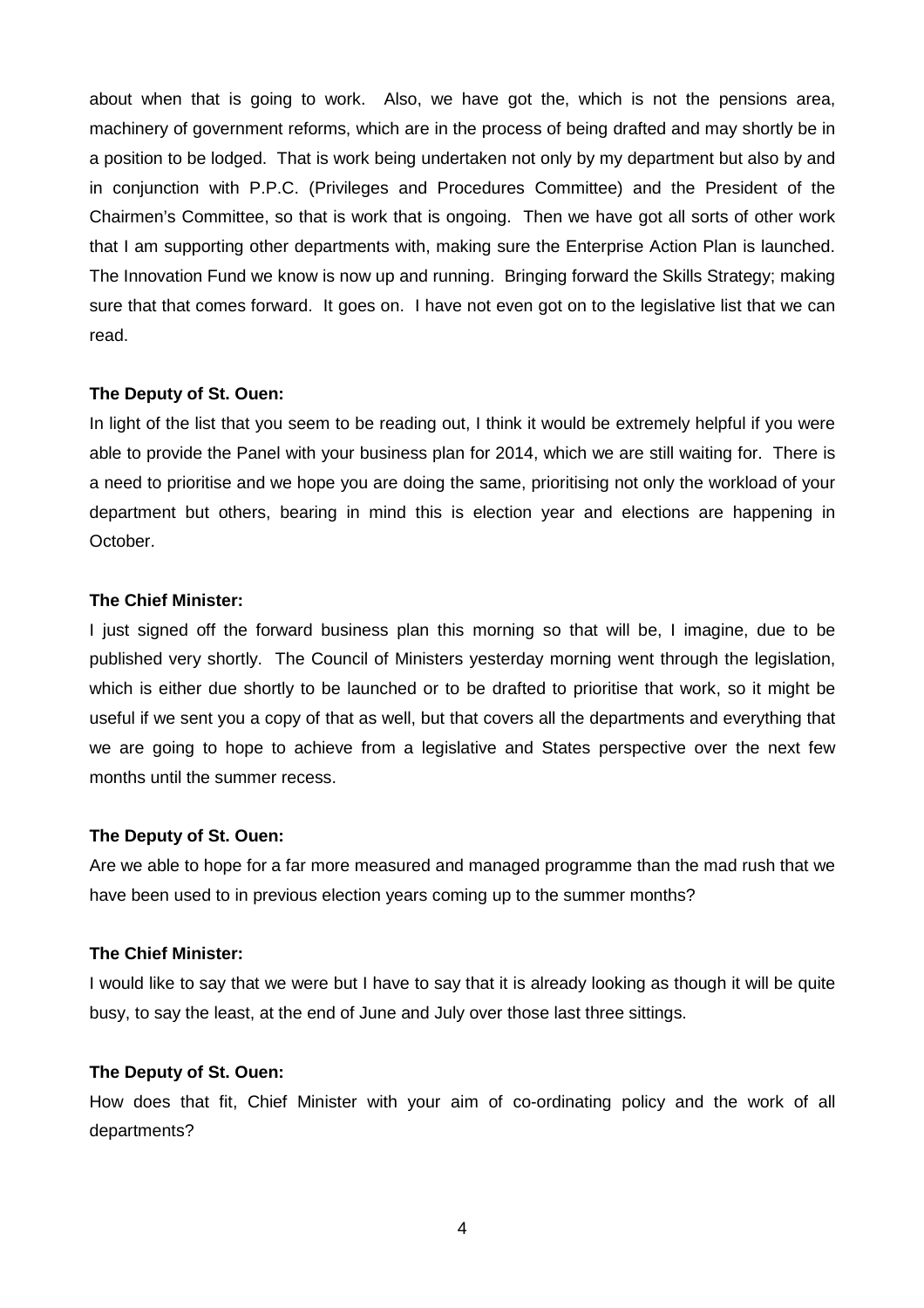I am not sure that they are related. The reason that we get the backlog of work coming forward is simply a result of the 3-year election period. If we want to make sure that we do not have this continual backlog, which we have had, as you rightly say, probably since the beginning of the work of the States and the short electoral terms, then we need to extend them, and I think that is one of the reasons why the extensions are proposed and agreed.

#### **The Deputy of St. Ouen:**

Are you suggesting that if the election period turns into a 4-year period that there will not be the same mad last rush to deliver and gain agreement or otherwise on policies of various Ministers?

#### **The Chief Minister:**

I am suggesting that it would not be as much of a mad rush. If you look at other places around the world and political commentators, most of them would suggest that from the idea of policy to seeing it properly implemented it takes certainly more than 3 years and anything up to 6 years. While we have a 3-year electoral cycle we are always going to have this problem.

#### **Senator S.C. Ferguson:**

Yes, but surely considering that so much of our legislation is legislation that has been passed on to us by the U.K. (United Kingdom) or the E.U. (European Union), is that really a valid criticism?

#### **The Chief Minister:**

I am not sure that that is a fair analysis because if I just read out some of the things on the list, we have got Financial Services Ombudsman just been lodged, that is not passed in the U.K., that is a decision of the Assembly. We will have a liquid waste strategy coming forward, again local. We will have perhaps you could say health insurance performers list, that is tied in with changes to G.P.s (general practitioners) in the U.K. so you could argue that one. Changes to the J.F.S.C. law, that is helping us to comply with I.M.F. (International Monetary Fund).

#### **Senator S.C. Ferguson:**

Therefore that is an external one.

#### **The Chief Minister:**

That is an external one, yes. Jersey Mutual Insurance Law, that is a local one, which has only just been given to Ministers. Residential tenancy, that is a local one. Bonus food costs, that is a local one. Changes to income tax pension provisions, that is a local one. Public Elections Law, that is a local one. Criminal justice issues for young offenders, local one. Looking at Sunday trading, that is local. Social housing is local. Public elections local. Island Plan local.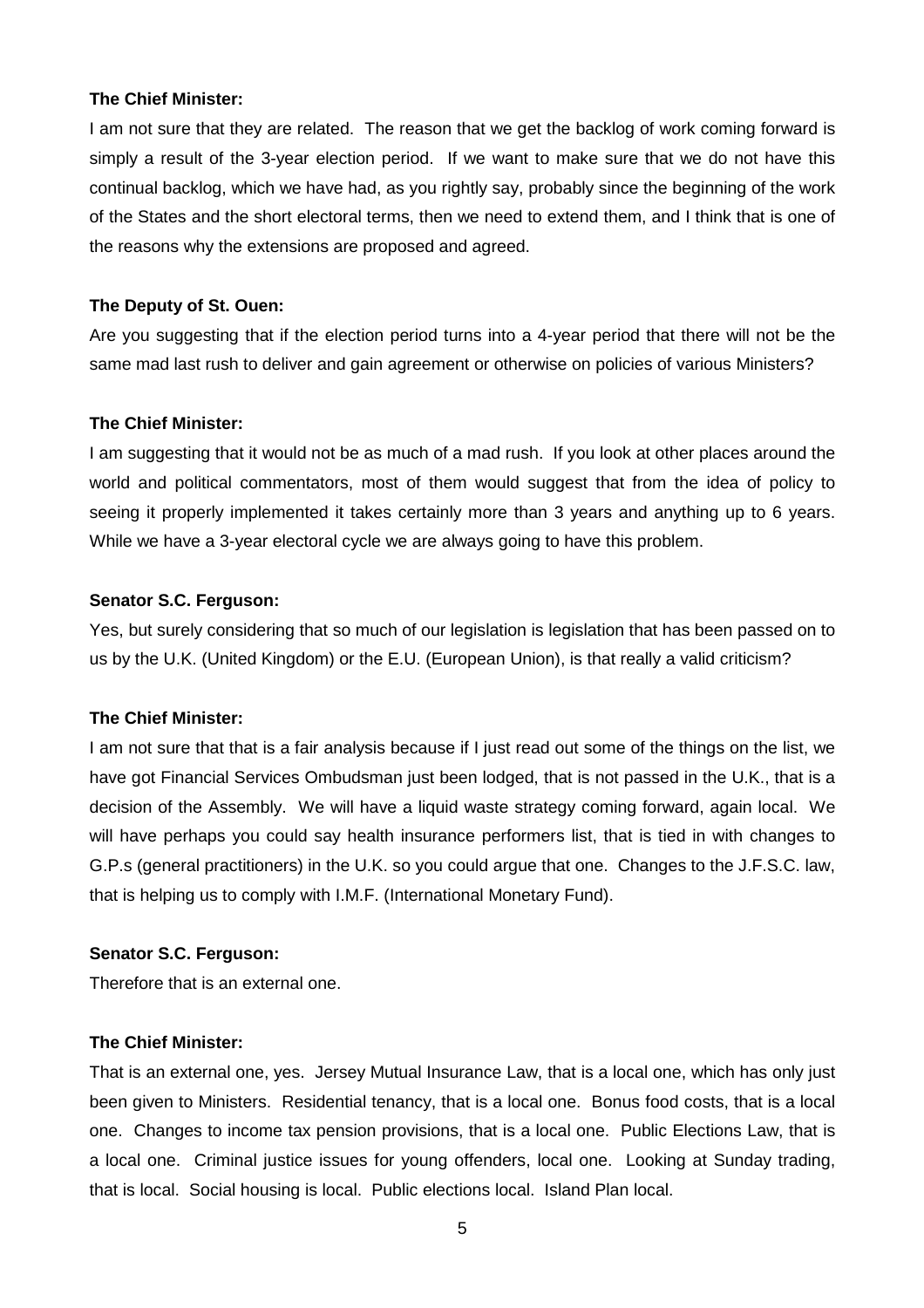# **The Deputy of St. Ouen:**

These are all matters, Chief Minister...

## **The Chief Minister:**

Proceeds of crime and terrorism, that again is an international one, I suppose.

## **The Deputy of St. Ouen:**

Chief Minister, just to stop you there. Are these all the pieces of legislation that you are proposing the States consider before the summer recess?

# **The Chief Minister:**

Indeed, and there is lots more.

# **The Connétable of St. Lawrence:**

How does that equate to good government?

## **The Chief Minister:**

Because good government is not just about consideration of the States, although that is important. It is also about appropriate consultation, it is also about appropriate legal advice, and it is also about appropriate review in the formulation of those policies. All those bits of the process need to be taken into account. Then we need to have the Scrutiny process as well. Then we need to have the States agreement process. I go back to the point that when you have got a 3-year electoral cycle that is exactly what is going to happen.

## **Deputy R.J. Rondel:**

Do you have any pieces of legislation that have to be referred to Privy Council, because they have just closed down for a number of months, have they not?

## **The Chief Minister:**

They do not sit during the summer, that is right. So even if the States agrees them they may not come into force because anything at the end of July, or perhaps even before, will not get to Privy Council until their October meeting. So that bit of government continues even though we have moved into the electoral process.

## **Deputy R.J. Rondel:**

Is there not a quicker process through the Privy Council now compared to what there used to be?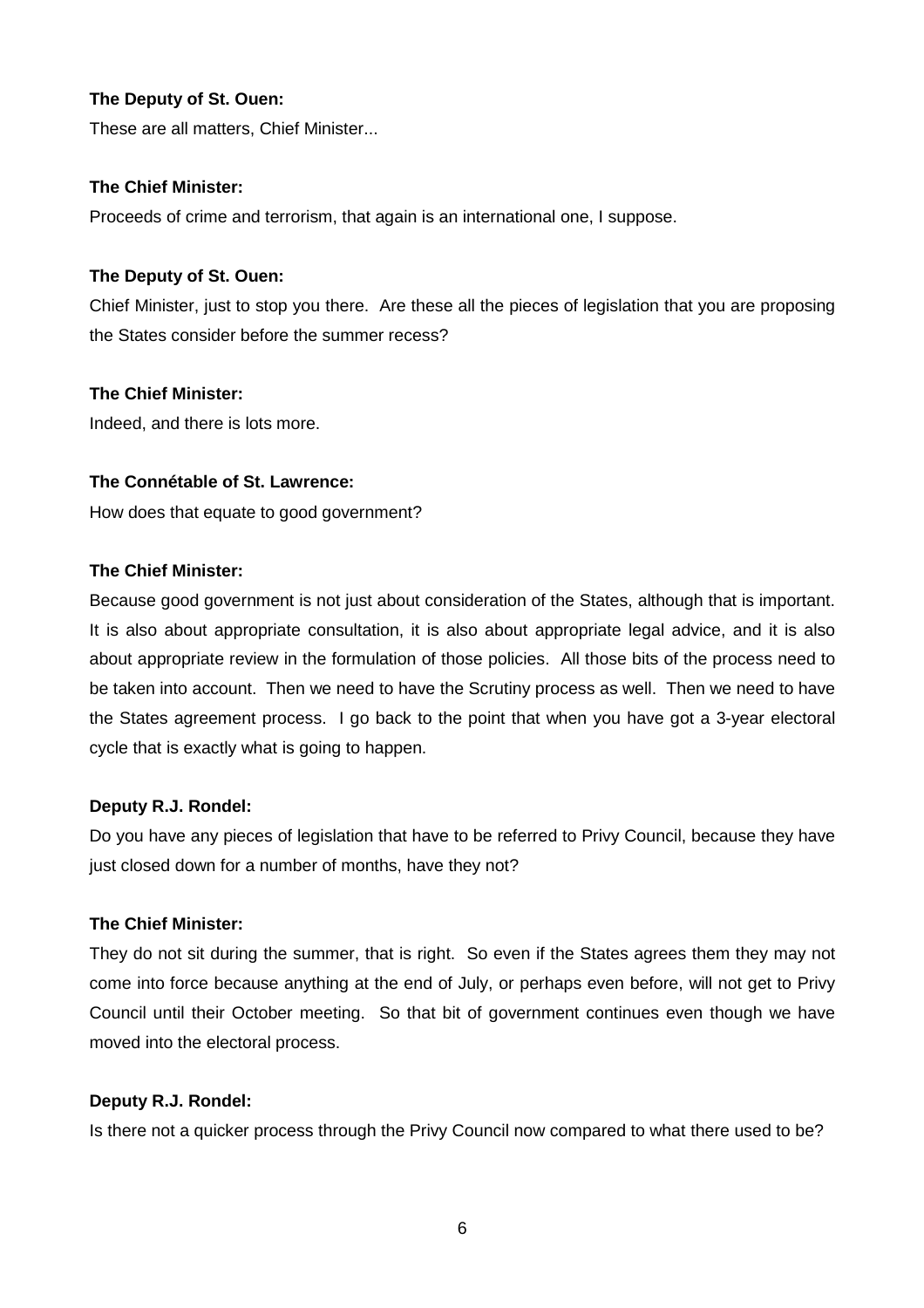There is, yes, but if the Privy Council is not sitting they cannot consider it.

#### **The Deputy of St. Ouen:**

You say you have discussed the workload with the Council of Ministers. Have you had any discussions yet with the Privileges and Procedures Committee with regard to workload?

#### **The Chief Minister:**

These discussions took place, they have taken place also with the Greffe to look at managing the workload that will come before the States, yes, but not directly with the Privileges and Procedures Committee.

#### **The Deputy of St. Ouen:**

Are you planning to have a discussion with them? Or are you just simply going to...

## **The Chief Minister:**

With regard to?

#### **The Deputy of St. Ouen:**

With regard to the work programme and the substantial work matters you plan to bring to the States in the coming months.

[16:30]

## **The Chief Minister:**

The States deals with substantial matters fortnight in, fortnight out, does it not? So although the volume is inevitably increasing, and I have explained the reasons why, I have no reason not to discuss them with P.P.C. but I am not sure the advice that we get about trying to bring things forward, and one of the reason for the discussion at the Council of Ministers was to see if any of the drafting could be brought forward and rearranged so that we can get lodged earlier, so that we do not have quite the pipeline of work. That is the conversation we had with the Law Draftsman and, as I say, in consultation with the Greffier as well.

#### **Senator S.C. Ferguson:**

I do not think those were quite the reasons we were given for not giving us the pieces of information, which we asked for from the B agenda. But I will follow that one up because...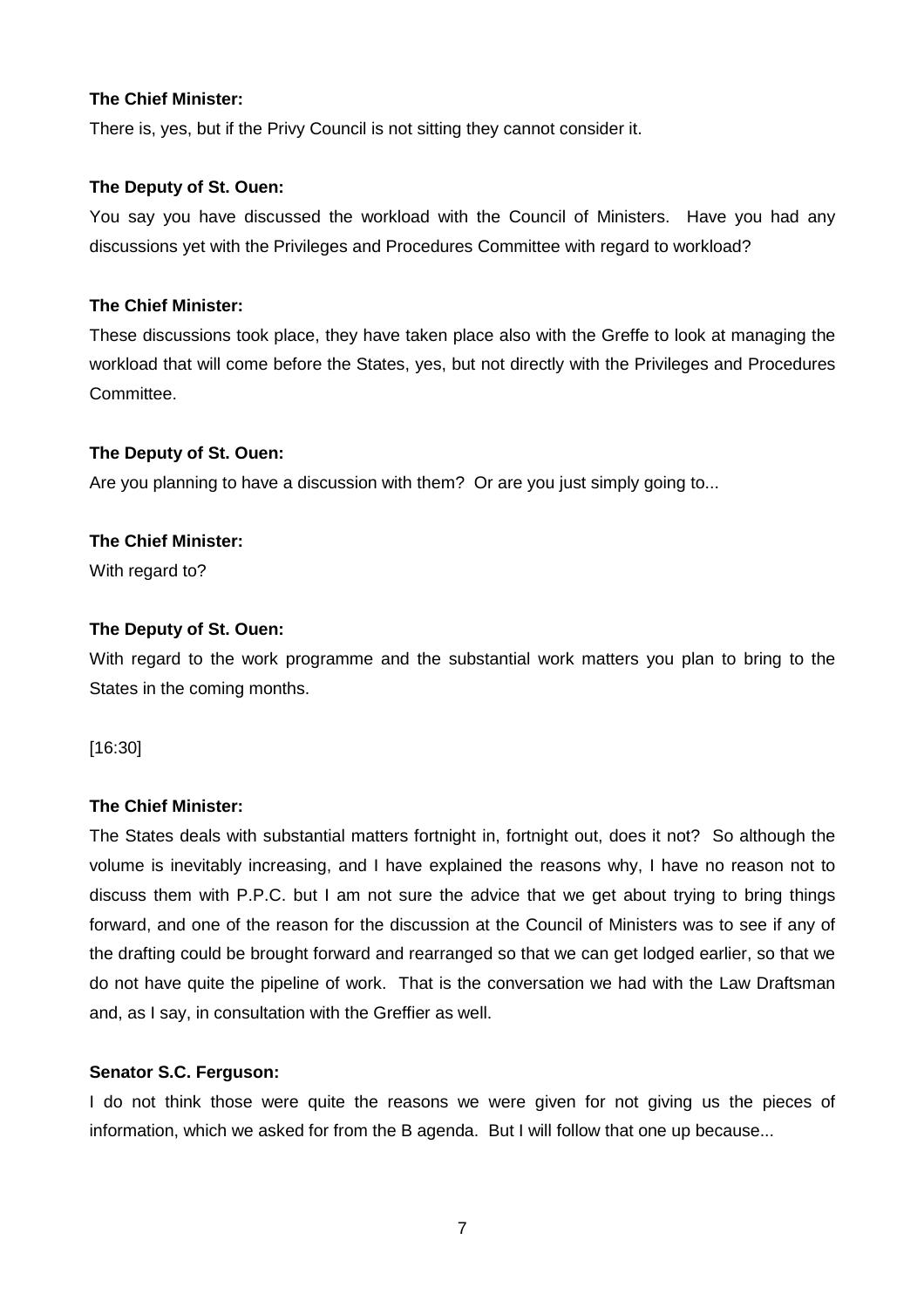What was that question, sorry?

#### **Senator S.C. Ferguson:**

You had a prioritisation list on the agenda and we asked for it. We were told that it was outdated and was going to be updated.

# **The Chief Minister:**

That is exactly right, which is why I said that we could send you the list that I have in front of me now because an updated list was presented to the Council of Ministers yesterday.

#### **The Deputy of St. Ouen:**

Will that list identify those matters that have fallen out and will not be dealt with?

#### **The Chief Minister:**

I think it certainly could do. Such a list exists, does it not?

#### **Chief Executive Officer:**

Maybe I can add a little bit of light there. We produced the first list of asking all departments to provide us with their workload and their registration programme and that is probably the list that you refer to. That one was then referred and worked with the Chief Law Draftsman to make sure the work that required law drafting coincided with her work plan, and the list the Chief Minister is referring to is a combination of department's input and her input to make sure that the two tied up, that we were not going to end up overloading her Law Draftsman's Department with unrealistic timescales. If there was any confusion probably that is what it was. There was an initial list from departments, but then they have to collate it with the Law Draftsman's Department to make sure that timing and workload was available.

#### **The Connétable of St. Lawrence:**

When did you ask for that list?

## **Chief Executive Officer:**

Just before Christmas. We collated it during January and then worked with the Law Draftsman to ensure it was ready for the Council of Ministers this week.

#### **The Connétable of St. Lawrence:**

It seems to me as if the legislative process could be improved because it sounds to me as if all these major pieces of work have almost been left until the end of the 3-year term of office.

8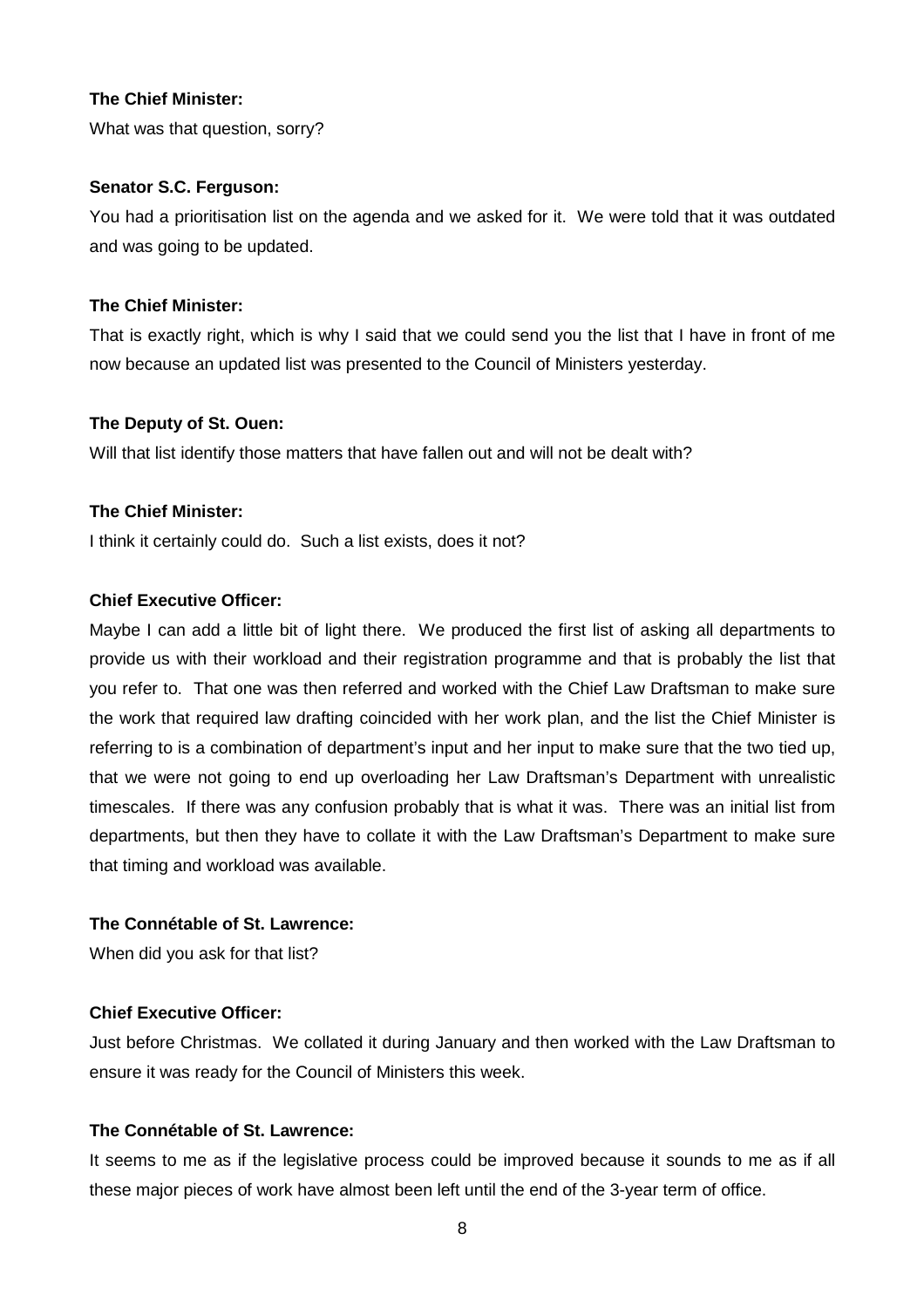I am not really sure it is fair to say that. I have read out two things there, which were from P.P.C. but they have had to have a process to get to the point where they could be also, if I take the P.P.C. work, both of those and the machinery of government work, they were started virtually right at the start of this new government when P.P.C. set up subgroups.

#### **The Connétable of St. Lawrence:**

That is what I am trying to establish.

#### **The Chief Minister:**

And all that work then has got to the point of us...it is trying to fit in, as I said a few moments ago, what should take a longer time than we have got, trying to compress it all down, get as much achieved as possible in the 3 years that we have. So if we take Housing Transformation, we have agreed the overarching legislation or the enabling legislation, but there is still lots of regulations to come under that. He had to go through his White Paper, his consultation, his drafting, we have that bit done and now we carry on and want to get the regulations approved as well. Then on top of that you have got lots of other things which are just more every day, which are not very big, but they are still there, which need to be done that crop up from time to time. If we take food cost bonus elements they are now, because they were triennial regulations, they existed for 3 years and then once you get to the end of that 3 years you have to put something else in place. It is just timing.

## **The Connétable of St. Lawrence:**

Are you saying that the only way that the legislative process can be improved is by extending the term of an Assembly?

#### **The Chief Minister:**

I think that that will help it greatly, yes.

#### **Deputy R.J. Rondel:**

Within the Council of Ministers have you had discussions for further C.S.R. (Comprehensive Spending Review) savings and have you agreed these?

## **The Chief Minister:**

I am assuming that your question is arising out of some media coverage of what the Minister for Treasury and Resources has reported to have said, and I was questioned about this by the Deputy of St. Ouen at the last States sitting, if I...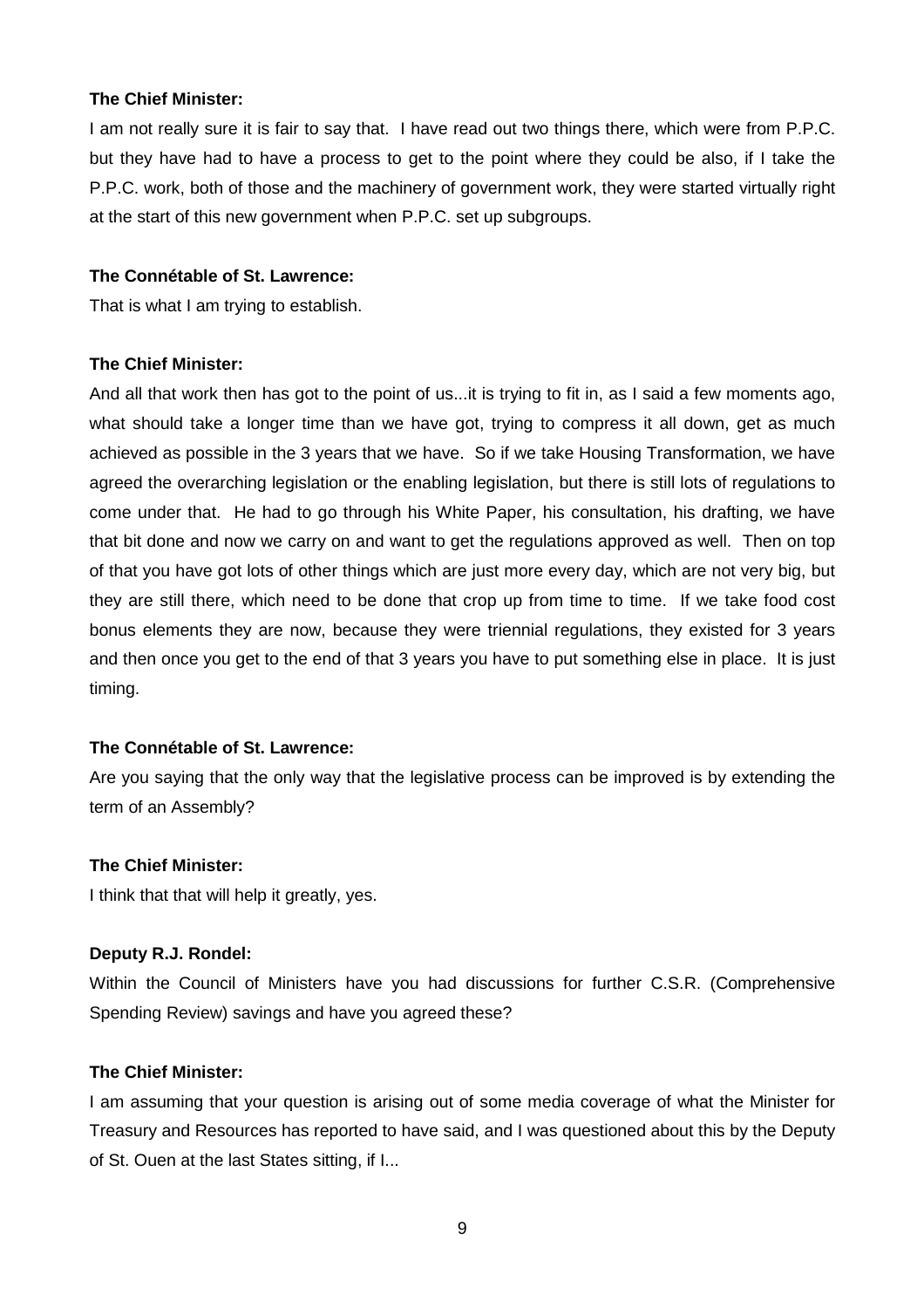#### **The Deputy of St. Ouen:**

Which was not necessarily very clear.

#### **The Chief Minister:**

If I remember correctly, my answer remains the same. I think it was clear that as part of the...if I had gone on to talk about other bits of the forward looking work programme, which I think you stopped me from doing - and I understand why, because I was going on - you would have got to the point of thinking about the M.T.F.P. (Medium-Term Financial Plan) 2. You would have got to the point of thinking about long-term income and revenue projections, and I think that is what you would expect us to do. What the Minister for Treasury and Resources was saying, you would expect him to be slightly nearer to it. If you look at the things that Health are doing and have been projected to do for a number of months, if not years, we see that there is cost growth pressures in that department, and there are cost growth pressures in other departments. It will be for Ministers to sit down and to consider those, to look at what the income projections are, with the best economic advice, and to try and come forward and balance those books.

#### **Deputy R.J. Rondel:**

But nothing has been agreed at this moment in time?

#### **The Chief Minister:**

Nothing has been discussed let alone agreed other than knowing that that piece of forward work has to be undertaken, although I know that Treasury have already put quite a lot of work into those numbers.

#### **Senator S.C. Ferguson:**

Where did the figure of £75 million come from then?

#### **The Chief Minister:**

That is what I am saying. I know that Treasury have already put quite a bit of work into those numbers, and I am not sure that...because I was not party to the comment, I am not sure whether the £75 million was a figure based on the numbers or just a rough. We have these pressures so we are going to perhaps need to look for this over a period of 3 years.

#### **The Deputy of St. Ouen:**

I think the question is: you speak about collective responsibility, co-ordination within the Council of Ministers, and we have a Minister for Treasury and Resources making a statement and, for all intents and purposes, it seems as though no discussion has taken place with the Council of Ministers or any agreement reached on not only the shape and form at this stage but the amounts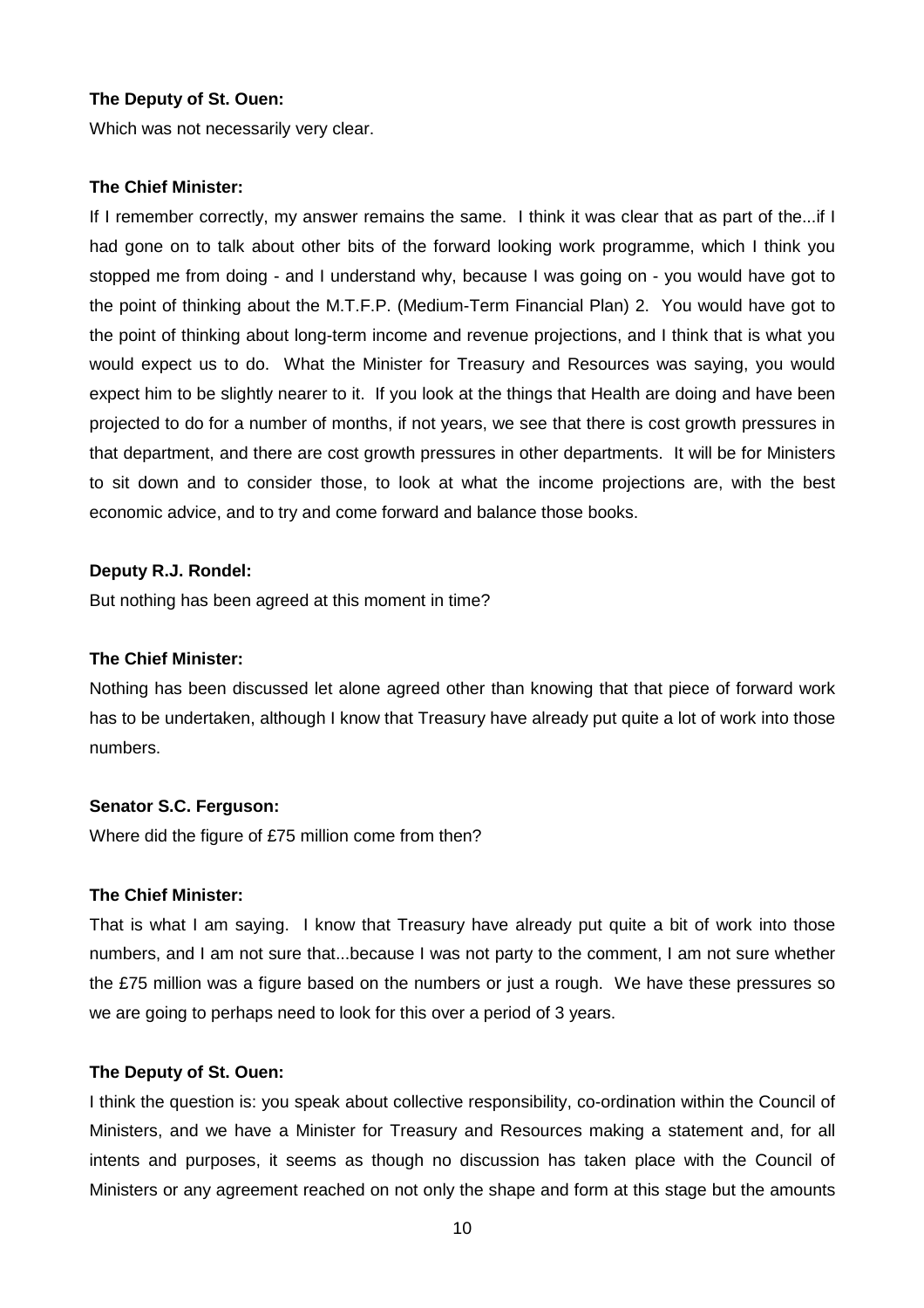that are being quoted and suggested by a Minister for Treasury and Resources. One has to question what authority, when he makes those sorts of statements, can you place on it?

# **The Chief Minister:**

I am not sure that is an overly fair analysis of what was said. I think what was said was that they have been doing some work on these long-term projections and there is work needed to be done to balance the desired, appropriately or not, growth projections and the projected income for the same period. I think perhaps the difficulty is that some in the media want to create a story about what should be just the normal operational forward planning for government.

# **The Deputy of St. Ouen:**

Let us forget about media wanting stories. Are you aware of a statement that has been published by the Minister for Treasury and Resources on his personal website on 17th January 2014?

# **The Chief Minister:**

I am aware that a statement was published, yes.

# **Senator S.C. Ferguson:**

Have you read it?

## **The Chief Minister:**

Do I have it with me and can I recall it...

## **The Deputy of St. Ouen:**

Is that acceptable? For one of your Ministers to publish information that not only covers necessarily his portfolio but perhaps it suggests certain decisions that have been made collectively by the Council of Ministers?

## **The Chief Minister:**

I do not have the statement in front of me so you would not expect me to comment on it, would you?

## **The Deputy of St. Ouen:**

When will you be prepared to comment on it?

# **The Chief Minister:**

If you had said that you wanted to question me about somebody's personal statement on their blog then I would have considered it in advance, would I not?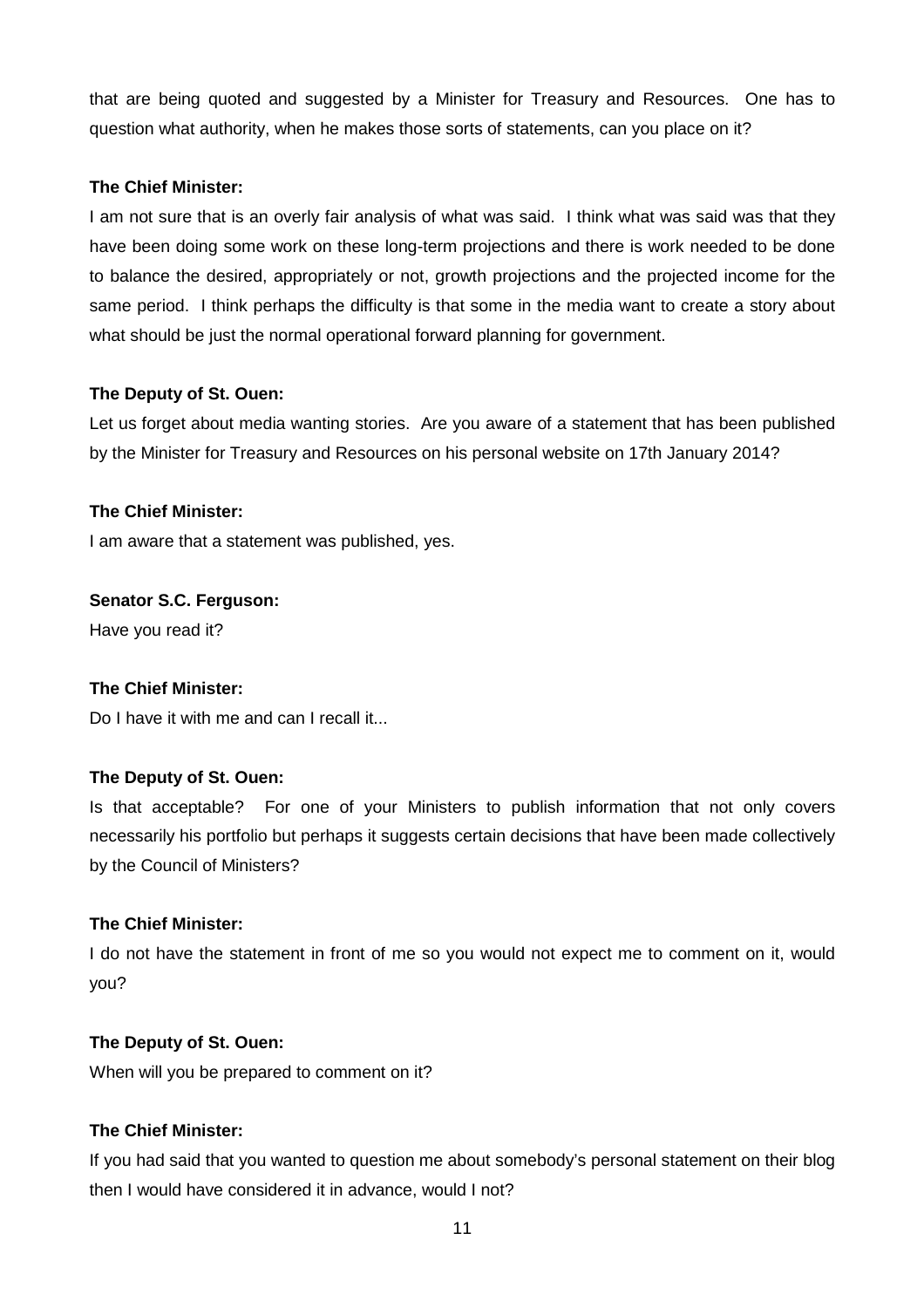I do not know. I suppose the thing is that it is not so much a personal...

# **The Chief Minister:**

It is like asking me if I want to comment on a Minister's tweet, is it not?

# **Senator S.C. Ferguson:**

It is not so much a personal statement as really the Government policy going forward that seems to have been published. If you are having collective government does not collective policy come from the Chief Minister?

# **The Deputy of St. Ouen:**

We accept that you have not had a chance to see the statement and...

# **Senator S.C. Ferguson:**

We will obviously ask the Minister for Treasury and Resources why he is announcing your government's policy himself.

# **The Chief Minister:**

It may be that there is no concern at all with the statement, and I could be fully supportive of it, but I do not have it in front of me to say one way or the other.

# **The Deputy of St. Ouen:**

We understand.

# **Deputy R.J. Rondel:**

Thank you, Chief Minister. Could you give us an update...

## **The Chief Minister:**

But equally, we have to remember that the Minister for Treasury and Resources' portfolio does, by necessity, cover all other portfolios as well because it is about the funding. You have to remember that the two most...in Jersey politics you cannot be sure, but the two most influential positions in Government, and wherever you look around the world, is the Chief or Prime Minister and the Treasury Minister or Chancellor. That is how it is and that...not tension but partnership is one of the appropriate checks and balances of government.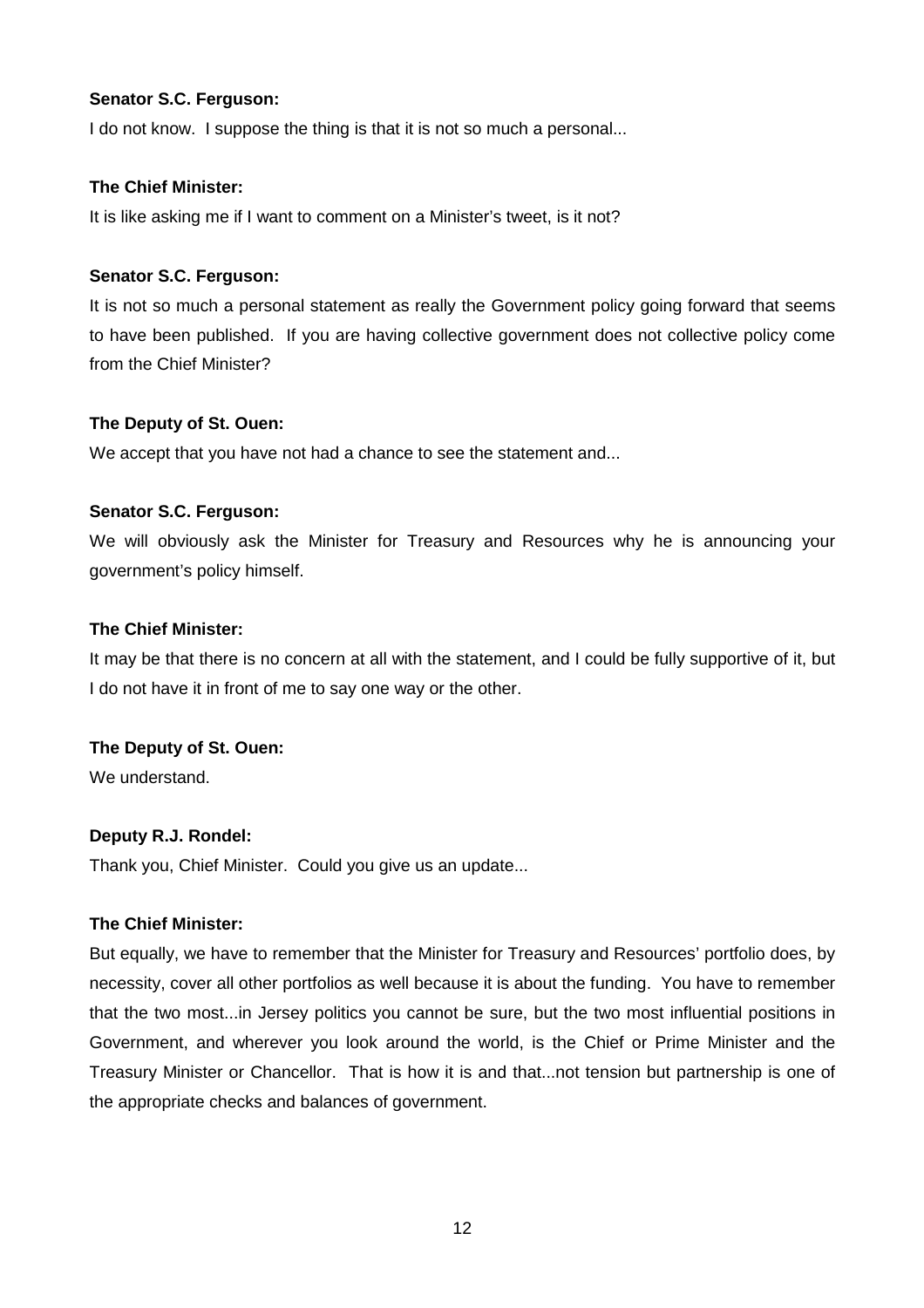Yes, but it all depends whether the Finance Director or Minister for Treasury and Resources is running the company or whether it is the Chief Minister who is the Managing Director, does it not?

#### **The Chief Minister:**

You are asking me to comment on...I could say that I...

#### **Senator S.C. Ferguson:**

Anyway, that is something we shall ask the Minister for Treasury and Resources.

#### **The Chief Minister:**

I could say that I might be in a position to say I fully support all the things that are said in that personal statement. But you are trying to indicate that I am not.

#### **Senator S.C. Ferguson:**

We are not saying that, we are just saying that it seems...

#### **Deputy R.J. Rondel:**

Time to move on.

#### **Senator S.C. Ferguson:**

It seems unusual...

## **Deputy R.J. Rondel:**

Would you please be able to give us progress on the delivery of the modernisation programme?

#### **The Chief Minister:**

Shall I ask you to do that?

## **Chief Executive Officer:**

I think when we met last time we updated you on the revised government procedure for the modernisation programme, if not effectively the workstream leads by all of the main workstreams: workforce modernisation, termination of employment, Lean, e-government, et cetera, and Corporate Management Board now act as the programme board, so have a formal government structure and I, as Chief Executive, then report to the Political Oversight Group, which is the Chief Minister, Minister for Treasury and Resources, Minister for Economic Development, who is running the reform programme, and we have external advisers supporting the Political Oversight Group, and to try and streamline it, so that we have a fairly structured way, we have developed what we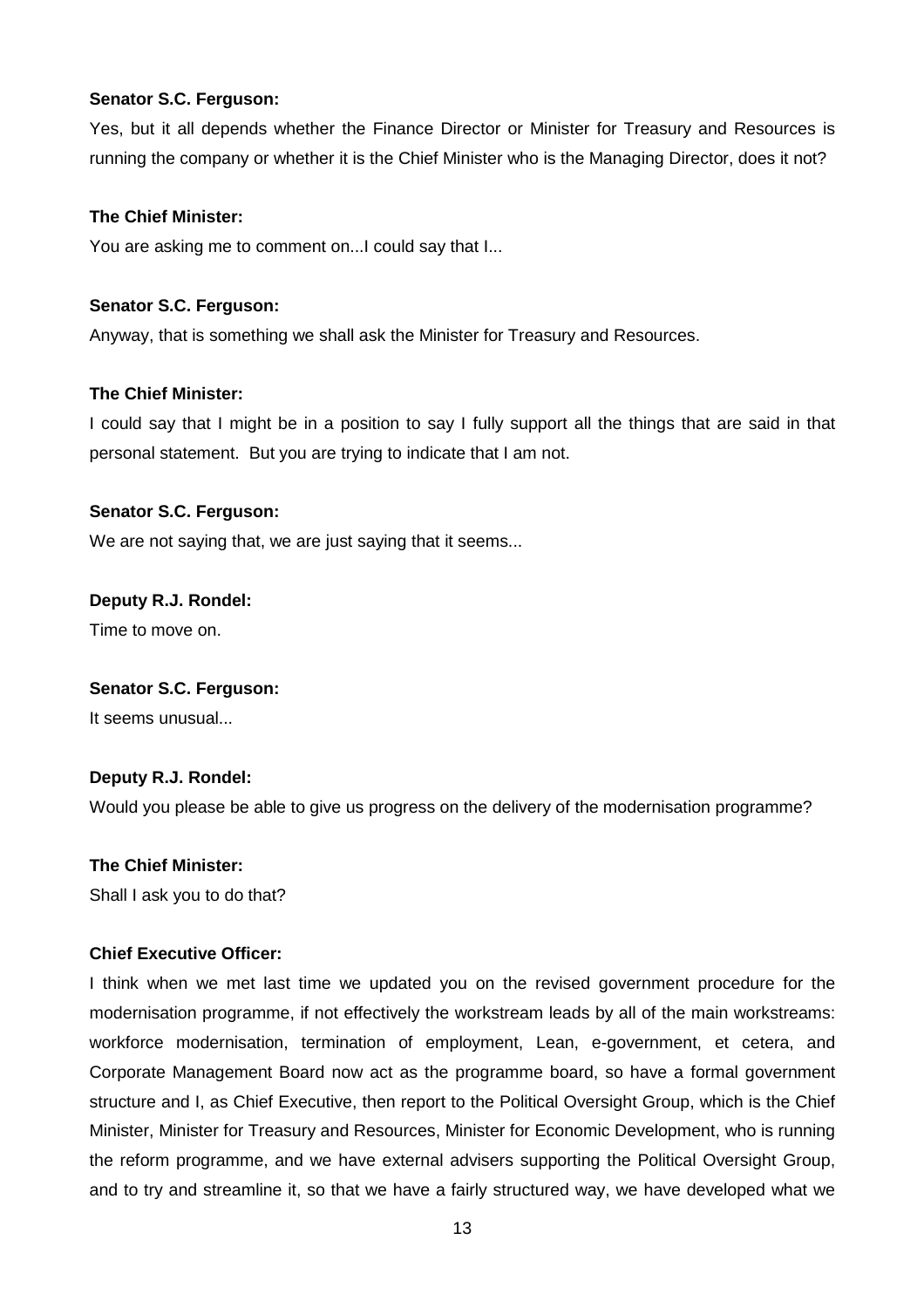call a dashboard system. You are welcome to have copies of this. It is the first one we have done so it is very early days, we just started in January. An effect with the dashboard is one simple sheet of paper for each of the main workstreams. It highlights risks, progress, outcomes, any resources it required and delivery against objectives in terms of timelines. It is a fairly simple reporting system, very much one page summary at a glance of where we are going. In terms of governance, it enables the Corporate Management Board to challenge any request for further future funding for projects to be taken forward, subject to Corporate Management Board approving that funding the Political Oversight Group then ask to consider and approve a full business case to support it. Following that it goes to the Council of Ministers. Of course the funding is held within the contingency. There is a fair amount of rigour in terms of managing future expenditure and we report again expenditure against existing budgets.

[16:45]

# **Deputy R.J. Rondel:**

So has that been rolled out?

## **Chief Executive Officer:**

We have rolled out. This is in use now for all reporting of all the reform programme...

## **Deputy R.J. Rondel:**

In all departments?

## **Chief Executive Officer:**

No, sorry, I think you are confusing two items here. The last time I briefed you on H.R. performance. This is separate. This is the performance reporting for all of the projects related to the reform programme. The one I briefed you on last time is a separate one we are just doing as part of the normal management information for all departments. In terms of specifics, I will not go through all of them, but very quickly. In terms of workforce modernisation, policies terms and conditions, new contracts of employment were issued as from 1st January 2014 for all new starters. That includes all of the new policies that are in place that have been agreed. At the end of last year we were very pleased to announce to the States Employment Board that we had a new collective framework agreement with all of the main unions. That is Prospect for civil servants, Unite for manual workers, nurses and teachers unions, where effectively instead of having a second negotiating body for all 4 groups we have one joint negotiating body, which makes the negotiation much better and much stronger partnership agreement between all 4 bodies. A lot of work was done last year to build on that relationship and get it to a point where we were confident that something would not work and certainly it has been a huge piece of work last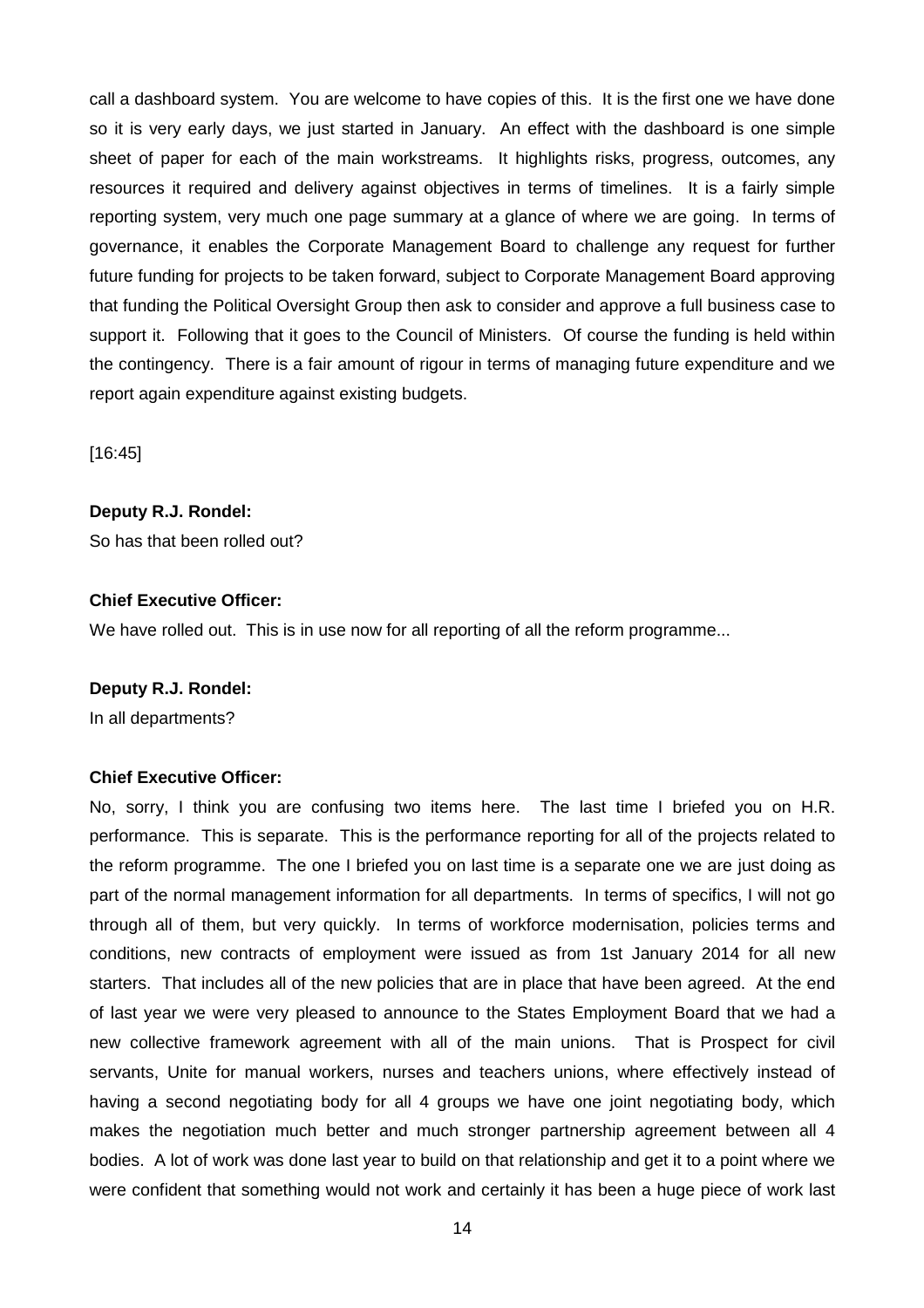year. The importance of that was because that allows us now to move forward with a new employment handbook for staff, so we will replace some of the old handbooks - that is work in progress at the moment - and of course those handbooks will include new terms and conditions of employment and service, so all that is going to go. I will not go on too much longer but there is a lot of work going on there. Also included in that is you may be aware that we had a competency framework in which when we recruit, we recruit against competencies. Those are being updated at the moment to more reflect current modern practices. Job evaluation: that is ongoing, starting with the nurses because on clinical and medical teams it is important we get that right in Health and once we have got that right that effectively is a starting point for moving from these 24 pay groups to a more central pace by it but we would never get to one single pace...

#### **Senator S.C. Ferguson:**

Does this mean that you are not using Hay anymore?

#### **Chief Executive Officer:**

We are using it at the moment but selectively and we are trying to hold the number of job descriptions that are going through the process. We are having to do a few.

#### **Senator S.C. Ferguson:**

Have you had Hay recalibrated?

#### **Chief Executive Officer:**

No, because to recalibrate it would mean we would have to then effectively use...it would be such a big job we would have to then be using Hay as our long-term permanent tool because it would be a huge job because our Jersey Hay system is well out of kilter with the current modern e-pay Hay system. So we are going for the changed system, which was used in the Health Service but with a few changes to make it more appropriate. That will cover the vast majority of employees. So longer term we probably will not be using Hay for civil servants. We will have one single evaluation model. Just moving on...

#### **Deputy R.J. Rondel:**

When do you expect that to be...

#### **Chief Executive Officer:**

The programme for that is...my work plan for the next 6 months. H.S.S.D. (Health and Social Services Department) staff, that should be completed by September this year with a view to being able to get the new pace by Health in the next year. But that is a very big piece of work. You imagine all the employees, job descriptions have to be reviewed. One of the issues we have to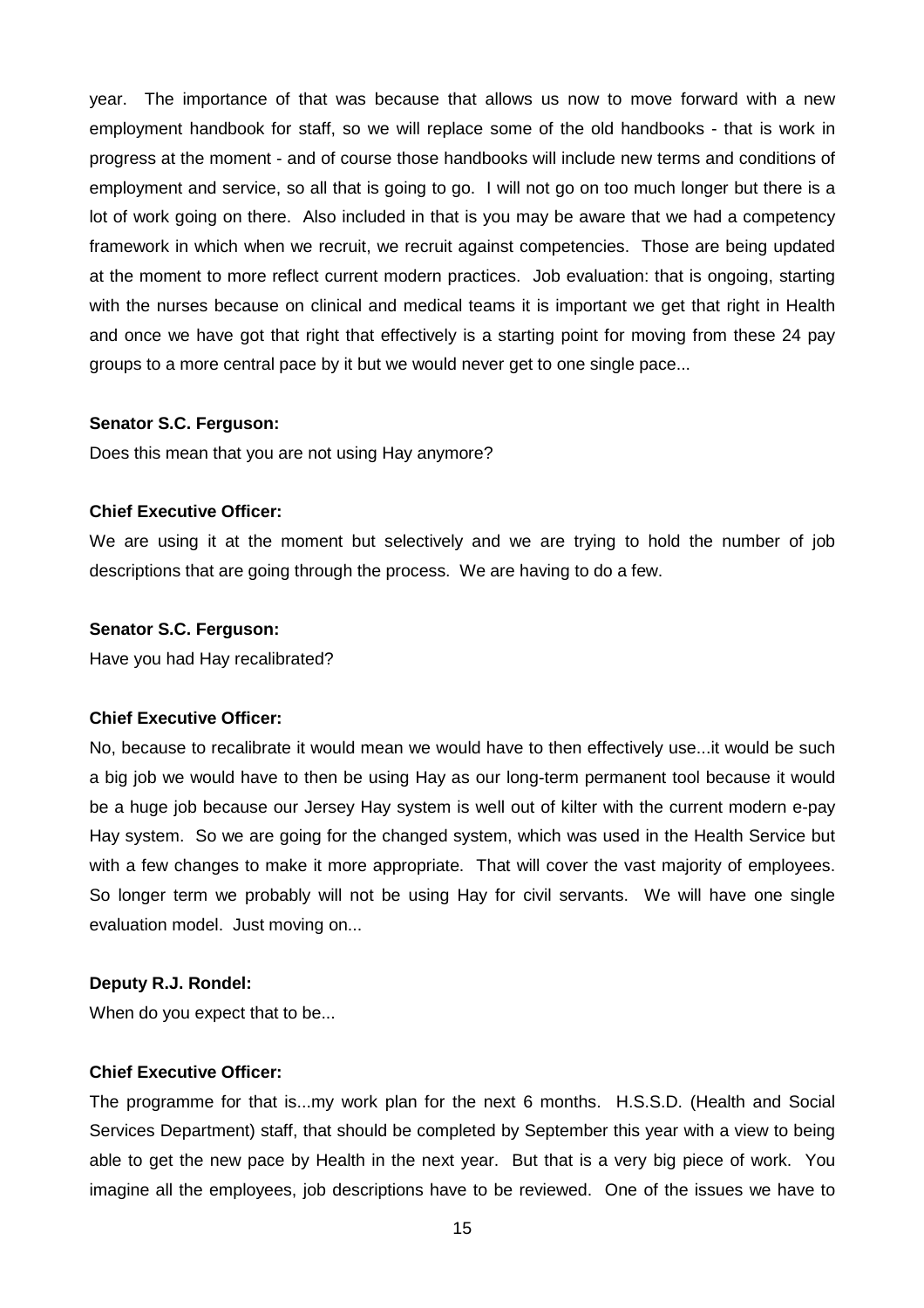consider, because you may recall there was...you may have read Birmingham City Council have just been fined an enormous amount of money for equal pay for equal work. We have to be careful that we align all of our jobs so that an employee who might be employed on a clinical medical grade job, whose job weighting could be considered comparable to a current civil service job, and if the pay grade for the clinical medical is at one point in financial remuneration but the civil servant's job is a slightly different one, then there is potentially a claim for equal pay for equal work. So that is why we have to make sure we get this right.

#### **Deputy R.J. Rondel:**

Who is making those ultimate decisions?

#### **Chief Executive Officer:**

Our employee relations team, with our H.R. staff working with the workforce. We are engaging the workforce to do this with us and we have people from the U.K. who have worked through this in the past, embedded in the team to make sure we evaluate it to make sure a level playing field but equally make sure that we do not end up with grade drift and jobs not being evaluated in the right position where we need to be in the future. It is a very complex piece of work and we have to make sure we get this right.

#### **Deputy R.J. Rondel:**

When we previously met there was a discussion on e-government and it came up in the report.

#### **Chief Executive Officer:**

E-government: as today we are receiving the final business case from KPMG on e-government. I have not seen it because I think the meeting is going on as we speak now but preliminary review of it looks very promising. It identified a number of projects which are, say, quick wins, but they are relatively straightforward to deliver. The good news is we do not have to significantly change all of our technology computer platforms. There is quite a lot of updating and modernising required in order to have the structures, which was to communicate effectively with the public.

#### **Deputy R.J. Rondel:**

We were led to believe that the report was due before Christmas. Why has there been a delay?

#### **Chief Executive Officer:**

Because we wanted to make sure that this is a very big piece of work that is going to be incredibly important for the future and they were not quite complete with their business case because the business case has to demonstrate what we are going to deliver, by when, how much is it going to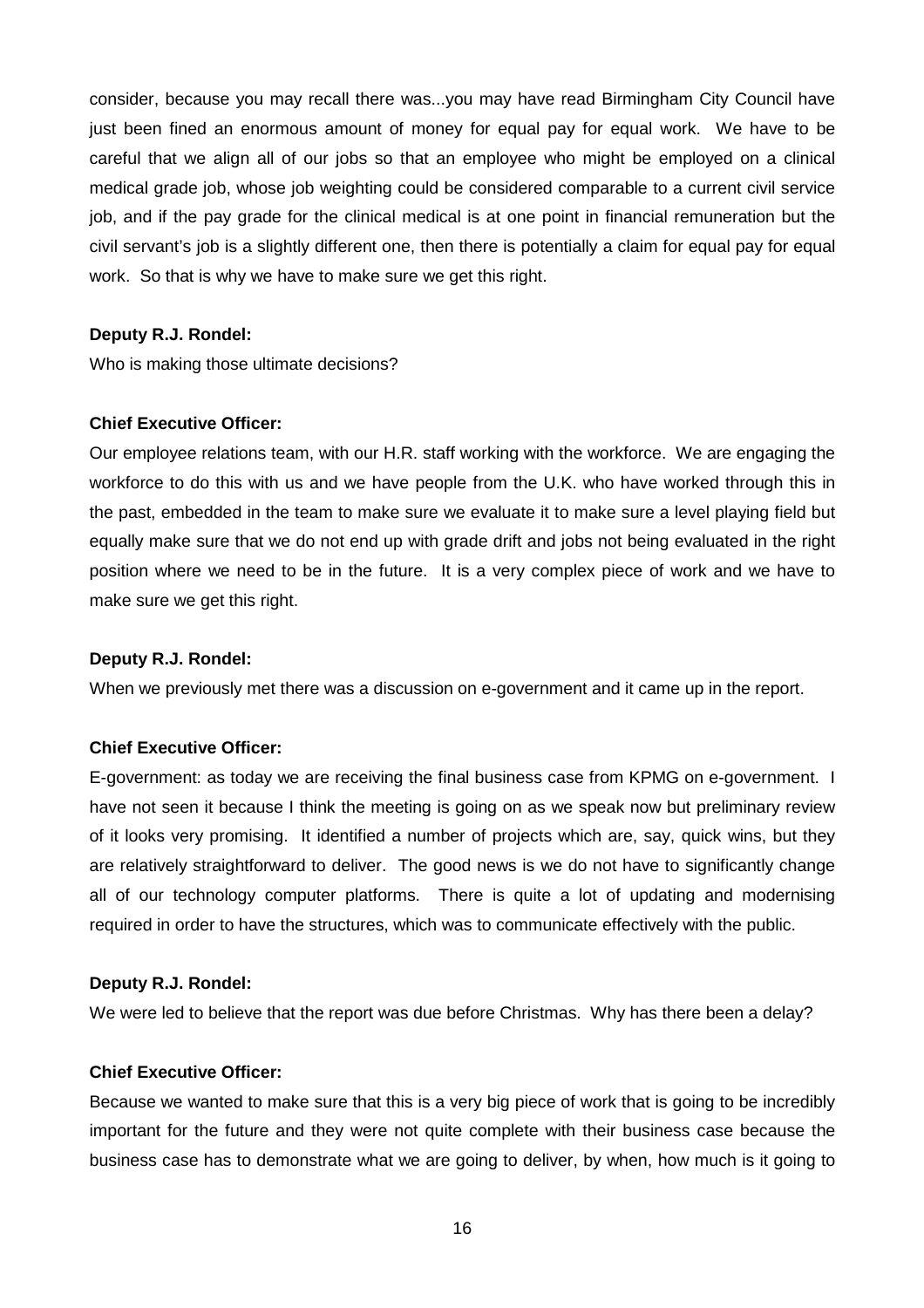cost to deliver and how can we be sure that delivering it will provide a return. So we were not prepared to go forward with something until we were confident that we had all the information.

# **Deputy R.J. Rondel:**

So they have only just presented it to you?

# **Chief Executive Officer:**

There was a 4-week delay. It is coming in today.

## **Senator S.C. Ferguson:**

What happened at the beginning of January with the manpower returns?

## **Chief Executive Officer:**

Manpower returns was prior to e-government implementation. It was set up on the tax return system and it came in but effectively the volume it came in, in the very early period - I will ask Paul because he was probably closer to it than I was - very simply it overloaded the system for a few days and we had to engage with telecoms to upgrade the speed of the network. It was a technical problem that we had to put some more black boxes on to upgrade the speed.

## **Deputy R.J. Rondel:**

That was not anticipated, was it?

## **Chief Executive Officer:**

I think it is fair to say that the volume was higher than we anticipated in terms of quantity coming in but it was a lesson that said, again, when we go into this we have to get it right. I think we apologised to the public for any inconvenience it caused but we recognise that we did need to upgrade the speed and we have to make sure our network and speed of our network is capable for delivering this type of service in future.

## **Senator S.C. Ferguson:**

I thought you were already up on fibre.

## **Chief Executive Officer:**

I do not know the technical complexities of it. I know we want to increase speed as part of our network.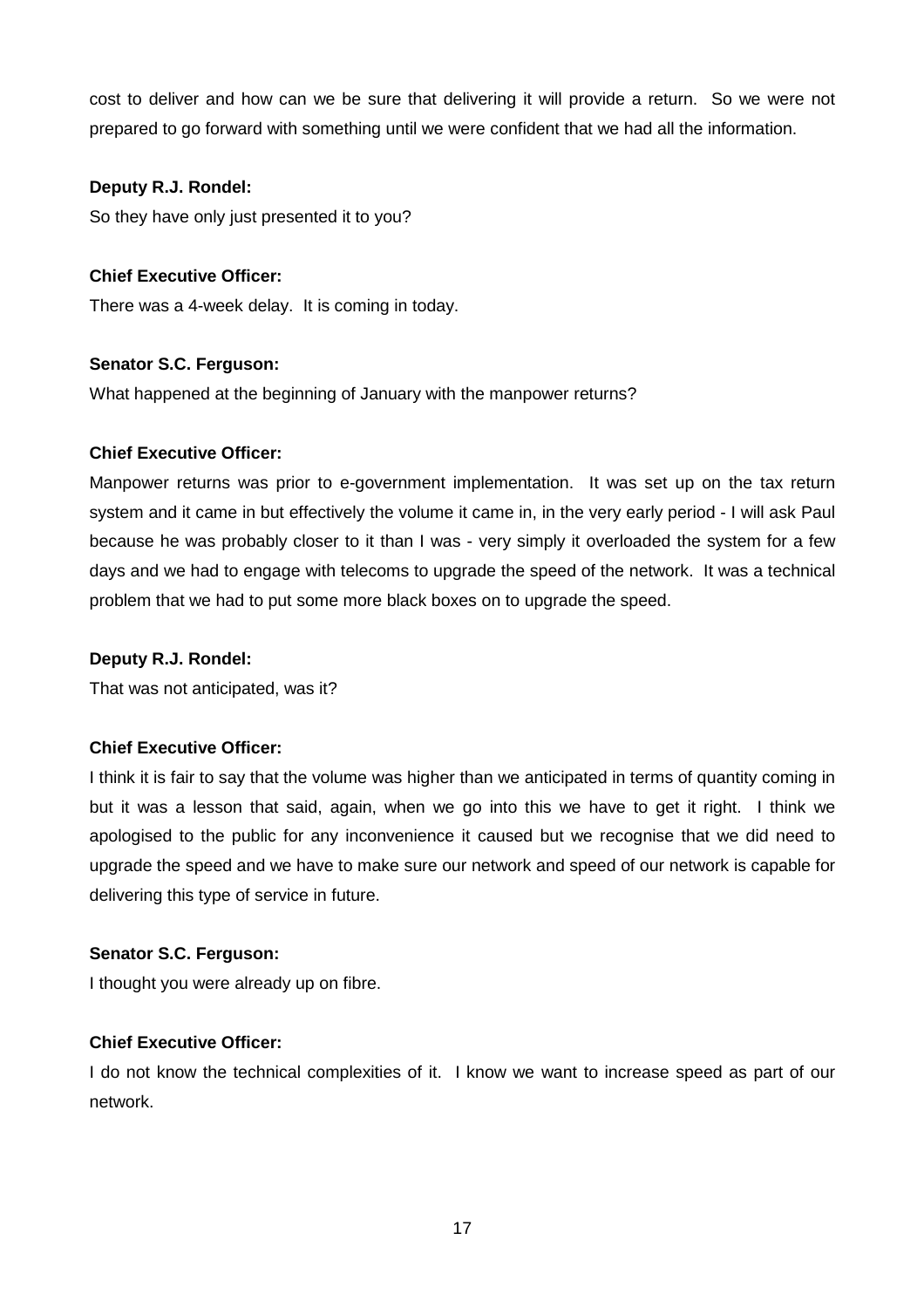#### **Director, Corporate Policy:**

It is fair to say there were learning points for us. For example, band width: band width on a normal day would be okay but then you would have high spikes at lunchtime or a Sunday evening, and it could not cope with the high spikes we had, and the manpower is based around the income tax website, which is slightly separate to the Information Services Department. We have got some really good learning points out of that, which is around income tax and I.S. (Information Services) working closer together and we can learn that for the June return. We can have a more reliable, more robust system in terms of the band width in and also we will have a better website as well. What we have learned as well is from users using it, many of them, they have found different areas where they think the user experience should be better. So what we have said is June will be better, December we have got it in, and we are getting lots and lots of good data that we can use in the Control of Housing And Work Law in terms of potential non-compliance. So we have a good pipeline of non-compliance. We have got the website up. It will be better in June.

#### **The Deputy of St. Ouen:**

So the problem is now resolved?

#### **Director, Corporate Policy:**

The band width has been significantly increased. Lots of changes have been put through to the website so if people call us we can put a change through quite quickly. We will have a debrief again at the beginning of February and then we will begin the programme of work to make it better again next time.

## **The Deputy of St. Ouen:**

How confident are you that you have captured all the information that you required employers to present?

#### **Director, Corporate Policy:**

The data, as it comes in to the income tax system, then gets fed through to the Population Office system. Our compliance staff are now working through it so we have got it in our system.

## **Senator S.C. Ferguson:**

For instance, giving people a password when they have registered online, what is the turnaround on that?

#### **Director, Corporate Policy:**

It is a learning point for us as well. You can register, complete your return, then request a P.I.N. (Personal Identification Number) number, but equally you can request a P.I.N. number and then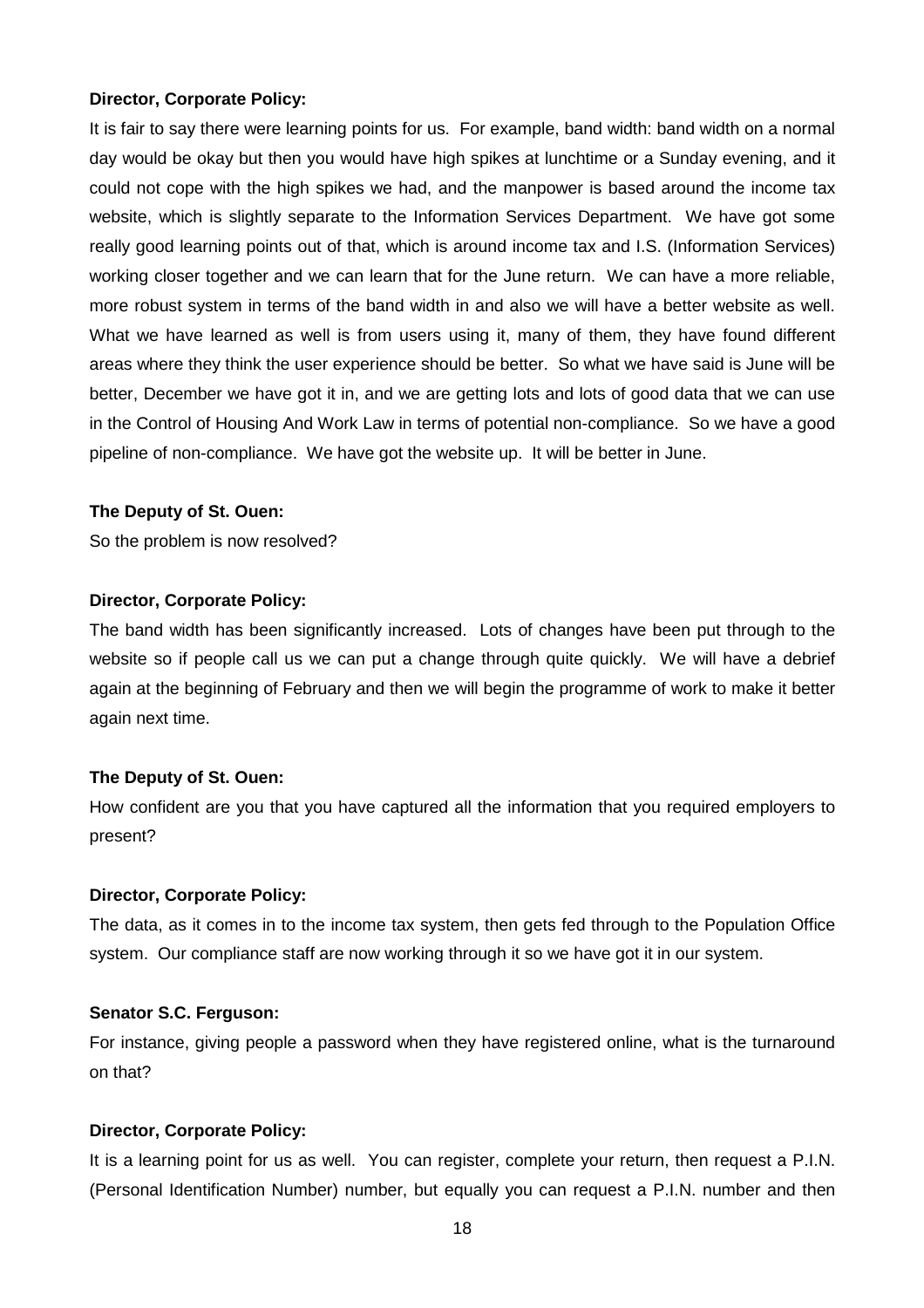there is a turnaround for that to come out. Income tax learnt than what they got - and it is a good thing in a way - they got lots of people wanting to sign up to do their I.T.I.S. (Income Tax Instalment System) returns online. It was a bad thing also that it took them longer than we would have hoped to get those P.I.N. numbers out, so if I recollect it could...

#### **Deputy R.J. Rondel:**

Is there no automatic system like most places you go and order something you put a password in, you get within seconds?

## **Director, Corporate Policy:**

We have asked these questions, and they are quite technical questions.

## **Senator S.C. Ferguson:**

You can set your own password with most people.

# **Director, Corporate Policy:**

Would you want somebody just logging in saying: "I am so-and-so", us emailing the P.I.N. and then them getting into somebody else's tax details?

## **Chief Executive Officer:**

Can I just take that back? One of the absolutely crucial parts of getting e-government right, if we want to transact properly with the customer in the same way as many of us probably transact with our bank, then the level of security goes up 4 or 5 steps and if we are going to set that up we have to make sure we set that up at a corporate level so that whether it is accessing data or income tax, social security or ultimately clinical medical reasons, it will be a similar level that you have to go through for a bank account. That is not a simple process. That is one of the workstreams that will come out of e-government. If we want to move to a platform of transacting with the public in that way we have to move the whole system and have security across the whole range because the whole essence of it is that data from within our various systems can then move to the customer. In doing that we have to make sure that security prevents anyone else capturing that data at any point in that transaction cycle. We also have to make sure that we verify that the customer asking for that data is the customer who is eligible to have that data. It is very complex.

## **Deputy R.J. Rondel:**

But a customer does not want to wait a whole week.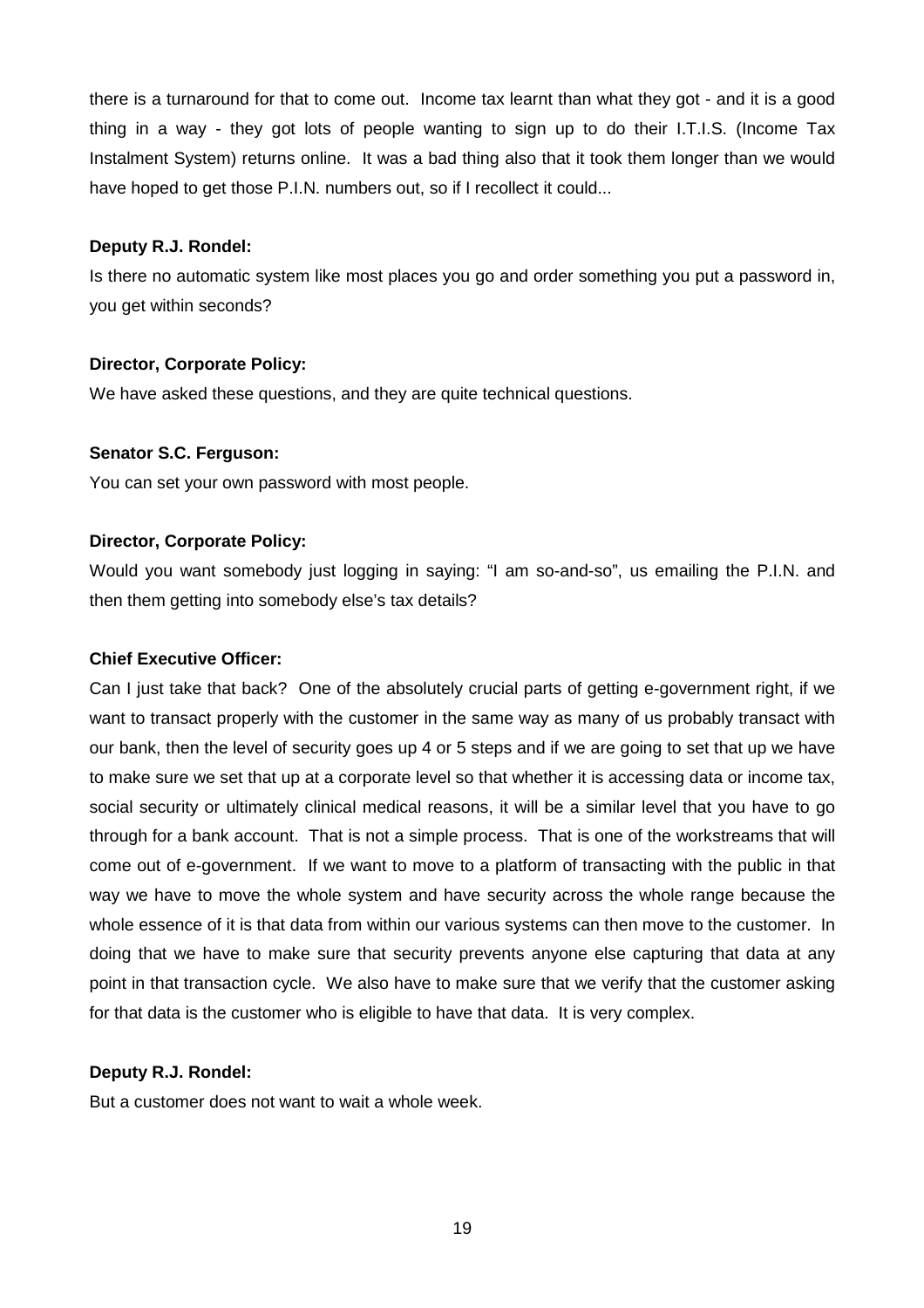## **Director, Corporate Policy:**

No, they do not. It is a bit of a throwaway example but the bank will send you the P.I.N. number in the post just to absolutely make sure it is you. So we send it to the address. Yes, we need to be quicker but there are good reasons.

# **Chief Executive Officer:**

It is no different to registering with your bank for internet banking, then they will send you your new credit card and P.I.N. number, they will send you the credit card in the post and then a few days later you will get your P.I.N. number in a separate envelope. That is the level of security we have to move to.

#### **Deputy R.J. Rondel:**

I think Senator Ferguson was worried she is becoming computer illiterate having to wait so long.

#### **The Chief Minister:**

Let us be fair, she is right. It is a good question. It was taking too long...

#### **Senator S.C. Ferguson:**

Well, my return is going to be late because my things have not come through, but never mind. I will beat up Paul later.

## **The Chief Minister:**

We would be understanding in that regard.

## **Deputy R.J. Rondel:**

So there are still some issues to sign up, which you...

## **The Chief Minister:**

I think the system is now working but there are changes that we are going to make to improve it again for the next return.

# **Assistant Chief Minister:**

I think the positive thing with that is there have been more people who are now going to be doing tax returns...people who are just doing manpower returns online, it has encouraged people to sign on for tax and social security returns online. So it has been a really positive thing in that way.

## **Deputy R.J. Rondel:**

Just going back to the U.K. e-report. What is your attention to do with that?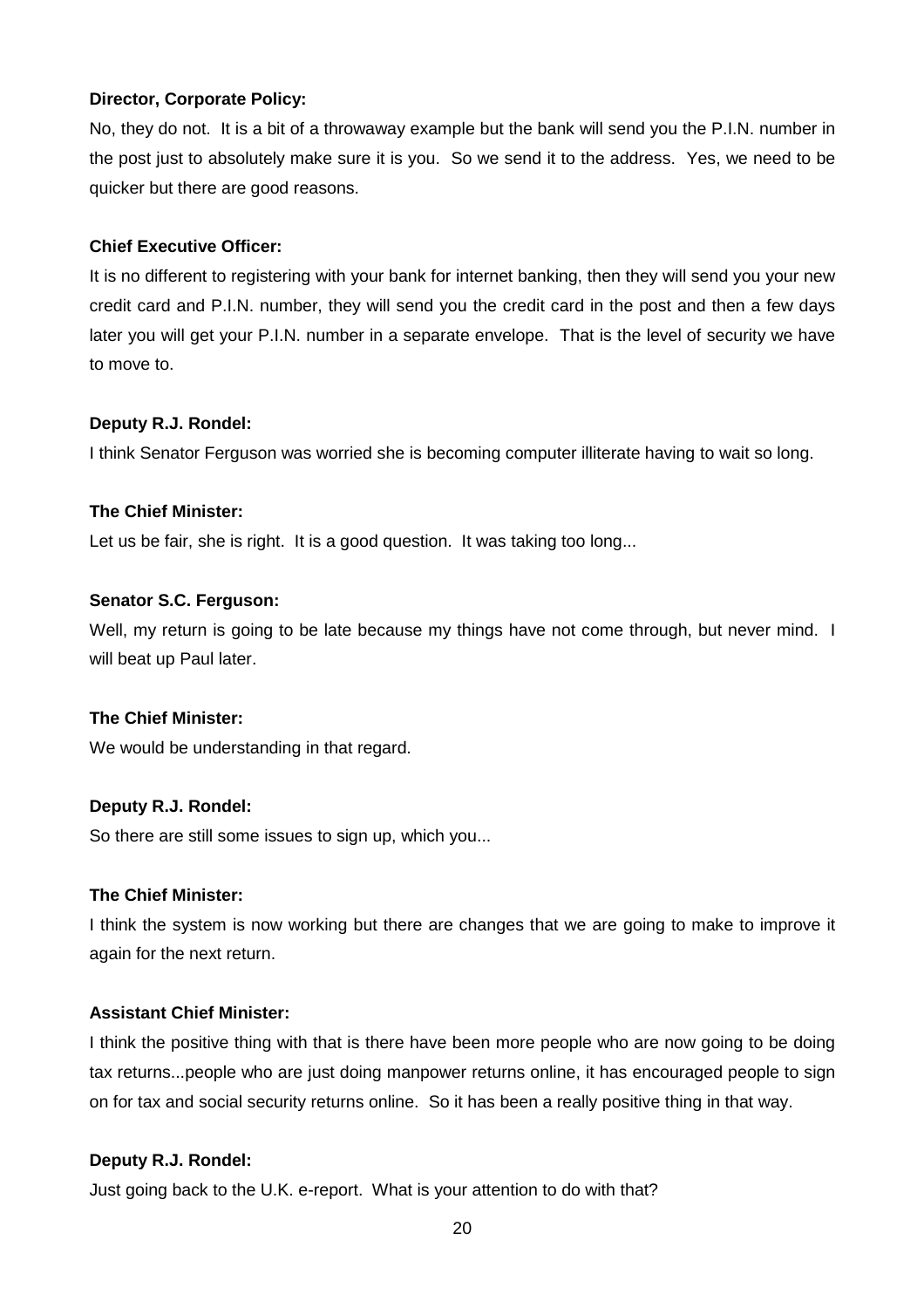## **Chief Executive Officer:**

That has to go through the formal governance process, so the workstream leads are looking at it today as being received. That has to come through to the Corporate Management Board to look at it in terms of what does it mean for departments and how is it going to be delivered. What is the delivery plan? What is the funding route and funding requirements for it? I do not know what they are yet. Once we have seen that we then have to prepare a report, which will go to the Political Oversight Group who will again challenge it and make sure they are comfortable with it, and make sure that accountability and deliverable point of view is realistic and subject to funding requirements that will go to the Council of Ministers.

# **Deputy R.J. Rondel:**

Do you see the report being presented to the States Assembly and the public?

[17:00]

# **Chief Executive Officer:**

The report definitely will not be.

# **Deputy R.J. Rondel:**

The KPMG report.

# **Chief Executive Officer:**

No, the e-government report will not because that is commercially sensitive. Commercially that would not be publicised at all. But the outcome in terms of what we are going to deliver, how we are going to have to deliver it and when we are going to deliver it, I think will have to be something which is publicised because we need to be telling the public how we want to move from our current systems to the future.

# **Senator S.C. Ferguson:**

It would help if the public knew what they were meant to be doing in words of one or two syllables. Who is the Political Oversight Group on this one?

# **Chief Executive Officer:**

It is led by Senator Maclean, who is looking after the reform programme, Chief Minister, Minister for Treasury and Resources, and I think that is it.

# **The Chief Minister:**

Is there not the Minister for Social Security as well?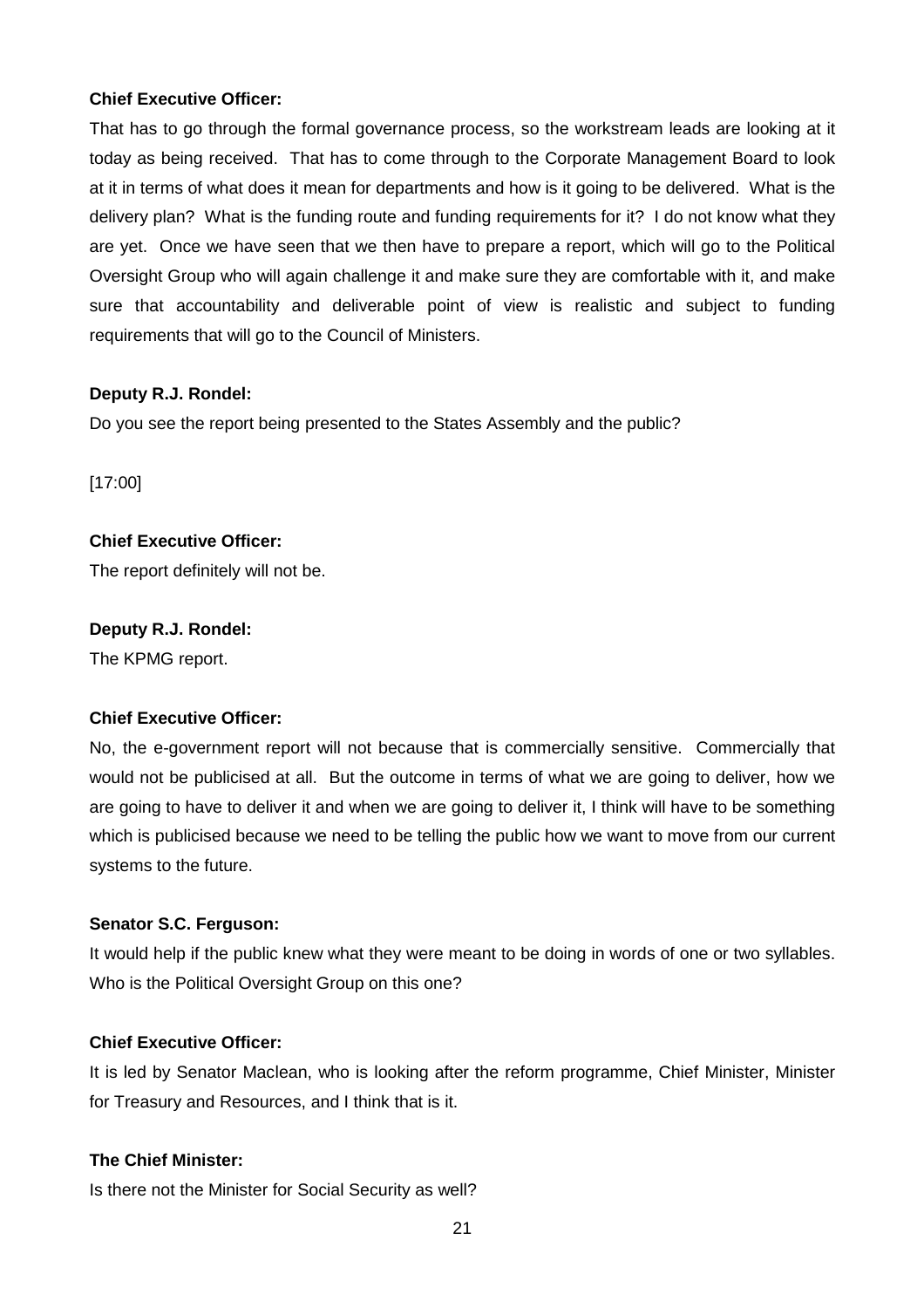# **Chief Executive Officer:**

I think it is.

# **The Deputy of St. Ouen:** Will it not be Deputy Bryans?

# **Deputy R.J. Rondel:**

Deputy Bryans, is he...?

# **Chief Executive Officer:**

Deputy Bryans is assisting Senator Maclean, looking at reform. Senator Le Gresley, sorry. Then we have external advisers as well supporting with experience in this type of reform programme.

# **Deputy R.J. Rondel:**

When do you anticipate e-government will be set up and running in Social Security?

# **Chief Executive Officer:**

That, in many ways, will certainly be starting to run already but I think we have got to get the...the whole of the business case has to be understood and then we have got to show what the delivery plan is. I think from memory the aim is subject to all the approvals need to go through, that delivery rollout will start in, I think, April; just after Easter.

# **The Deputy of St. Ouen:**

April...?

# **Chief Executive Officer:**

April this year we will start to demonstrate what we can deliver by when. Some of it is very easy, but some we are doing already. So e-forms are already going out and we do not need any change to our systems. Something which is more complicated, as I have described the security issues, then those have got to be looked at as part of the delivery plan.

## **The Deputy of St. Ouen:**

Can you just confirm whether or not funding has been allocated within the current Medium-Term Financial Plan to allow this to be delivered?

## **Chief Executive Officer:**

There is funding in the Medium-Term Financial Plan for reform but that is held in Central Contingency, which is why we have to go through, as I have explained, a very rigorous process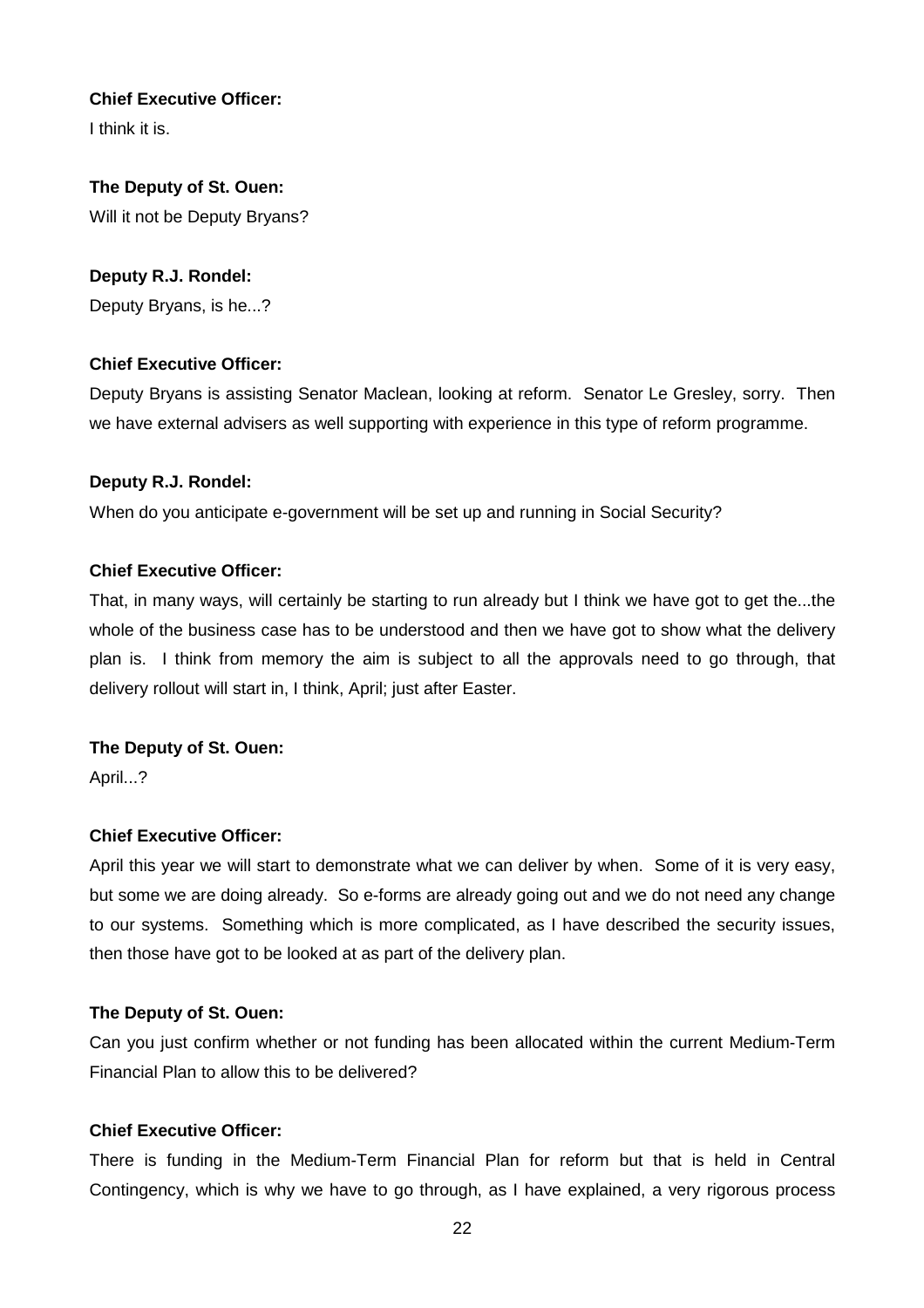and it is only the Council of Ministers who can then agree and recommend to the Minister for Treasury and Resources that that funding is released.

## **Deputy R.J. Rondel:**

You mentioned Lean and the Panel were very pleased to have had a visit to the Social Security Department, which I think was very impressive. When do you expect it to be rolled out further?

# **Chief Executive Officer:**

Health are running already so the timetable at the moment is the first tranche of Lean is running now, and that is Chief Minister's, Economic Development, Education, Sport and Culture, Environment, Treasury and Resources. Lean awareness is going on in January. February to May is the yellow belt training and the green belt training for members of staff in those departments. Tranche 2 starts in May, and that is Home Affairs, Transport and Technical Services and nonministerials. We are happy to give you a timetable. I will give you a full pack of this.

# **The Chief Minister:**

In tranche 2 the leadership for Lean starts in March but it starts for all staff in May.

## **Deputy R.J. Rondel:**

Have you had any results through from the Health Department yet?

# **Chief Executive Officer:**

I think we have publicised quite openly some of the projects which have shown huge results, they turned the restaurant round from loss-making to making surplus. The Emergency Department in terms of customer care was a huge turnaround, very positive from both clinical and medical team as well as the patient receiving the treatment. Those are just two examples which have been very successful. I know there are several in Social Security that are also looking at the same certainly Lean training; they have not got any specific projects.

# **The Chief Minister:**

They have some projects that they are working on but not...until they are totally satisfied they have not wanted to publicise them because they are slightly behind where Health are. If you went down to see the café or restaurant we would see what they have done. It is fascinating to see it because it goes down to as basic as were they providing too much food to everybody that they were serving? Were the portions the right size and when they asked people, no, they were too big, and they ended up having...previously they had had food left so they have been able to reduce the portions therefore reduce the input costs and at the same time increase their profitability, and it is incredible.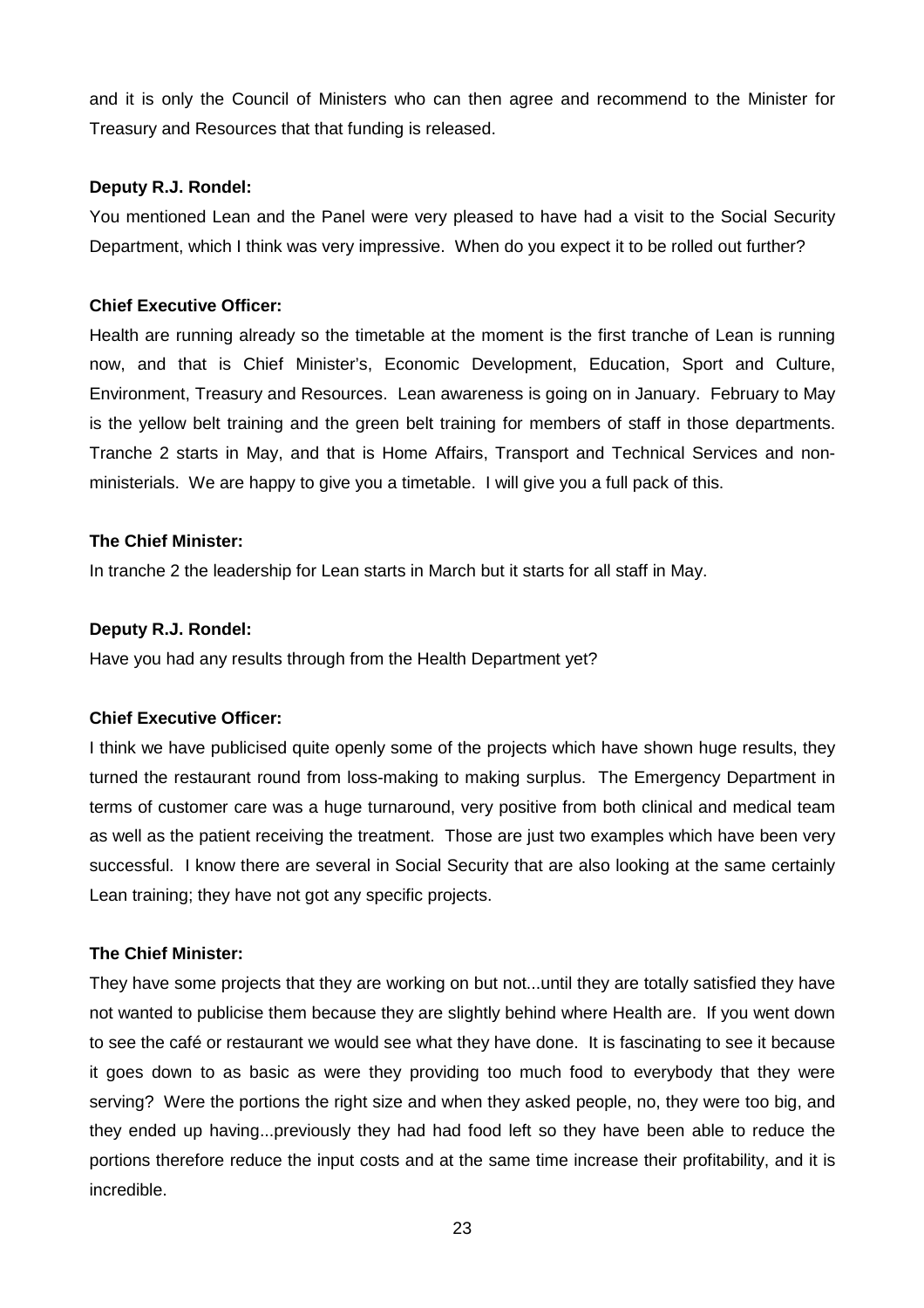It is really what the proponents, the John Seddon argument, look at the workflow and the costs will come down. Do not concentrate on your target because while we are not going to ask questions about productivity and population, I would bring up the comment in the population - it is connected with Lean - document the talk that we will need to have more migrants because one of the reasons is to keep productivity up but if we are doing something like Lean, which demonstrates how productivity can be improved, should we not be doing that first?

## **Assistant Chief Minister:**

I think we need to do both. We need to do everything we possibly can because I think in the presentation we gave the other day it talked about if we were to keep things on an even keel we would probably need to have about 3,000 immigrants to keep things going to support our population generally. But we are not doing that. We are typing up on the number of people coming into the Island but also having to do all these other things, like Lean and...

#### **Senator S.C. Ferguson:**

Yes, but the whole point, if you will excuse me, we have seen demonstrations done at Social Security, who have been doing a great job on this, where they can cut down the time taken for a transaction from 18 days to 3. If that is not improvement in productivity I am a Dutchman.

#### **Assistant Chief Minister:**

No, you are right.

## **The Chief Minister:**

No, it is. You are right.

## **Senator S.C. Ferguson:**

So it is that sort of thing we should be doing. It is that sort of thing surely that we should be encouraging instead of waving a white flag and saying: "Come to us all you"...

## **The Chief Minister:**

We are not going to do it now because it is a much more in-depth conversation, but when you look at the numbers in that report they clearly show that you cannot solve the problem in just one way. We absolutely agree with what you are saying about improving productivity because the numbers do not add up unless we do that as well as this limited migration. You are absolutely right.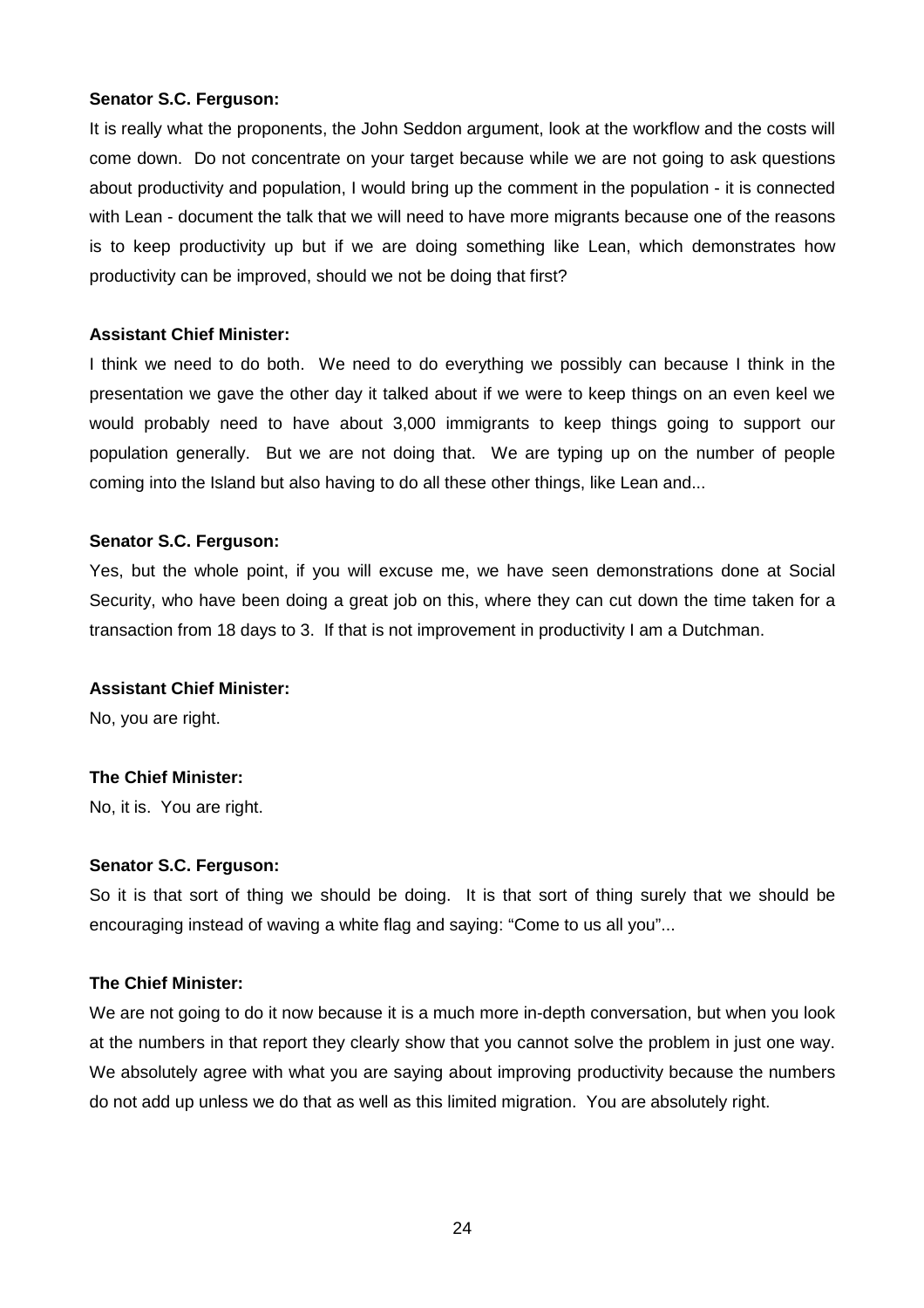I am concerned that it does not look as if we are really applying enough emphasis on the productivity side, instead of waving our hands and saying: "Oh dear, productivity is going down"...

## **The Chief Minister:**

No, we are absolutely not doing that. As I say, if you look at the numbers, the number of those over 65 in relation to those working, you need...

#### **Senator S.C. Ferguson:**

Yes, but where are you pushing productivity?

## **The Chief Minister:**

You need the productivity in...

#### **Senator S.C. Ferguson:**

We are doing it in the Lean but where are you pushing productivity elsewhere?

#### **The Chief Minister:**

I suppose H.A.W.A.G. (Housing and Work Advisory Group) talk about that with employers all the time.

## **Director, Corporate Policy:**

The conclusion from the Interim Population Policy was the ageing demographic is coming and you cannot solve that by bringing in more migrants. You solve that by focusing on productivity, so economic growth and diversification strategy and more thereafter. Those are the conclusions.

#### **Chief Executive Officer:**

If we are looking at productivity within the public sector then Lean, the examples we have already used, you then roll that out across all the departments and that is the whole intention, is that all departments will go through it. That is one of the key tools we are using to improve productivity. Then we start looking...e-government will also look at productivity because what we know is going to come out of it is at the moment customers have to transact with individual departments. If the customer can transact with one route into the States then their data will then go to all the departments, so the productivity means you do not have to be transacting with every department and every department have to manage that same data. It will be managed.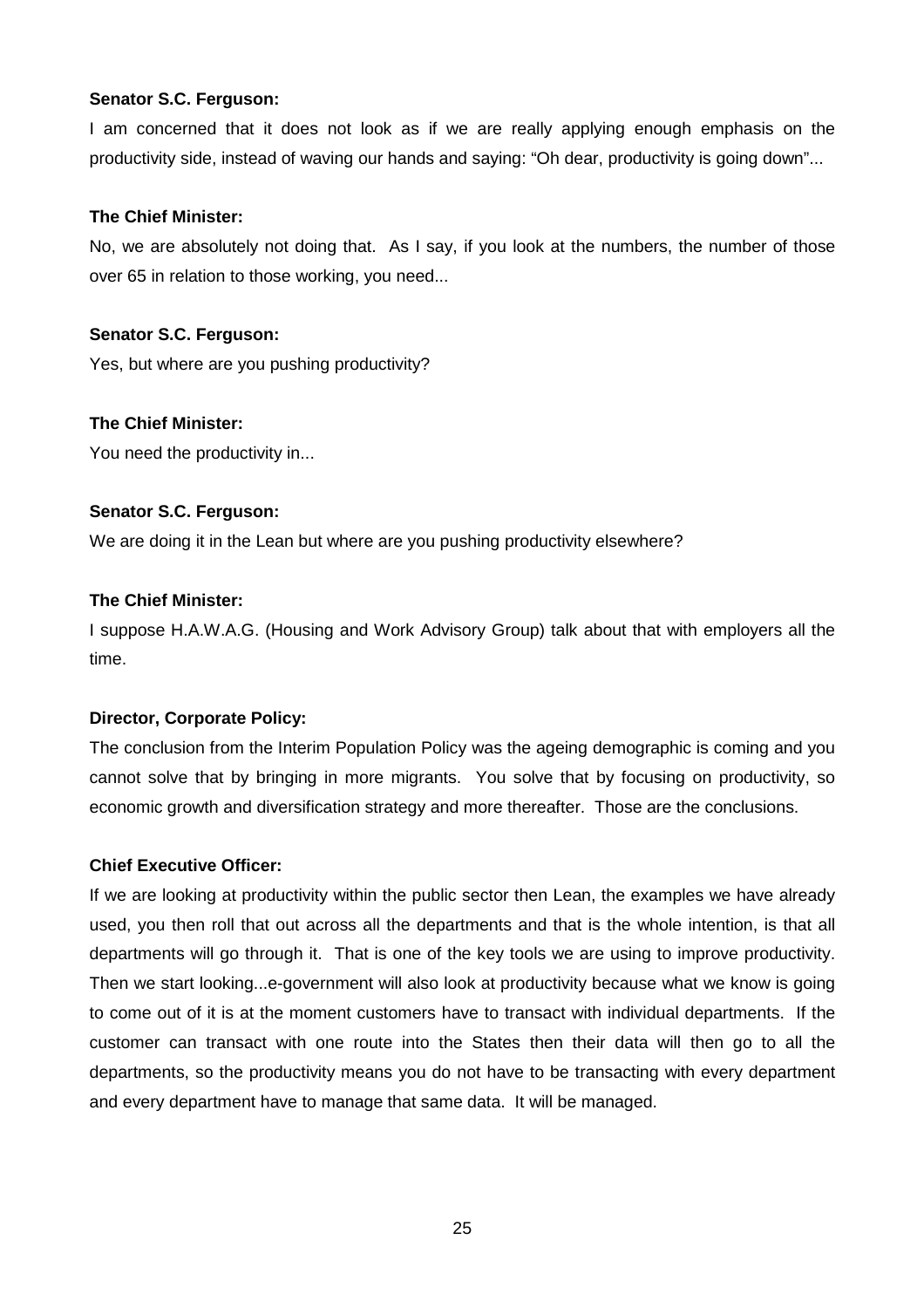So where does all this slot into your reform programme? You were describing the reform doing this, that and the other but somehow...what is the reporting line on the Lean side and the productivity side of the reform?

#### **Chief Executive Officer:**

The reporting line is through government structure so every...Lean has been headed up by one Chief Officer, who is running the Lean workstream on behalf of all of the chief officers and all of the departments. There is only person running it. One chief officer running e-government. You have one chief officer running the workforce modernisation and a lot of staff, all the departments, supporting them. They report to one chief officer who is overseeing all of that work, and that group, as the workstream leads, and the government structure, then reports to Corporate Management Board and it is our job to make sure that governance is applied, which is through the reporting mechanism and we then report to the Political Oversight Group. So in terms of productivity, we expect to see through the delivery of Lean and then through the delivery of egovernment that we will be able, because that is where the internal investment will come from, to see how those initiatives and projects will be able to deliver the benefit. There is a section at the bottom which is called "Benefits Realisation". So we are saying it is no good starting a project off unless you can demonstrate at the end that we will get benefits realisation coming out of it because some of the earlier projects started off to demonstrate: "Ooh, this is very successful" but then when we asked: "What have you got out of it?" they had to go back and try and find out what the benefits were, so we said: "No, no, in future when you start a project you have to demonstrate what you get out of it at the other end." So we are being quite strict to make sure that we do not start until we can be sure it delivers a good outcome both from customer experience and an efficiency point of view.

#### **Senator S.C. Ferguson:**

We shall certainly look forward to seeing Lean being applied to the orthopaedic waiting list. No, I think it is very essential, it is not a joke.

# **The Chief Minister:**

It is not a joke at all because they applied it to Accident and Emergency and what they did there was they looked at whether the condition the person presenting had, where was that best dealt with and that was one of the ways they were able to do it. It could be dealt with more effectively and efficiently over here or here or here, and they have seen a transformation; so you are absolutely right, it can be applied to all their processes.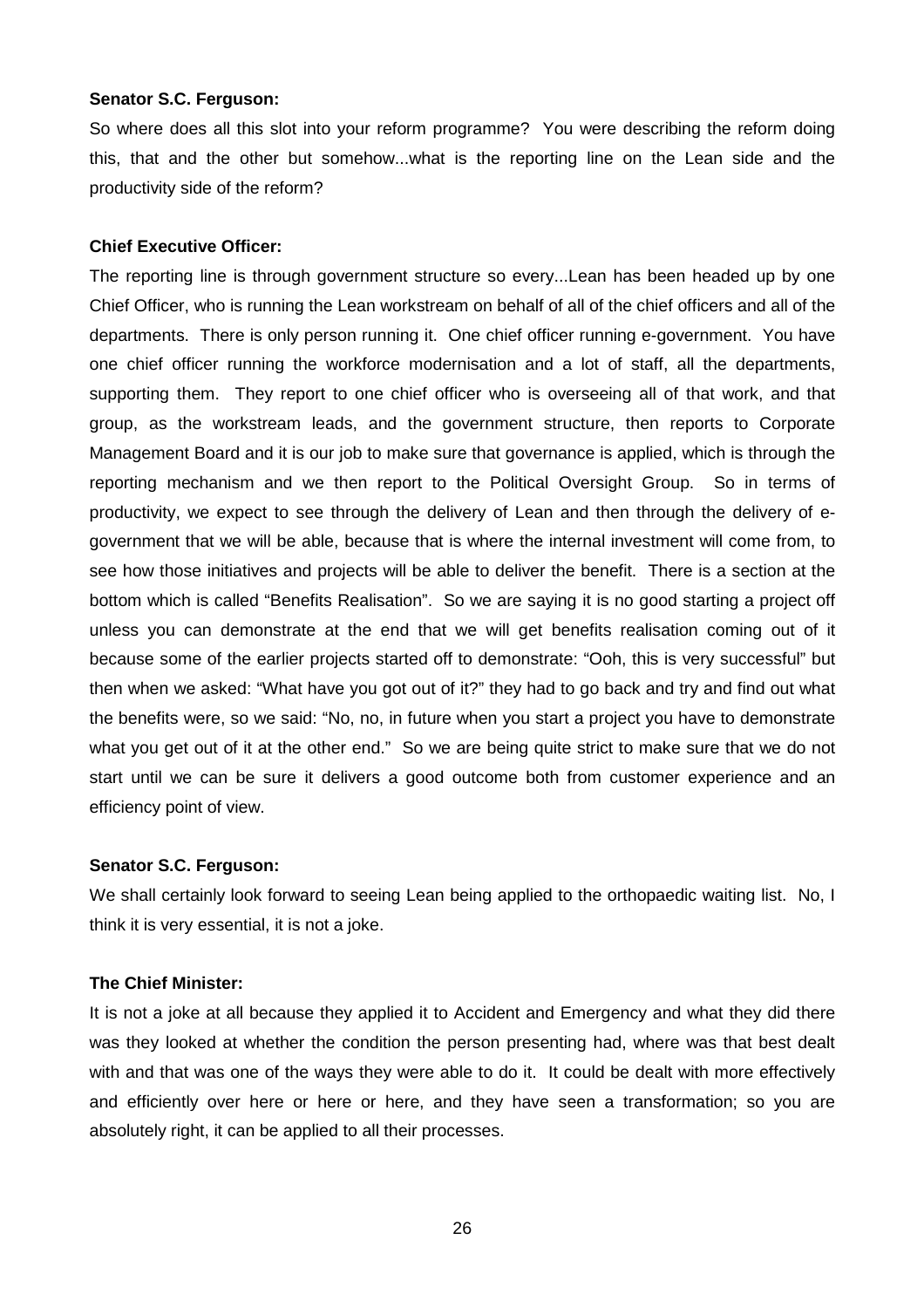#### **The Connétable of St. Lawrence:**

E-government, Paul has just referred to the ageing population and we have seen all the demographics, but e-government is very technical. How are we going to deliver it to those people, particularly members of our ageing population, who do not have the skills perhaps to use it and may be frightened of it?

#### **Chief Executive Officer:**

We have always recognised that we can never get 100 per cent of the Island citizens on to egovernment for that very reason, so there will always be a mechanism for them to manually transact. But as time goes by, more and more people who are currently perhaps in their 50s who are e-literate who become in their 60s, so as the ageing population starts to grow hopefully it is those people who are perhaps coming towards the latter end of their careers who are now eliterate will be going into a more elderly state and will remain e-literate to transact with us. But those members of the public who are currently perhaps in later years it is understandable that they will not be and we have to make provision for them.

# **The Connétable of St. Lawrence:**

So we are going to have parallel systems?

#### **Chief Executive Officer:**

Yes.

## **The Chief Minister:**

There comes a point where we then start to have to ask ourselves: is it better for the State to provide e-literacy and sometimes the capital equipment hardware to help those individuals to be able to transact electronically rather than always having a parallel system. But right at the start you have to do that. I suppose the difference with the manpower returns performing you could make a reasonable assumption that businesses have some sort of e-ability but very quickly we were able to provide an alternative anyway to those that perhaps for some reason are unable to.

#### **Senator S.C. Ferguson:**

Have you done any research as to where you could access or you could provide the training for some of the more senior citizens? Has anyone been to talk to the Bridge, for instance?

[17:15]

## **The Chief Minister:**

There are all sorts of ways that it could be...

27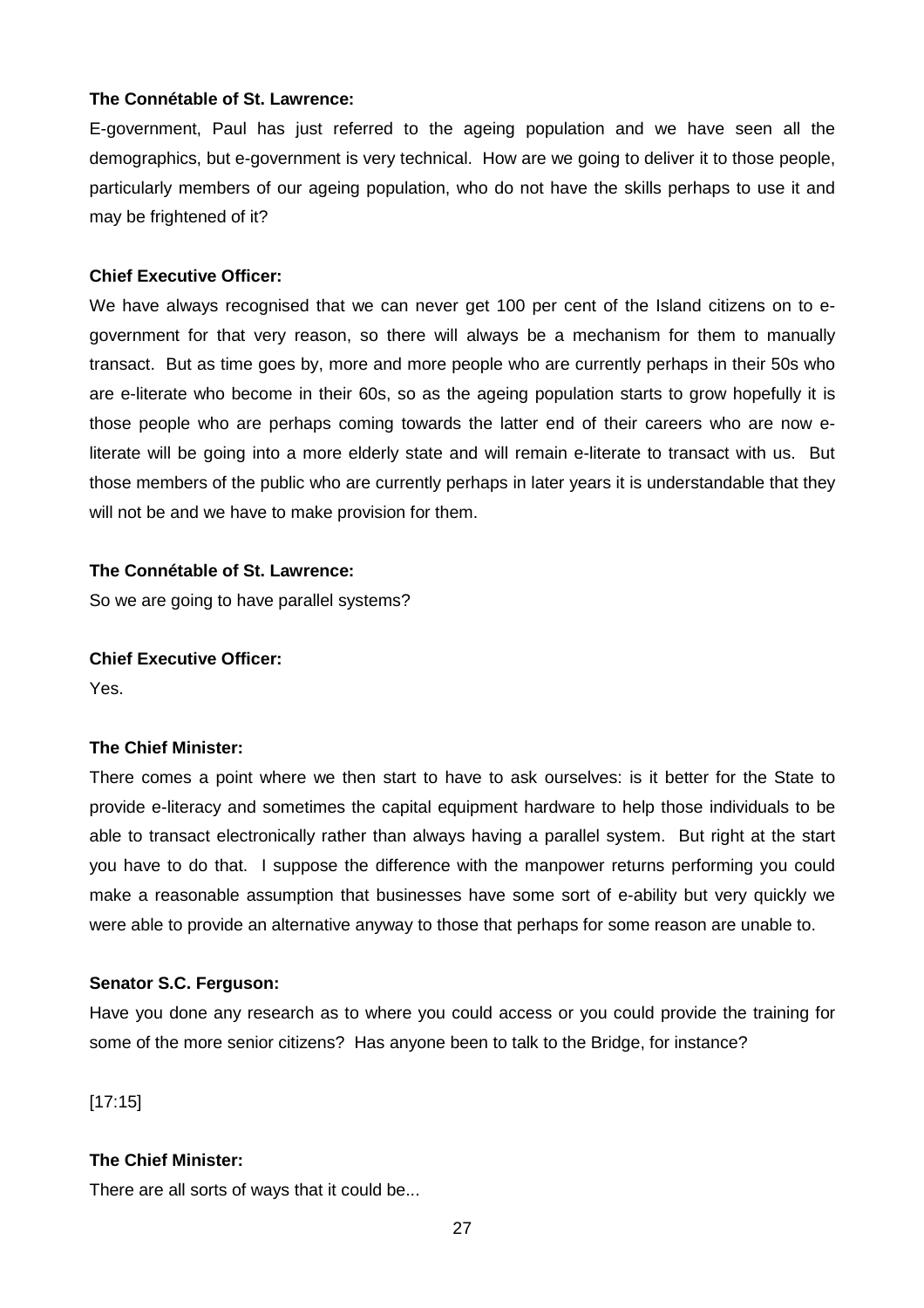Because the classes there are oversubscribed.

#### **The Chief Minister:**

Or through working with the Connétables and the Parishes, there are all sorts of ways that we could do it. There are a lot of people interested in perhaps helping to provide that.

## **Chief Executive Officer:**

As the opportunity exists then we have to look at any of the providers for the elder citizens where we know that a lot of elder citizens take up computer lessons later in life and we need to make sure that if they are provided those lessons then it is tailored towards how they can access the sort of service we can be offering.

## **Deputy R.J. Rondel:**

Do you anticipate doing that?

## **Chief Executive Officer:**

We will be doing it. The main aim is to get the system running, get online and make it work for the bulk of the citizens and then start looking at how others can come online. I think there are a number perhaps in older years who are already computer literate. I know of one in particular.

## **Senator S.C. Ferguson:**

I beg your pardon. Charming.

## **The Connétable of St. Lawrence:**

I would like to ask a few questions on Freedom of Information and firstly, how is this work progressing?

## **The Chief Minister:**

That is another operational issue.

## **Chief Executive Officer:**

We have the procedures set up now for reviewing records. We are in the process of recruiting staff on temporary contracts. I have to start doing the records management review so that we can start looking at records. The core team of staff through a project board are now setting protocols for retention schedules and that probably is a key document that all departments have to work to, so they will then have protocols to work to, then there are the employees that we bring in, which will be using, certainly working with back-to-work teams, bringing the staff in, will then work with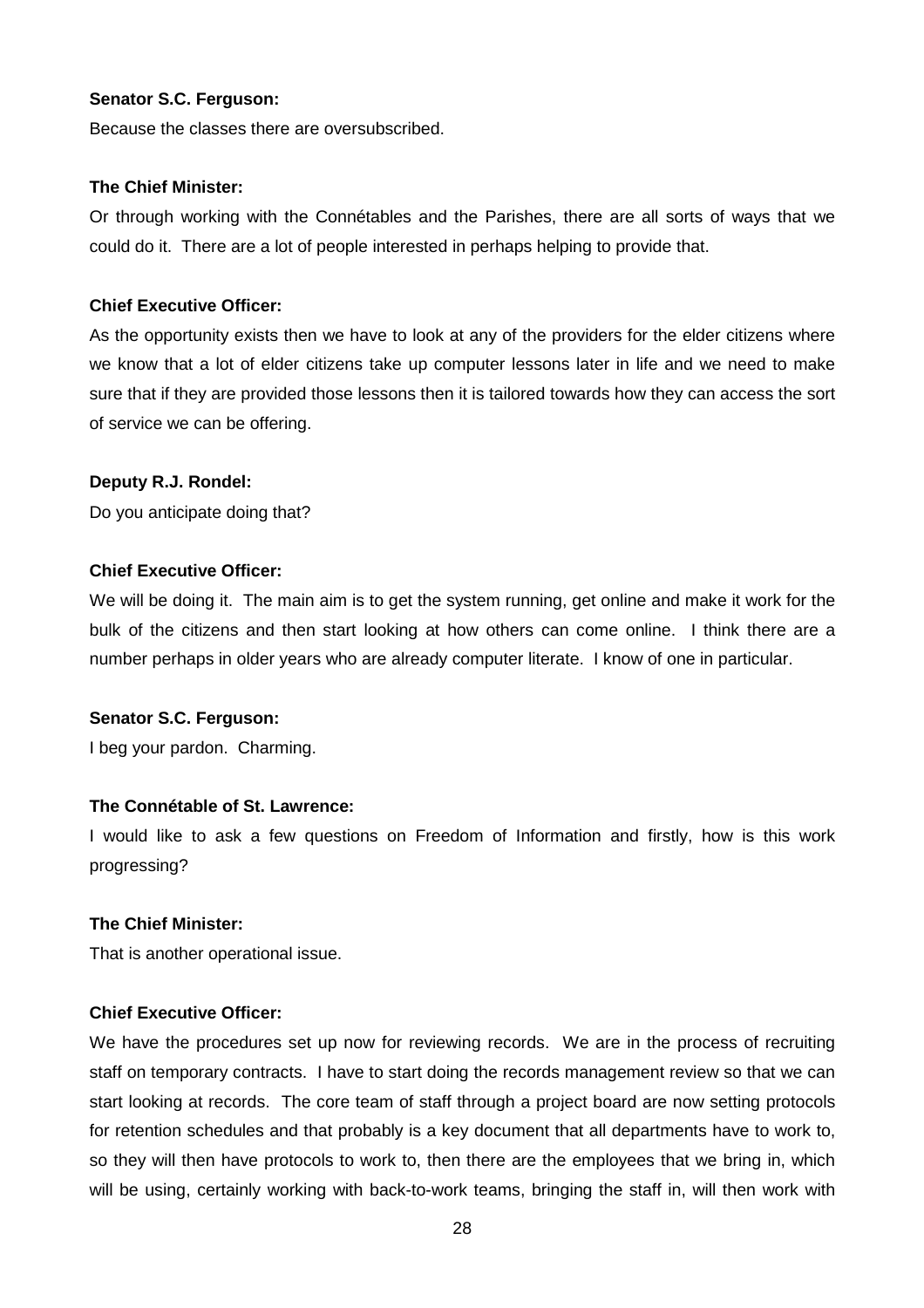colleagues in departments, start looking at all of the manual and all of the electronic record systems to make sure they are in compliance with protocols. We are at that starting point now. The team is set up, starting to roll it out and there are, as you can imagine, a number of larger departments. We have got a lot work so we have had to prioritise resource to those departments.

#### **The Connétable of St. Lawrence:**

So all of this work, of course, is being done in advance. Will you remind us of the date that this comes into effect?

# **Chief Executive Officer:**

1st January 2015.

## **The Connétable of St. Lawrence:**

We understood that there may be some amendments required. Is that the case?

## **Chief Executive Officer:**

There are some amendments. There are small amendments to the primary legislation and there will be some smaller ones which are coming forward being worked up at the moment for regulations that have to come forward.

## **The Connétable of St. Lawrence:**

How have they been identified?

## **Chief Executive Officer:**

It was the project managers and the workstreams...the managers who are starting to look at applying the legislation to the practice that identified one or two smaller areas, certainly the Law Officers' Department identified one or two complexities that needed ironing out.

## **The Connétable of St. Lawrence:**

What are the amendments?

## **Chief Executive Officer:**

I have not got the list, I am sorry, with me but I would rather give you the exact detail than just trying to give you the overview, but there are a couple of fairly small ones.

# **The Connétable of St. Lawrence:**

So you will just let us know?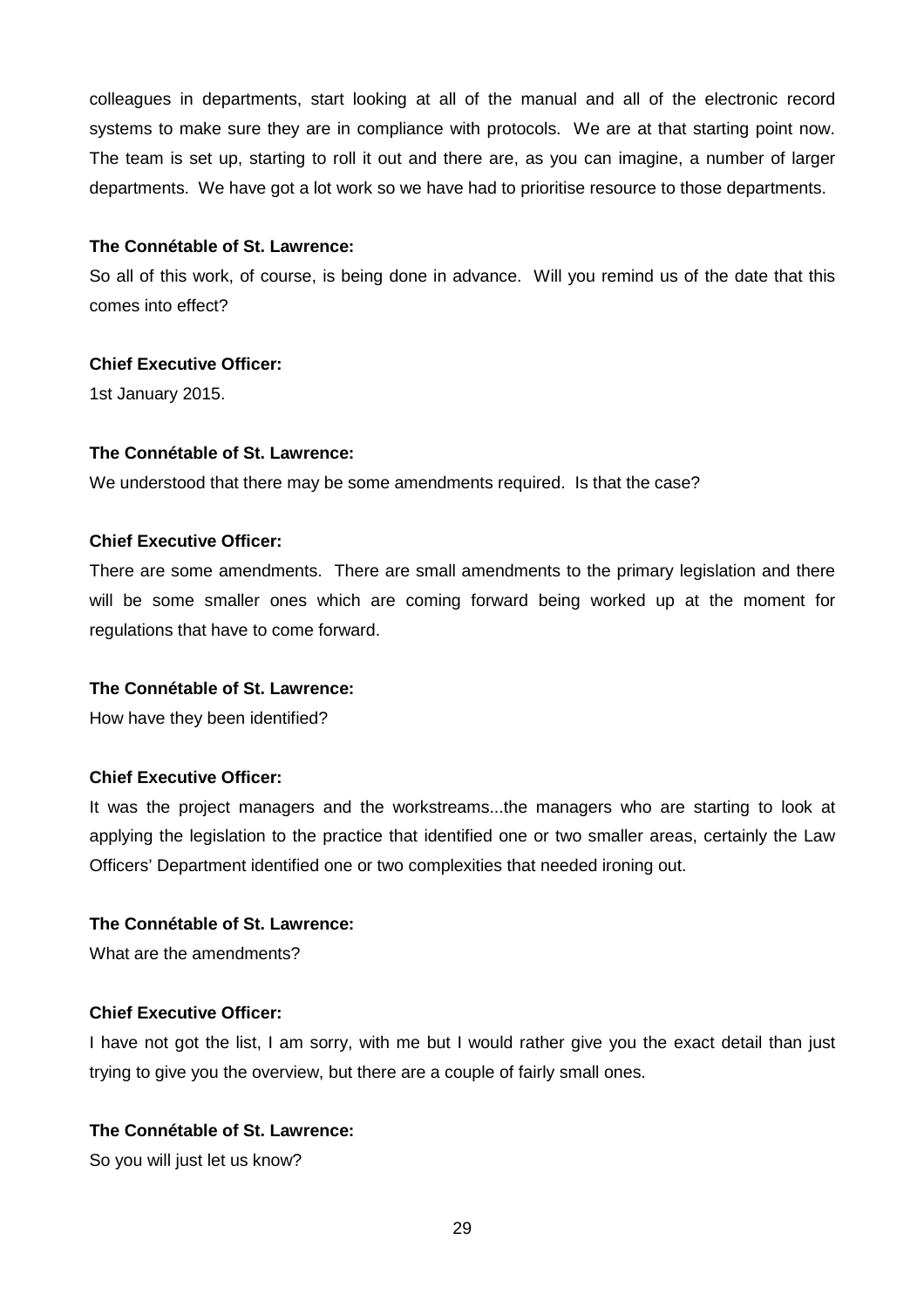# **Chief Executive Officer:**

Yes.

# **The Connétable of St. Lawrence:**

That is fine, thank you.

# **The Chief Minister:**

Because I think the law drafting of them has been signed off so you probably could just see that decision and the law drafting brief that changes.

# **The Connétable of St. Lawrence:**

I suppose the main question is: will we be ready?

# **The Chief Minister:**

That is I suppose an operational and a political issue. From a political point of view John knows that it is the target that we have set ourselves. It is a commitment that we have given and therefore it has to be delivered upon. But I suppose equally from a political point of view I do not underestimate the challenge it is from an operational perspective.

## **Chief Executive Officer:**

I think the onus is on departments and all of us now to make sure that resources available, everyone makes use of that resource because the more that records can be put in compliance with the protocols the easier it will be when F.O.I. (Freedom of Information) requests come in.

## **Senator S.C. Ferguson:**

Presumably the next stage is to have all correspondence scanned if it comes in on paper.

## **Chief Executive Officer:**

It is not essential as part of the records management as long as the paper...

## **Senator S.C. Ferguson:**

As far as cutting down the cost of storage.

## **Chief Executive Officer:**

I think that comes from the government. Scanning has not proved always to be quite as easy as initially thought. A letter coming in is very easy but when it comes in with quite heavy attachments, having tried it and trialled it in the department, it proves not to be quite as simple. It is getting easier with modern technology, et cetera, but it is not quite as easy as everyone thinks.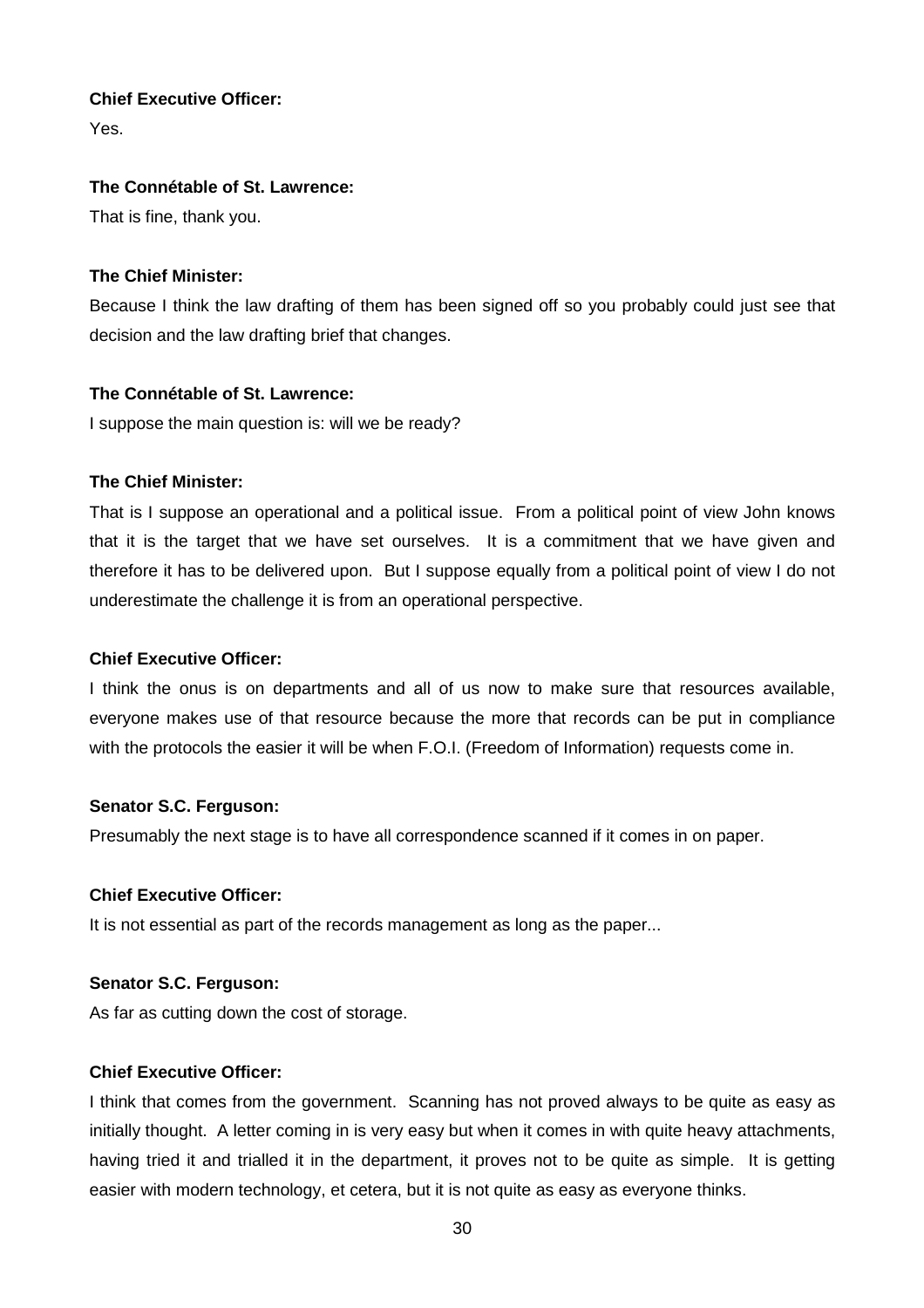The private sector has been doing it for years.

#### **Chief Executive Officer:**

Where it is straightforward information coming in from paper format on letters, yes. But when it comes in with a lot of attachments it is not always as easy. If you can get it electronically it is absolutely fine.

#### **Director, Corporate Policy:**

Many of the high volume areas do scan so Social Security do scanning, Population Office do scanning in terms of high volume applications.

#### **Chief Executive Officer:**

Where it is straightforward paper transactions, but when attachments come in that is when it starts to get difficult, but we have to go in that direction without question.

## **The Chief Minister:**

And there are some documents that Social Security still do not scan because of that, so a booklet application is very difficult to scan.

## **The Deputy of St. Ouen:**

Just coming back to a comment you made earlier: it was suggested that it was planned to be implemented in January 2015, then you made quite a significant statement, which made me believe that it was not going to be delivered by that date. Is that what you are saying?

#### **The Chief Minister:**

No, that is not what I am saying. I am just being open with you. I am saying politically we are committed to it being delivered and officers know that we made political commitment to it being delivered but equally I recognise, and I do not underestimate the difficult operation that it is to deliver. We have put the resource there, we have made the commitment and officers are working to deliver it.

## **The Deputy of St. Ouen:**

It may not be delivered by January.

## **The Chief Minister:**

But it is not an easy task. No, not at all. I am just telling you what it is.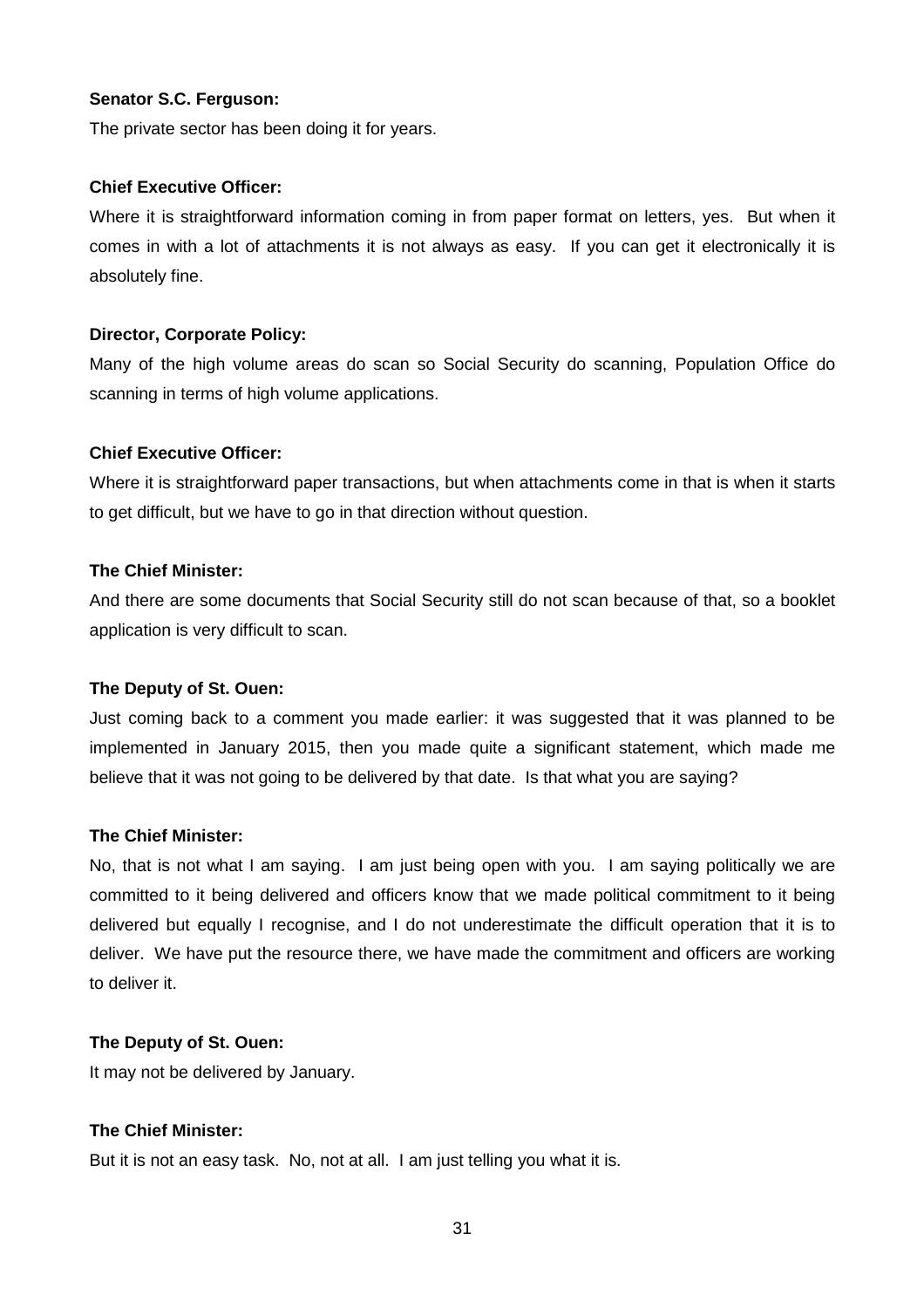# **The Deputy of St. Ouen:**

Why are you raising these concerns if you are certain that it can be delivered by January?

## **The Chief Minister:**

Because otherwise you would accuse me of spinning.

# **The Deputy of St. Ouen:**

There are obviously issues which you identify or have been identified, which may cause some delay, is that what you are saying?

# **The Chief Minister:**

No, I do not expect that they will cause delay, what I am saying to you is: as Chief Minister we are committed to ensuring it is delivered but I am equally saying to you, we have put the resources in place, that involves money and people, we are amending the law, we can see those legislative changes, but it is not an easy task.

# **The Connétable of St. Lawrence:**

Chief Minister, you have just said again the resources have been committed and, John, you said that we have taken on temporary staff. How many staff have we taken on for this?

## **Chief Executive Officer:**

I think the number was about 25 staff we have taken on at the moment.

# **The Connétable of St. Lawrence:**

Are they on short-term contracts then?

# **Chief Executive Officer:**

Short-term contracts, fixed-term contracts, yes.

## **The Connétable of St. Lawrence:**

But presumably some of them will still be retained into 2015?

# **Chief Executive Officer:**

Some of them will be required into the future, absolutely yes. And some will be required as additional staff in some of the departments who are likely to be the major recipients of F.O.I. requests?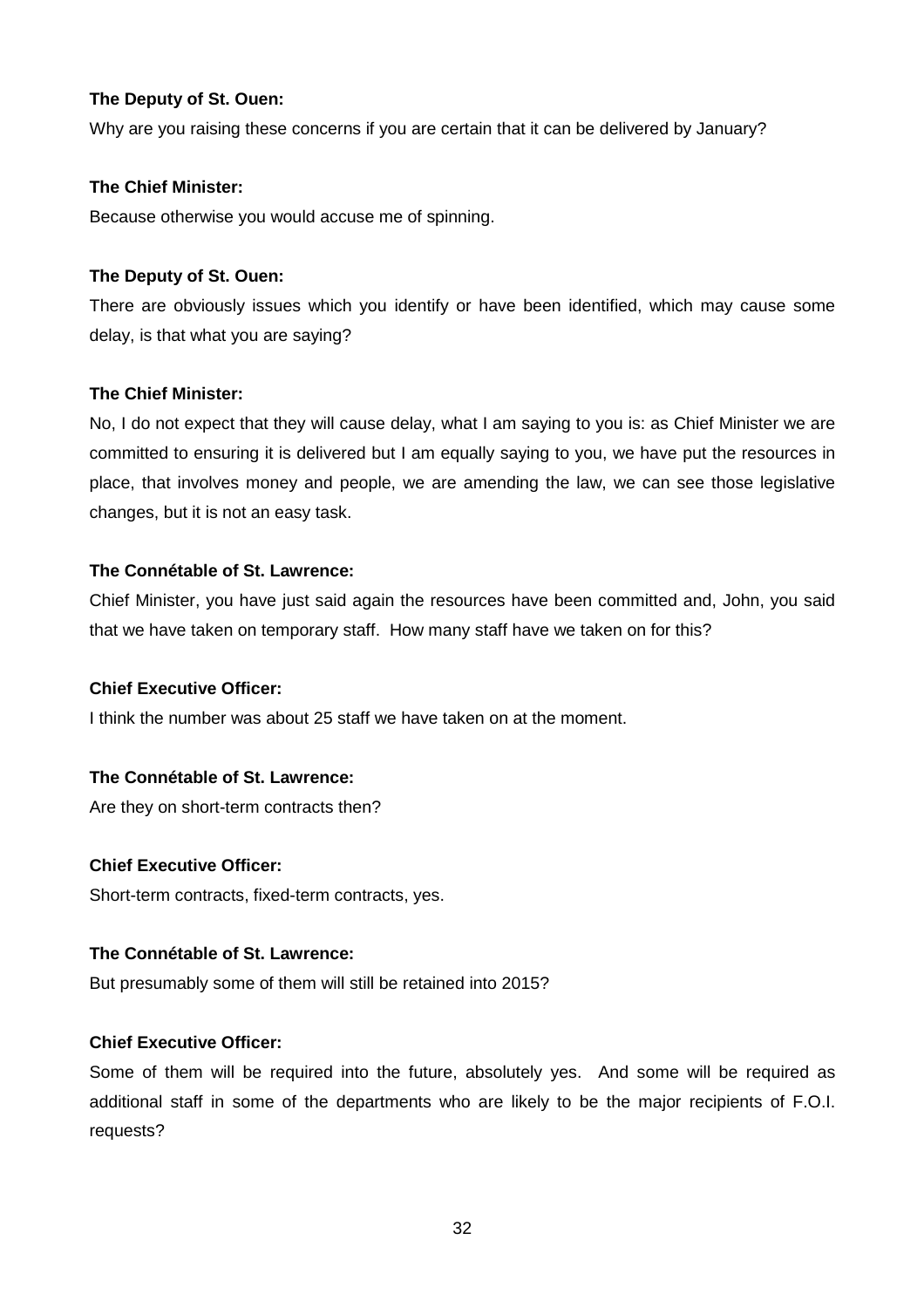## **The Connétable of St. Lawrence:**

Who do you expect to be those major recipients?

## **Chief Executive Officer:**

Three are probably going to be Health, Police and Education. That is based on U.K. experience. Those are the 3 expected to be the major recipients.

# **The Connétable of St. Lawrence:**

Did you say that the current staff within all departments will be trained to deal with requests?

# **Chief Executive Officer:**

Yes, we have got a training programme. We have had 60 staff already been through basic training. The key is to make sure that all staff understand these protocols in future. So when we do have a protocol for a filing system, with data coming in, be it electronic or manual, it is filed in the same way so it is easier to access.

# **The Connétable of St. Lawrence:**

On the practical issue, will every department require the request to be in writing? Presumably they will be. Will every department have a similar request form?

## **Chief Executive Officer:**

The aim at the moment is that requests under F.O.I. will probably come in to a central department who will then farm that request out to the department who have the information and then that information will be collated centrally to send out.

# **The Connétable of St. Lawrence:**

Presumably requests will be accepted if they come in, somebody writes a letter and says they want information or will...what I am trying to get at is will they have to complete a form?

## **Chief Executive Officer:**

I do not know. The answer with this, it could be a form or a letter but certainly if someone writes in, even now, and says they require information under the code then we would treat that as a formal request. Sometimes you have to go back and clarify exactly what they want because the letter or request might not be detailed enough but that is a starting point of a formal request being made.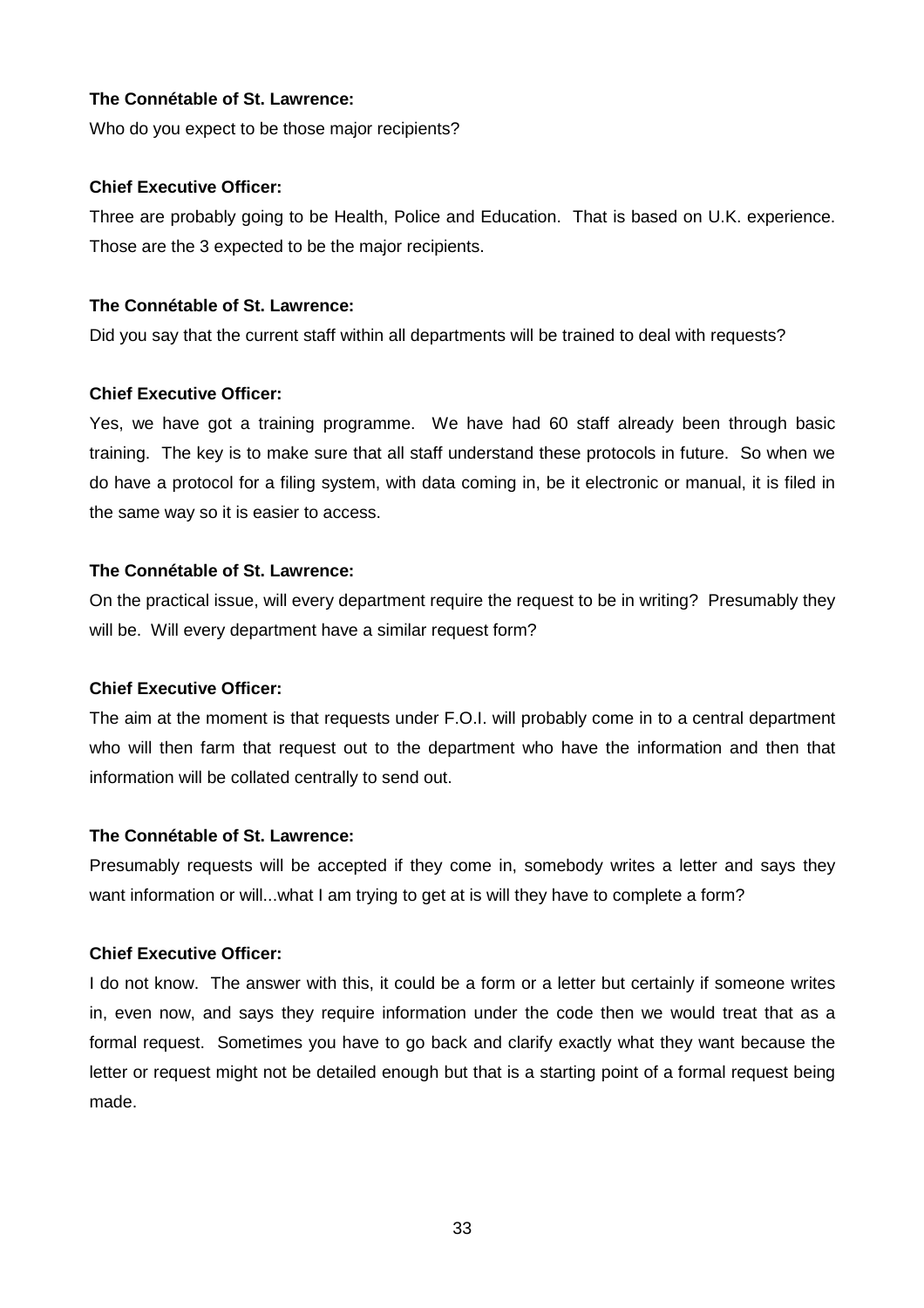## **Deputy R.J. Rondel:**

Just to clarify: the extra staff you have taken on, 25 or so, did you say they were on short-term or zero hour contracts?

## **Chief Executive Officer:**

Short-term, fixed-term contracts.

**Deputy R.J. Rondel:** Government reform: when we will...

**The Chief Minister:**

Which way did you vote?

# **Deputy R.J. Rondel:**

When will the Assembly have an opportunity to debate the changes you would like to be made for the workings of the Executive?

## **The Chief Minister:**

I am just going to turn to Tom because he can give you exactly the detailed timetable.

## **Director, International Affairs:**

The short answer to your question is when P.P.C. lodge it, which is the simple answer. The current timetable that the clerks at P.P.C. are working to is that they are lodged towards the end of February.

## **Deputy R.J. Rondel:**

Is there any further consultation to happen before it is delivered to the Assembly?

## **Director, International Affairs:**

As you know, the process at the moment is that a steering group has been formed, chaired by Deputy Maçon, involving Deputy Tadier, Senator Gorst and Deputy Vallois. There has been a period where following the in-Committee debate each of those individuals have gone back and then done a second round of discussions with P.P.C., Chairmen's Committee and Council of Ministers respectively. Looking at what was said during the in-Committee debate and then trying to refine 49 recommendations down to those that gave a broad consensus of support, that process is almost complete. I think it is complete for the Executive. It is almost complete for Scrutiny, although I understand that there is a little more work to be done around the discussion that the Chairmen's Committee have had about the proposals that were made by the machinery of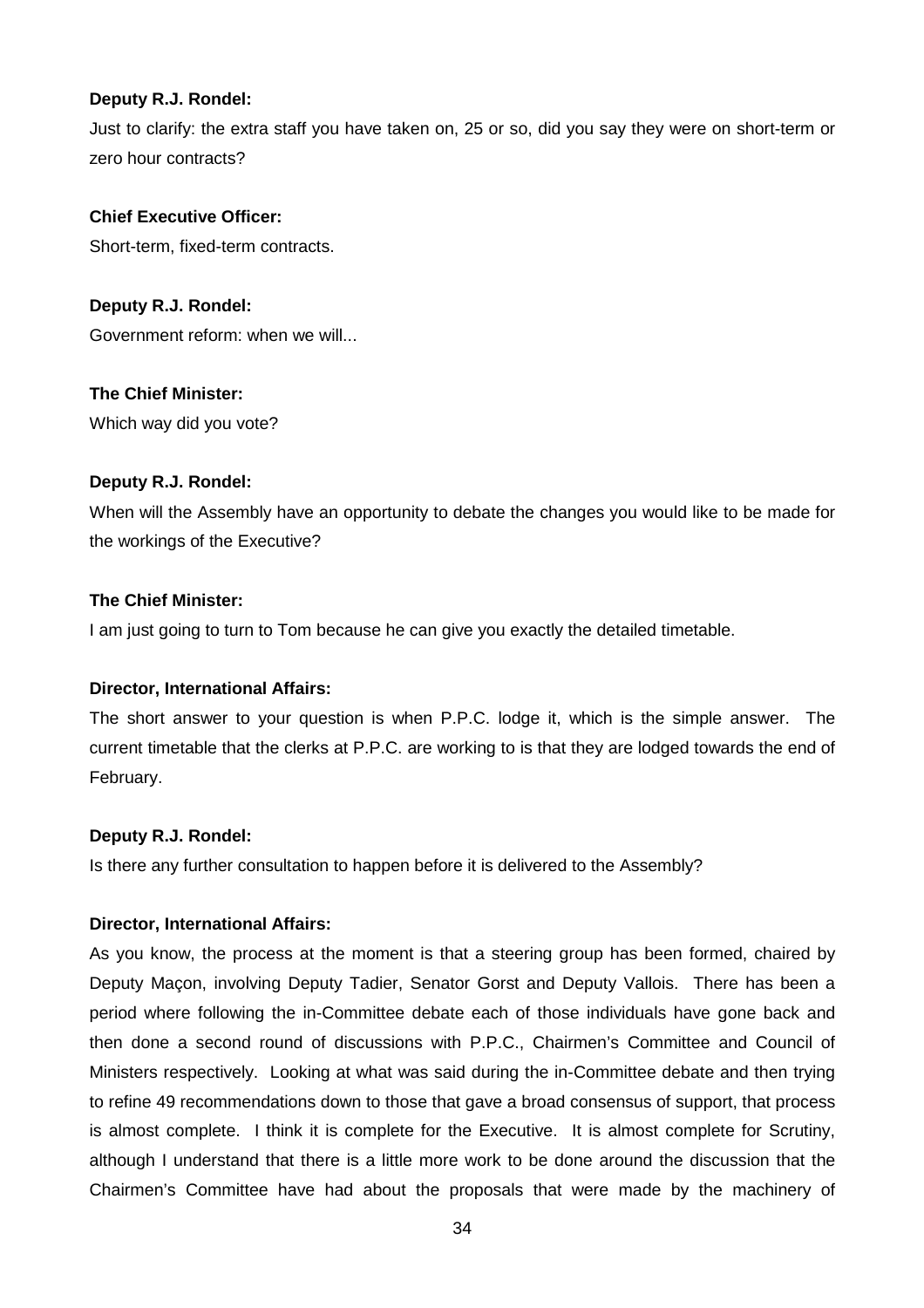government review for Scrutiny. There is a little more work to be done then. Then the steering group will have a final meeting to ensure that they are satisfied that that does represent a good compromise between the different interests and reflects the in-Committee debate, and then that goes back to P.P.C. for final consideration before P.P.C. then lodge that as a package.

## **Deputy R.J. Rondel:**

You have spoken about collective responsibility for the Council of Ministers is required. How do you see this working?

## **The Chief Minister:**

It was what was recommended in the Machinery of Government Sub-Panel. It is what was expected from Clothier. I expect it to work in the same way that it works elsewhere in the world.

## **Director, International Affairs:**

Perhaps just to add, I know that Senator Ferguson in the past has asked whether it is possible to reflect that commitment in the primary law and at the moment the law draftsmen are looking at that and they think that it is possible to write into the primary law that the Council of Ministers should work to the principle of collective responsibility and that that should be reflected or so in the ministerial code. But hopefully when it comes through you should see that.

## **The Deputy of St. Ouen:**

The issue of collective responsibility seems one that you have raised quite regularly.

## **The Chief Minister:**

I think you raised it with me earlier this afternoon.

## **The Deputy of St. Ouen:**

We are now talking about since you have been Chief Minister. Can you give us examples of why you have felt the need to actively promote and encourage this enforcement of collective responsibility within this current Council of Ministers?

[17:30]

## **The Chief Minister:**

Because it is about trying to have the best system of government for the community in which we live in and if Ministers are not seen to be acting together in a co-ordinated and collective way I think it undermines Government and confidence in Government in the public mind. It is quite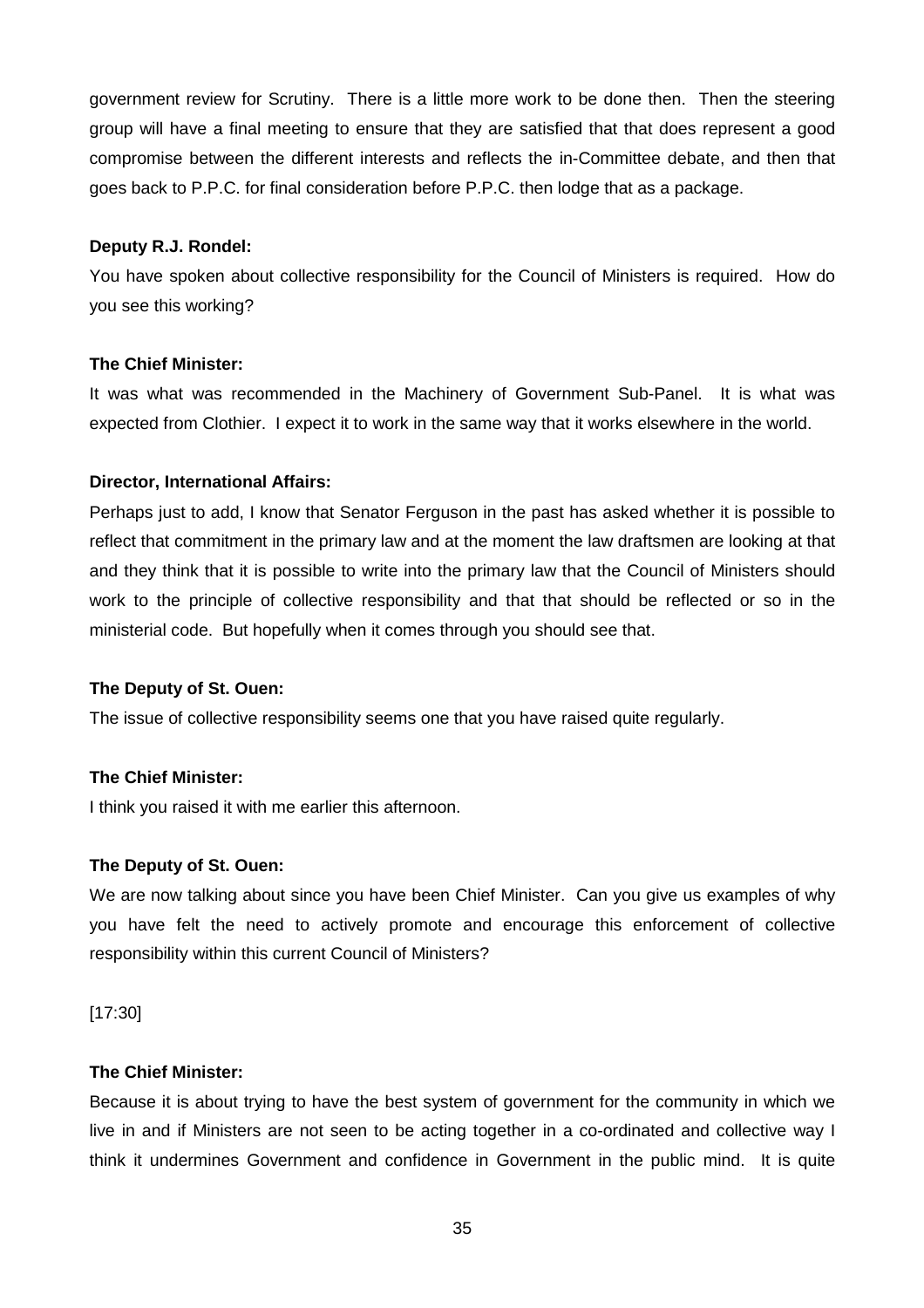straightforward and it helps a Chief Minister deliver that co-ordinating function that I think is what the public expect of the Chief Minister.

## **Senator S.C. Ferguson:**

Leaving aside the question of the Minister for Planning and Environment, which is obviously the prime example, what other examples are there where you felt that there was a lack of collective responsibility?

## **The Chief Minister:**

Chairman, do you think I am going to fall into that trap late on a Thursday afternoon? **[Laughter]** 

## **Senator S.C. Ferguson:**

I just wondered if there was any particular policy where you felt particularly frustrated that you could not push it through.

#### **The Chief Minister:**

I think there are a number of policies where we could have reached agreement earlier, and that is important.

#### **The Deputy of St. Ouen:**

One issue that I would like to raise with you, and possibly you can explain to us. On the one hand you talk about collective responsibility and a need for you, Chief Minister, to quite properly be in charge and oversee the policies that the States develops by other means. Yet, we have seen since you have been Chief Minister the responsibilities given to the Minister for Treasury and Resources, solely to the Minister for Treasury and Resources, expanded quite greatly. How does that square with this view of collective responsibility and the need for all Ministers to work together with you ultimately in control?

#### **The Chief Minister:**

I do not think it is at odds with that at all. I do not think those two facts are at odds with it at all. I think, as we said earlier, it is right that there is a good working relationship with a Chief Minister and a Minister for Treasury and Resources because you would expect the Minister for Treasury and Resources' functions to involve each department because they are involved in providing funding and the way that happens means that a Treasury Department rightly...if you look at any government around the world the two most influential offices are the office of the Prime Minister or Chief Minister and the Department of Treasury. That is understandable because one is hopefully controlling the Executive and the other one is controlling the purse strings.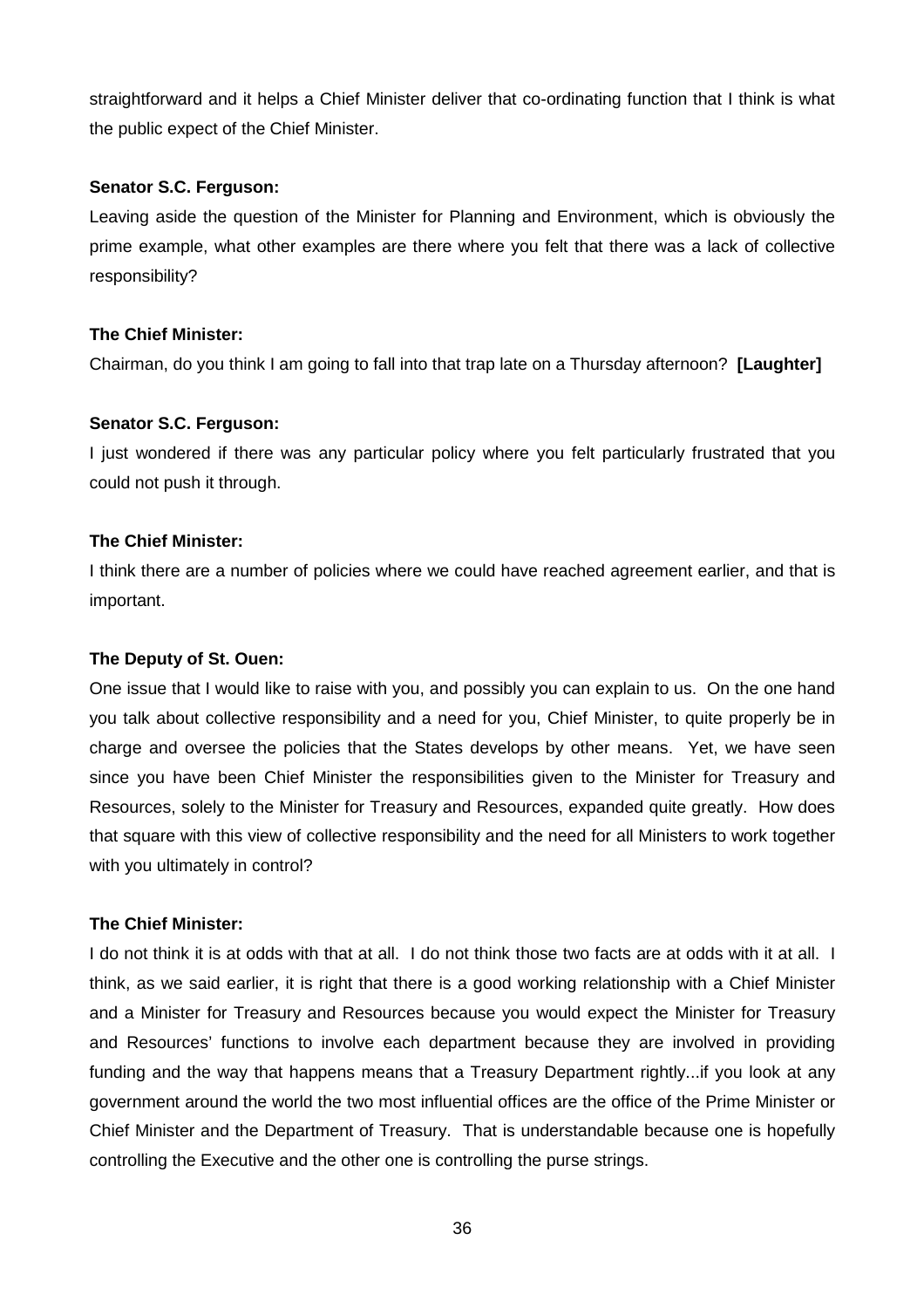# **The Deputy of St. Ouen:**

You are quite happy to have, if you like, ultimately the person who holds the cheque book to have the greatest power?

# **The Chief Minister:**

That is not the way it is. I did not say that at all. I would suggest that if you were concerned about a Treasury Department that you felt was too strong the thing you would wish to support would be collective responsibility because that would balance the power between the Treasury and the person that you are expecting to be in charge of the Executive. So it would be the reverse of what your argument is.

# **The Deputy of St. Ouen:**

I hear that but I then come back to my question: why then through different propositions and debates within the States, amendments to the States of Jersey Law, increase the powers of the Minister for Treasury and Resources without having those checks and balances that you seek to introduce.

# **The Chief Minister:**

I am seeking to introduce them.

## **The Deputy of St. Ouen:**

After the event.

# **The Chief Minister:**

Not really after the event, within the same political term.

## **Senator S.C. Ferguson:**

The concern I suppose...

## **The Chief Minister:**

If I could have made it quicker then I would have done but a process was put in place by P.P.C. and it is right that that process has been drawn to its conclusion in the way that it has.

## **Senator S.C. Ferguson:**

What would you say then to the people who have said that they feel the collective responsibility argument would emasculate the rest of the Legislature?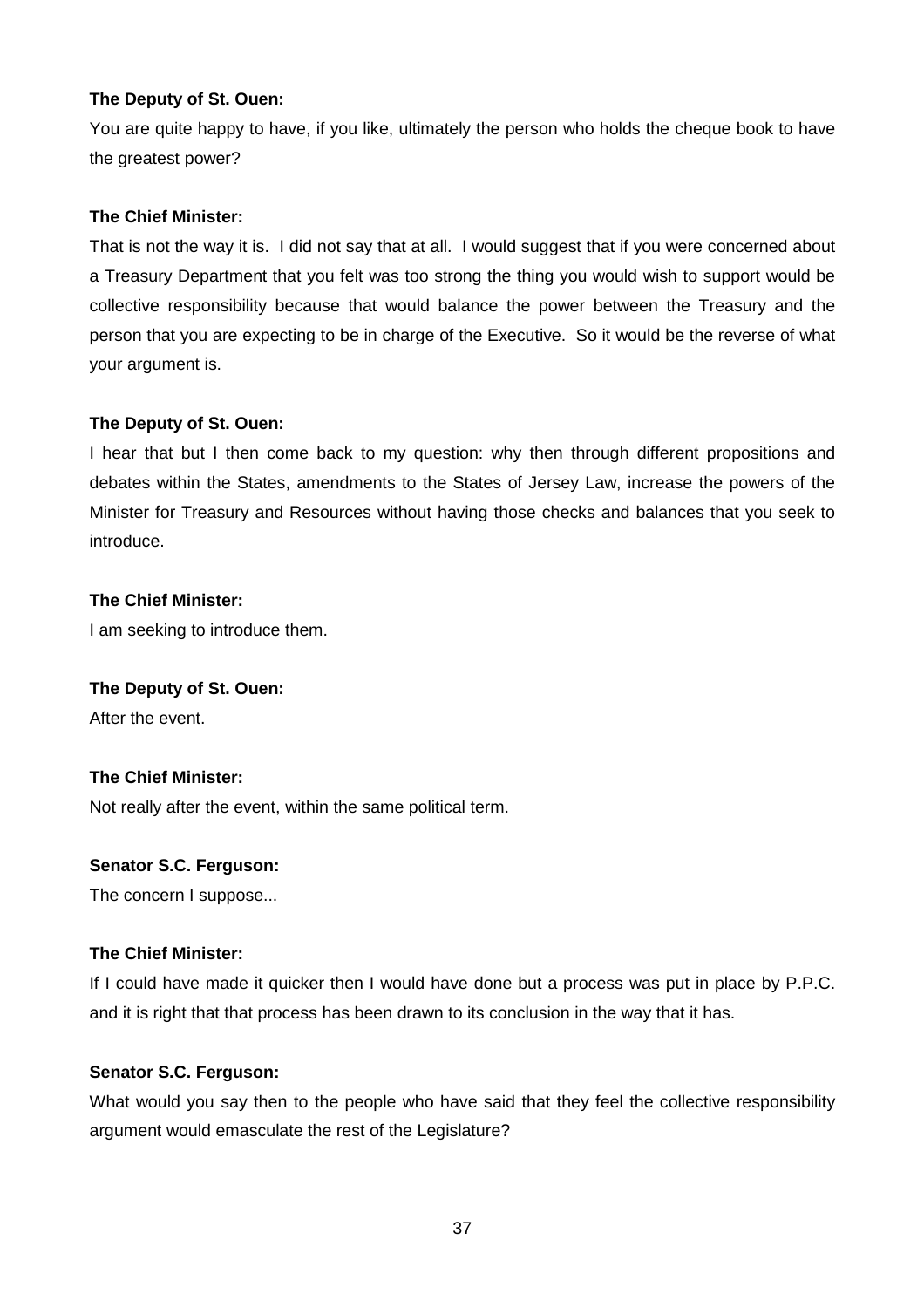It would not at all and it would not in a Jersey system because at the same time I support the Troy Rule in making sure that the Executive is in the minority and we are only talking about collective responsibility around the Council of Ministers' table, so that currently stands at 11 Members. I am not quite sure how any big pieces of legislation is still in the hands of the Legislature and in Jersey governments bring most big issues, and a lot of small ones, to the Legislature for approval anyway because of our independent system. So I do not think it emasculates at all in our system because we have a system where the Legislature is very powerful.

# **Senator S.C. Ferguson:**

Given that Assistant Ministers vote usually with their Ministers, would that not...

# **Assistant Chief Minister:**

Have you looked at the voting records?

## **The Chief Minister:**

I do not have the records in front of me but I would be surprised if that were the case.

## **Senator S.C. Ferguson:**

It is perceived that they would vote as part of the Executive because they are part of the Executive.

## **Director, International Affairs:**

The Machinery of Government review recommended that Assistant Ministers should vote with the Minister to whom they are attached, so that means that the collective vote on any one item would be the Council of Ministers plus those Assistant Ministers attached to the Minister who is proposing the idea. So there is a double lock in the system. On the one hand there is the Troy Rule, which the Machinery of Government review recommended should be retained and the Council of Ministers agreed, which means that Government can never be in the majority. It is mathematically impossible but even within that there is a second lock which is those that are bound to vote together is only ever the Council plus a couple of Assistant Ministers. So it is a smaller number even than the Troy Rule which says that the total of the Executive, i.e. all of the Assistant Ministers plus Ministers, have to be a minority. So it is a minority of a minority.

## **Senator S.C. Ferguson:**

So the collective responsibility you are recommending is purely the Executive?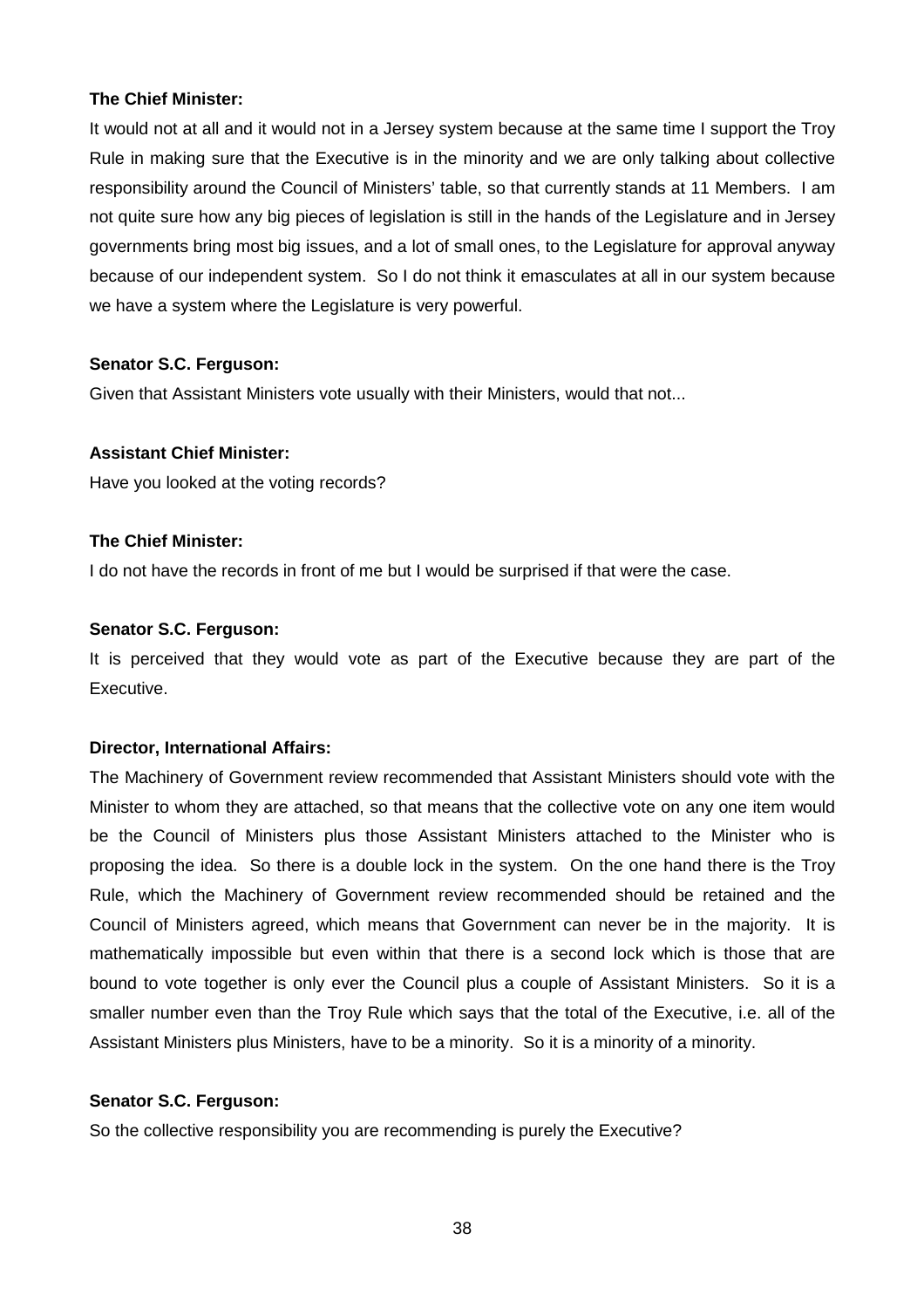# **Director, International Affairs:**

Collective responsibility is as recommended by the Machinery of Government review group, which is the Council at all times and then Assistant Ministers vote with their own Minister when it is their Minister bringing the proposition.

## **Senator S.C. Ferguson:**

States Employment Board: we have to ask you because we cannot...the Connétable says nothing.

**The Chief Minister:** You need to change seats. [**Laughter]** 

## **The Connétable of St. Lawrence:**

I have to declare an interest or a conflict.

## **The Chief Minister:**

Now you are on my side of the table.

## **Senator S.C. Ferguson:**

We understand that you are currently undertaking work in regard to the States Employment Board. What is it? When is it likely to be completed and presented to the States?

## **The Chief Minister:**

Yes, John will tell you about that. Can I just ask: have you seen any of the drafts of what has been presented to S.E.B. (States Employment Board) or...?

## **Chief Executive Officer:**

No, I briefed the Scrutiny Officer last week and I have a document ready, which is the...I have got a document which is 27th November S.E.B. meeting, which I hope is on my desk when I get back, which is the document I think you asked for today, so I will get that to you.

## **Scrutiny Officer:**

Yes.

## **Chief Executive Officer:**

In essence, the functions of the States Employment Board are broken down into two key elements under the legislation. The second element provides a potential for States Employment Board members to become involved in operational matters and it also means that there is not clear accountability in terms of being able to hold departments to account or managing the people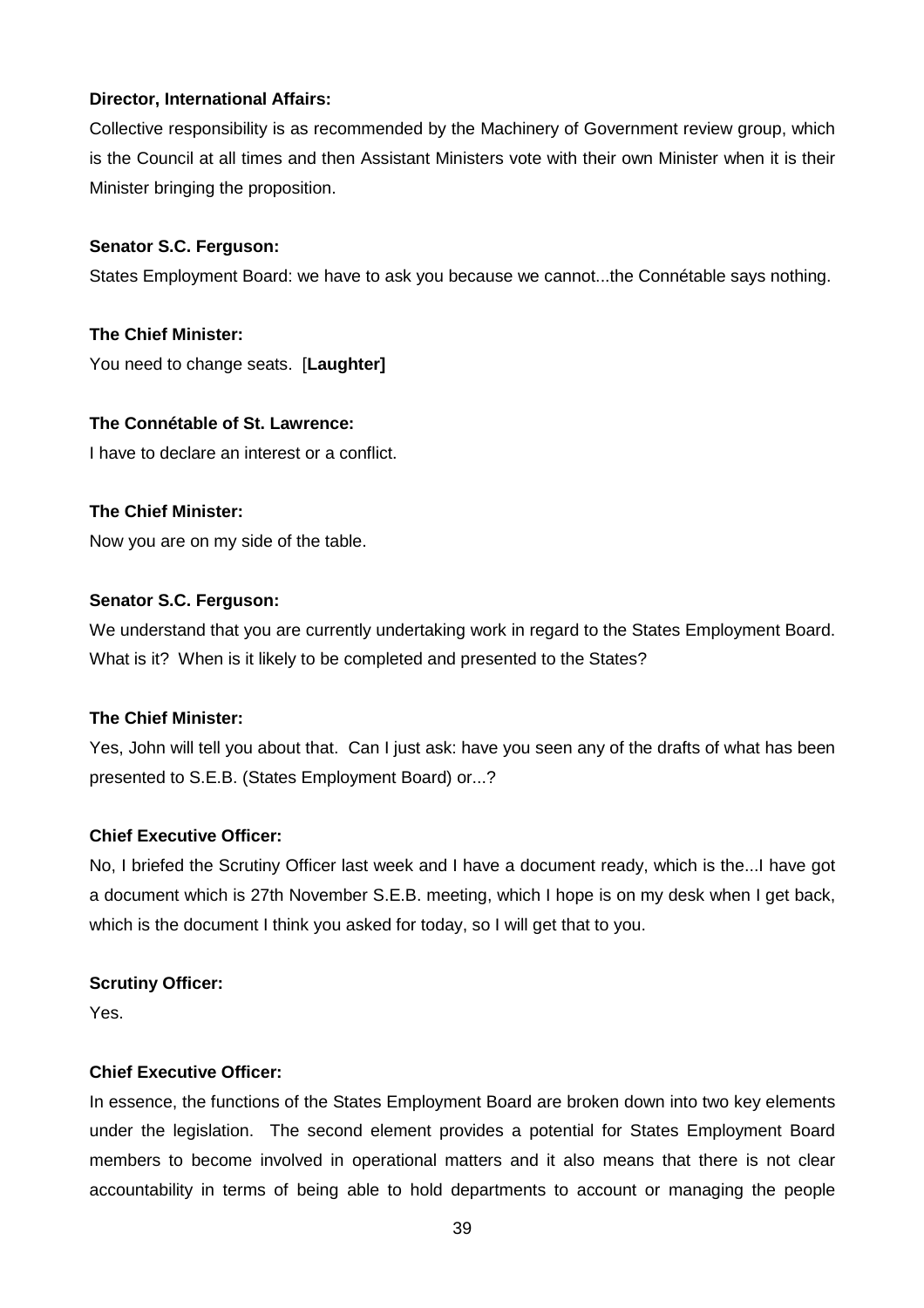function, which is after all what that law is about. We have been running now with the Finance Law for nearly 3 terms of office and the Finance Directions, which are very clearly prescribed in law, and set out very clear mandatory and advisory procedures for managing finance, have worked extremely well. So the principal change we want to make or recommending to make is that the States Employment Board tighten up the functions so it is very clear in terms of the policy functions that they administer but also they enshrine in the legislation the use of...I think we are going to call them Codes of Practice to make them different from Finance Directions. Those Codes of Practice will then be formally delegated through the States Employment Board to me and from me to the chief officers of each department. So there is a clear line of accountability under the law, exactly the same as Finance Directions, which means that the Codes of Practice very clearly set out the requirements for managing people, in exactly the same way as Finance Directions very clearly set out how we manage money in departments. That is the principal change we are trying to make. So it is very clear in separation between the States Employment Board, political members' position in terms of setting policy, major policy, accountability for holding the officers to account, and also then through clear delegation the ability for S.E.B. to hold me to account and for me to hold chief officers to account for the proper administration of employment matters.

#### **The Deputy of St. Ouen:**

Can I ask, Chief Minister, whether you are planning to change the position of each individual Minister being corporation sole? Because I struggle to understand how the system as described will work but the fact that you are going to have some States employment directing via whoever, the Chief Officer of a particular department to undertake particular actions that the Minister is ultimately responsible for.

#### **The Chief Minister:**

No, because currently the Minister is not ultimately responsible for employment matters now.

#### **The Deputy of St. Ouen:**

No, but currently the States Employment Board do not direct the Chief Officer.

## **The Chief Minister:**

They do and they do not and the problem is it needs to be clear. Politicians on the States Employment Board should not be getting involved or being asked to comment or get involved in individual employment decisions. It is operational. What they should do is be developing the policy and then telling officers to go and deliver it and if they do not deliver on it then there should be appropriate sanctions in place that says Employment Board make sure of being acted upon. It is that clarity that needs to be delivered.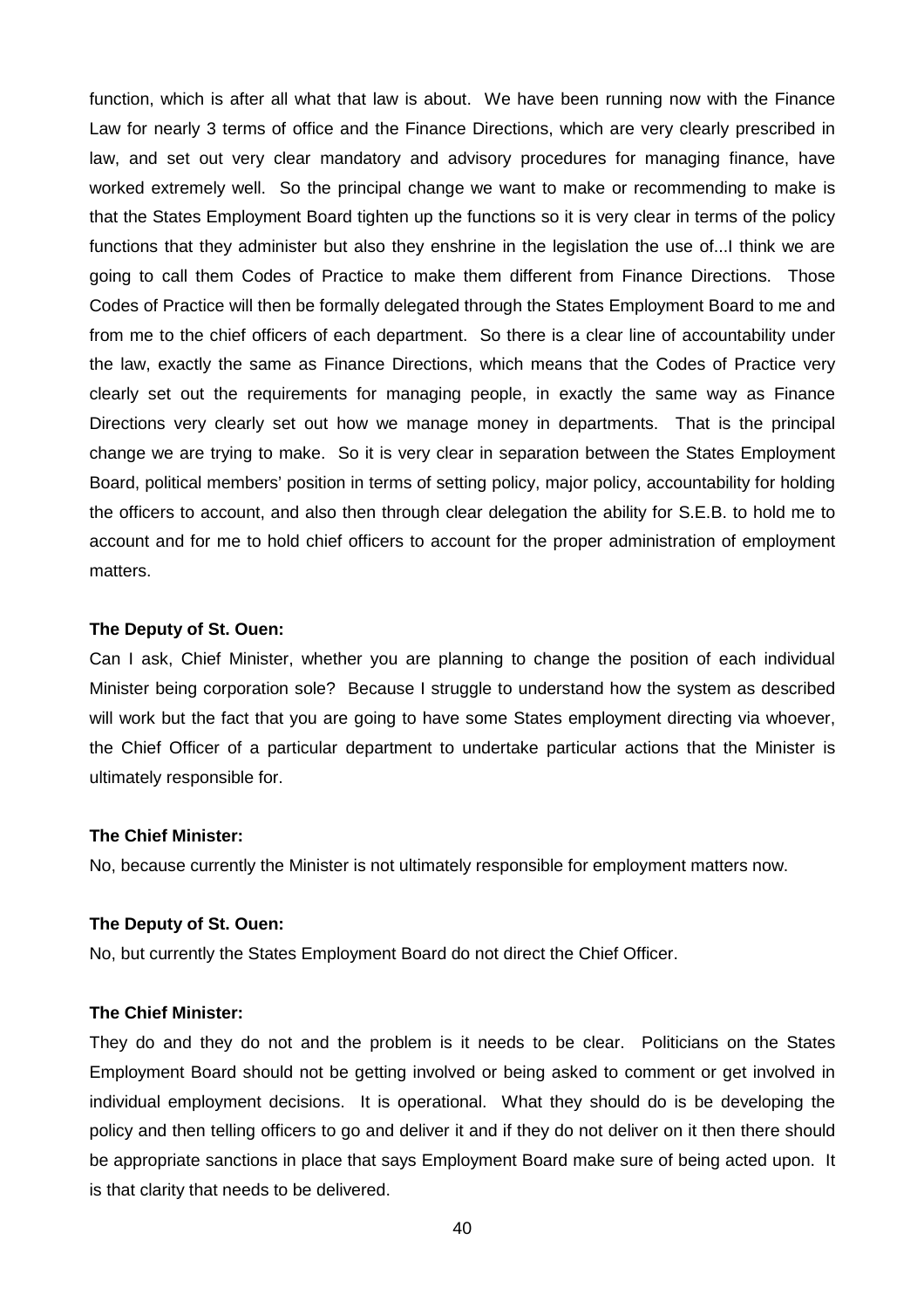#### **The Deputy of St. Ouen:**

We will wait with interest for the paper.

#### **Chief Executive Officer:**

In direct answer to your question, under the current States of Jersey Employees Law, all employees are under employment of the States Employment Board, so the S.E.B. do have control over all employees and the functions they perform. They do not have control over the policies, which is the Minister's responsibility, but employment matters, good employment practice, do come under S.E.B.

#### **The Deputy of St. Ouen:**

And that will not change?

## **Chief Executive Officer:**

That does not change.

## **Senator S.C. Ferguson:**

Whistleblowing policy?

## **Chief Executive Officer:**

All that will come under one of the Codes of Practice.

## **Senator S.C. Ferguson:**

Just a quick one, Minister. You went to Brussels recently, what actions or agreements arose from your visit?

## **The Chief Minister:**

The visit was about talking about Jersey, helping those in various parties in Brussels to understand Jersey's constitutional position. The interest that Jersey has in Europe and particularly just to raise awareness about how important it is the way that the European Union institutions deal with third countries because largely we are a third country for our relationship outside of Protocol 3 with the European Union. So a lot of the visits that I take are about raising awareness and talking, as I say, about our constitutional position about how we are compliant with relevant international standards and helping those institutions understand the effect of the decisions that they might make, particularly in regard to third country access issues. It was one of those visits as opposed to a visit perhaps where I might be signing an agreement. But it was a very good visit. On some occasions we talked about the French issue and that is viewed...we were able to talk about how we positively implement international standards and if there are problems with other countries,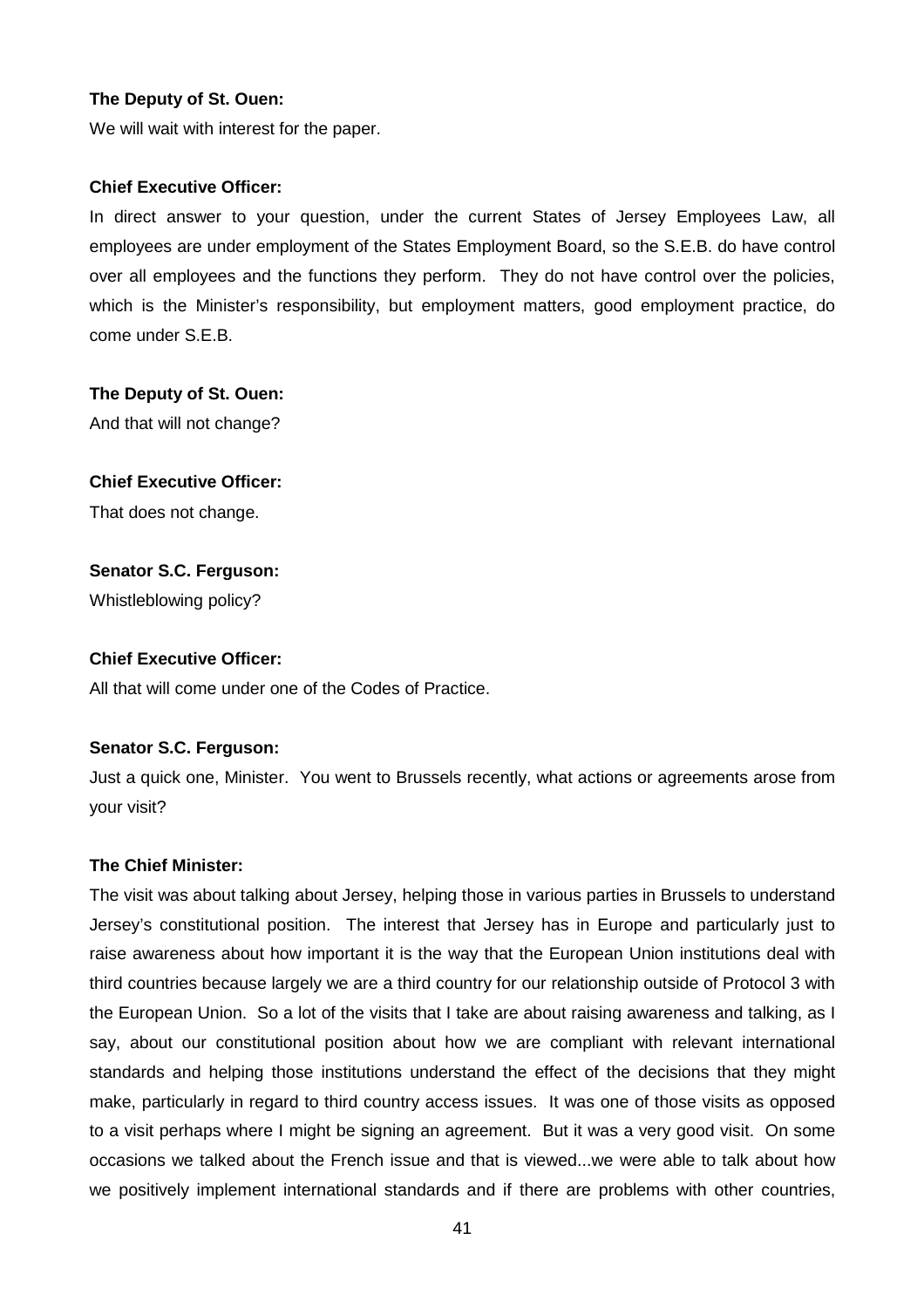members of the European Union, as we have just seen over the course of the end of last year, that we are prepared to make changes and to deal in a co-operative fashion. So it was useful from that side alone to reinforce that message, and that was a message that was well received.

# [17:45]

One of the other things that we did, which is the first time that Ministers have done this, was to meet with parliamentarians in the European Parliament and to help extend that engagement there, because I think probably as we sit here one of the places that we are least well understood is in the European Parliament. The Commission over the work of the Brussels office and the Member States Council are developing a good understanding of Jersey but in the European Parliament I do not think we can say that is the case so it was a good start for that engagement.

# **Senator S.C. Ferguson:**

Would it perhaps have been a good idea then to have made a statement to the States when you got back with some good news?

# **The Chief Minister:**

You make a very good point. Yes, I could have done that and maybe that would have been a good thing to do.

# **Senator S.C. Ferguson:**

Perhaps next time.

# **The Chief Minister:**

Yes, that is a very good suggestion.

## **Senator S.C. Ferguson:**

We try to be constructive. Was there anything else you would like to say? No.

## **The Chief Minister:**

Something that I wish to say perhaps in response to the comments that the Deputy of St. Ouen kindly raised about the Minister for Treasury and Resources' statement on his personal blog and the publicity that that received, or there was media publicity at the end of the week. What I read in the media about the long-term income plan and long-term revenue plan and various other comments were nothing other than what I had already said earlier in the week at a Chamber lunch. It just maybe happens that the media picked up one particular comment of one Minister rather than the comments that I made hidden in a long speech where I was talking about lots of economic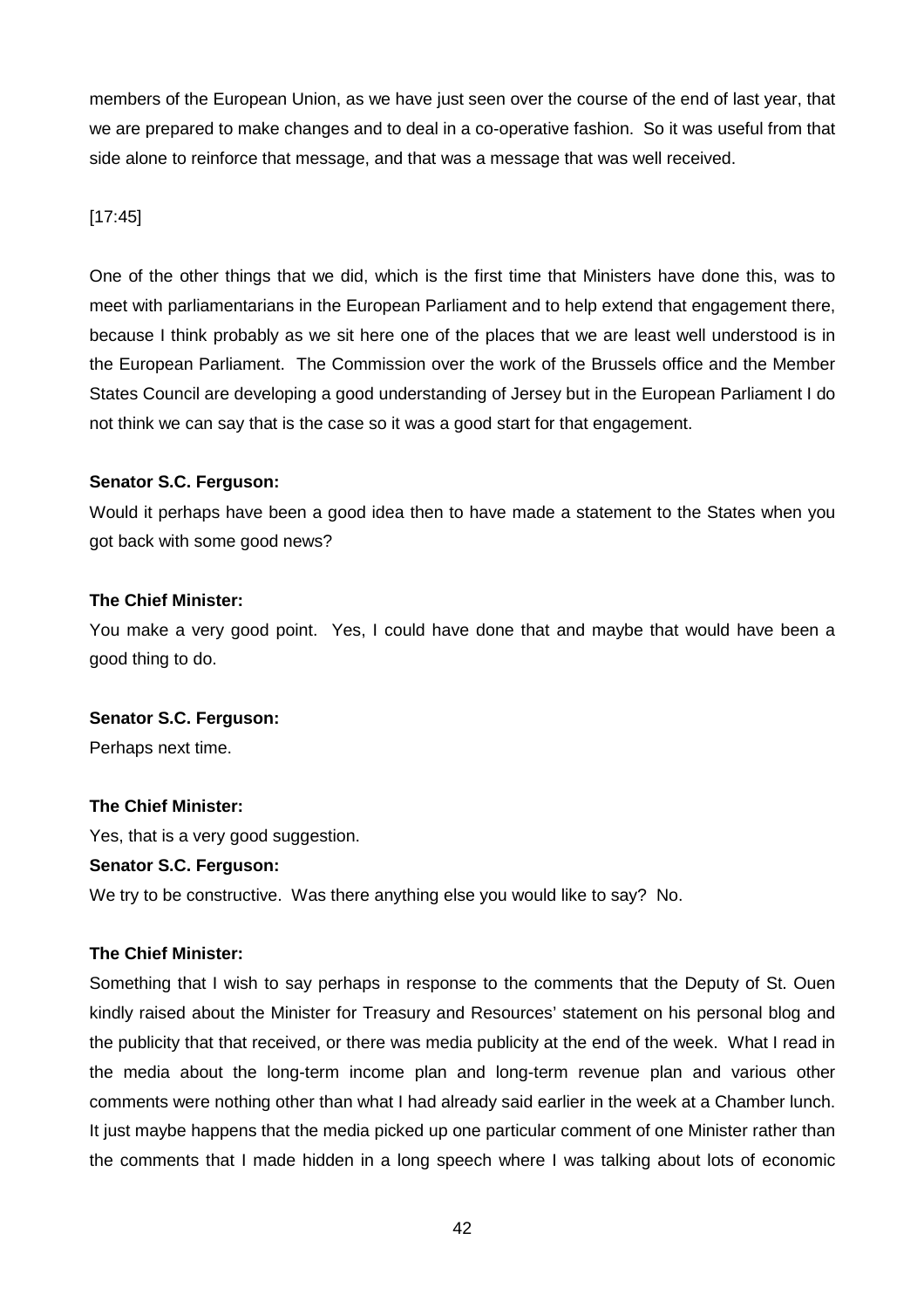issues and the work done that we were facing as a Government. Perhaps that just puts it into a little bit of context.

## **The Deputy of St. Ouen:**

Just to pick up on that point, though, just to clarify. The question was more whether you, as a Chief Minister, were happy for individual Ministers to be using personal websites, not ministerial websites, departmental website, to express views that may or may not, and I am not suggesting it was not in this case, government policy?

# **The Chief Minister:**

If they are promoting government policy in a positive light I am happy for any Member of the Assembly to do so on their personal blog site.

# **The Deputy of St. Ouen:**

So you are supportive of that, regardless of whether you are aware of what statements they are making or not, which is obviously the claim you made initially, which is why you now looked at your iPad to see...

# **The Chief Minister:**

I have not looked at my iPad at all. I was aware that he was going to make that statement.

# **Director, International Affairs:**

The Deputy is making a point that links back to our earlier discussion on collective responsibility in that in our current system of government it is perfectly possible for each of the Ministers around the Council of Minsters' table to hold a separate policy and to legitimately broadcast that policy. That is the way our law is set up. I think I suppose what we are hinting at is a possible future where the government only has one policy and can only have one policy, which then can only be the line that those Ministers seek to promote via Twitter or...

# **The Chief Minister:**

That is right, but I suspect that if I were to re-read that statement I would find that it was perfectly in line with government policy and not saying anything that I had not previously said anyway.

## **The Deputy of St. Ouen:**

I think it is just about whether the Minister for Treasury and Resources' website or the Minister for Treasury and Resources using his own personal one, and I am not pointing the finger at the Minister for Treasury and Resources, but you can equally have another Minister choosing to express views of a personal nature.